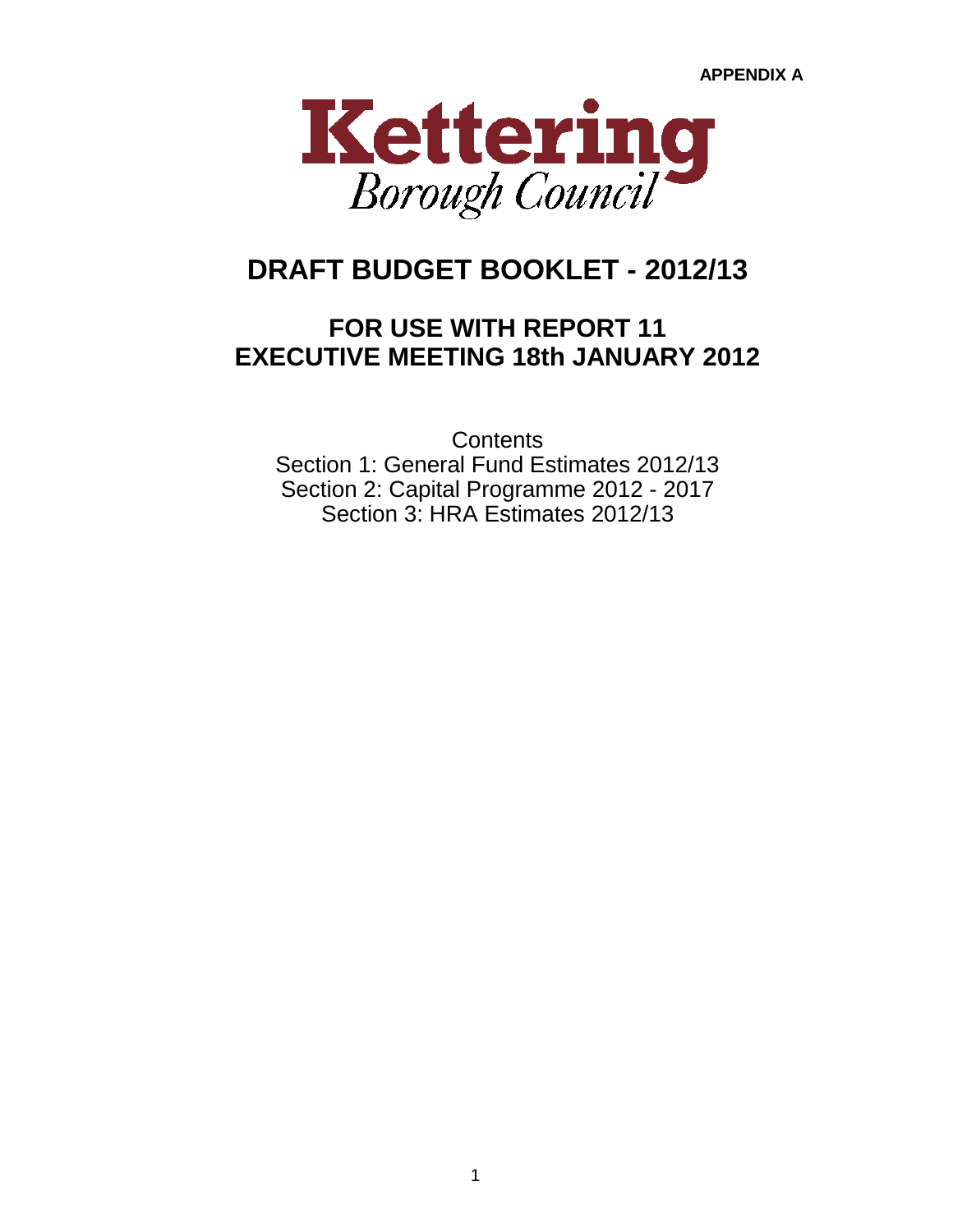

# **DRAFT BUDGET BOOKLET - 2012/13**

# **Section 1**

**General Fund Estimates 2012/13**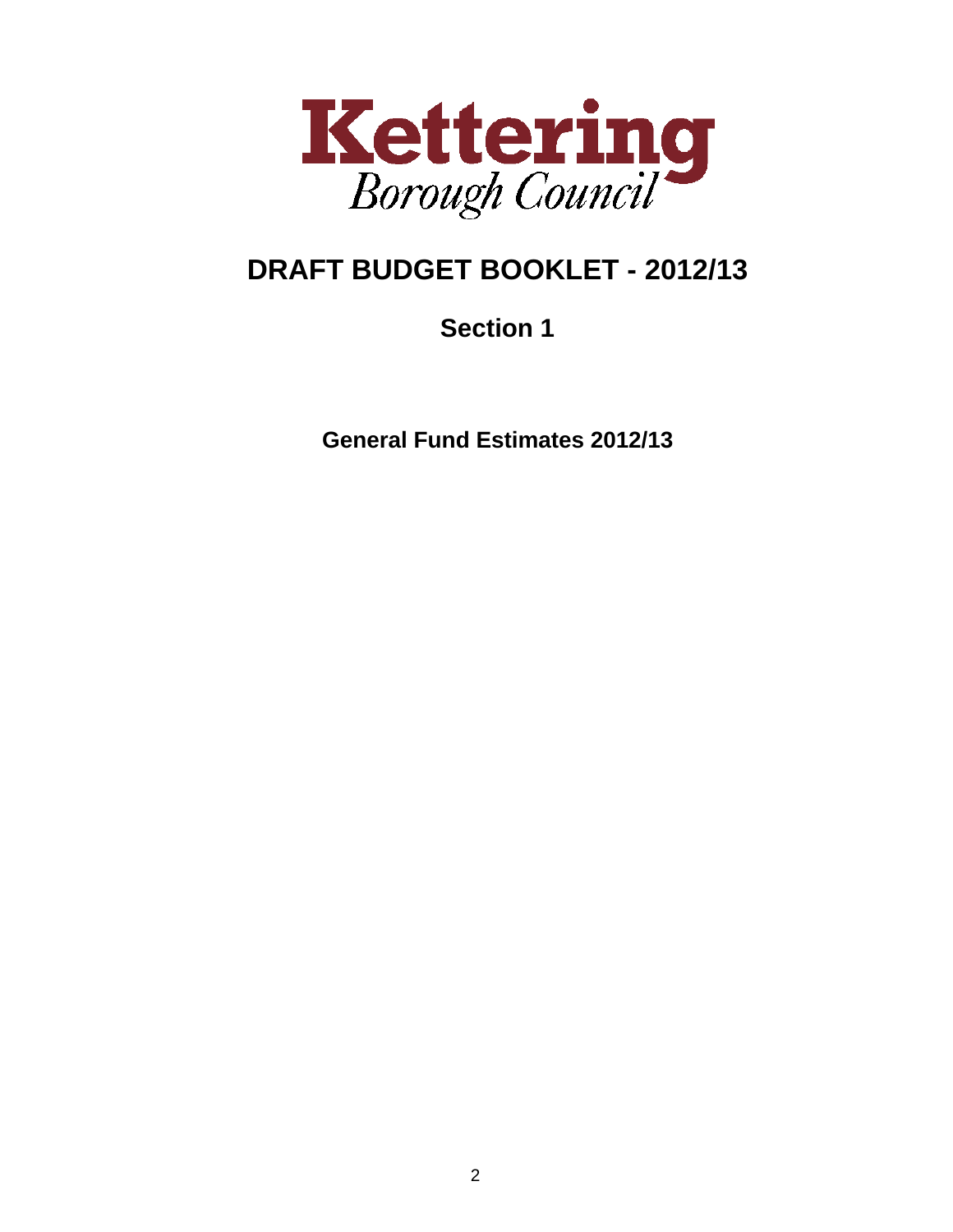

| DRAFT MEDIUM TERM FINANCIAL FORECAST - JANUARY 2012 |                                   |                                     |                                 |           |                          |                 |           |
|-----------------------------------------------------|-----------------------------------|-------------------------------------|---------------------------------|-----------|--------------------------|-----------------|-----------|
|                                                     |                                   |                                     | Zone of<br><b>Predicability</b> |           | Zone of Unpredictability |                 |           |
|                                                     |                                   | 2011/12                             | 2012/13                         | 2013/14   | 2014/15                  | 2015/16         | 2016/17   |
|                                                     |                                   |                                     | <b>Forecast   Forecast</b>      | Forecast  | <b>Forecast</b>          | <b>Forecast</b> | Forecast  |
|                                                     |                                   | £000                                | £000                            | £000      | £000                     | £000            | £000      |
| 1                                                   | <b>Net Council Budget</b>         | 13,928                              | 12,708                          | 11,900    | 11,593                   | 11,496          | 11,117    |
| 2                                                   | <b>Forecast Resources:</b>        |                                     |                                 |           |                          |                 |           |
|                                                     | <b>Central Government Grant</b>   | (5, 464)                            | (4,784)                         | (4, 497)  | (4,227)                  | (3,973)         | (3,973)   |
|                                                     | Council Tax / Coll'n Fund         | (25)                                | (25)                            | (25)      | (25)                     | (25)            | (25)      |
|                                                     | Income From Council Tax           | (6, 389)                            | (6, 411)                        | (6, 443)  | (6, 476)                 | (6, 509)        | (6, 542)  |
|                                                     | <b>Total Resources</b>            | (11, 878)                           | (11, 220)                       | (10, 965) | (10, 728)                | (10, 507)       | (10, 540) |
| 3                                                   | <b>Budget (Surplus) / Deficit</b> | 2,050                               | 1,488                           | 935       | 865                      | 989             | 577       |
| 4                                                   | <b>Council Tax Grant</b>          | (158)                               | (158)                           | (158)     | (158)                    | ŋ               | 0         |
| 5                                                   | <b>Budget Frameworks</b>          | (1,906)                             | (1, 330)                        | 0         | O                        | ŋ               | 0         |
| 6                                                   | Savings - To be secured           | 0                                   | 0                               | (777)     | (707)                    | (989)           | (577)     |
|                                                     | <b>Budget (Surplus) / Deficit</b> | (14)                                | $\bf{0}$                        | 0         | O                        | 0               | 0         |
|                                                     |                                   |                                     |                                 |           |                          |                 |           |
|                                                     |                                   | <b>GENERAL FUND WORKING BALANCE</b> |                                 |           |                          |                 |           |
|                                                     |                                   | 2011/12                             | 2012/13                         | 2013/14   | 2014/15                  | 2015/16         | 2016/17   |
|                                                     |                                   | £000                                | £000                            | £000      | £000                     | £000            | £000      |
| 8                                                   | <b>Estimated Opening Balance</b>  | (1, 415)                            | (1, 429)                        | (1, 429)  | (1, 429)                 | (1, 429)        | (1, 429)  |

Notes:-

a. The forecast illustrates the core grant in line with the provisional settlement for 2012/13 and assumes grant from 2013/14 will reduce by 6% each year.

Budget (Surplus) / Deficit  $(14)$  0 0 0 0 0 0 0 0 **9 Estimated Closing Balance (1,429) (1,429) (1,429) (1,429) (1,429) (1,429)**

b. The model shows budgeted figures prior to the consideration of any increase in Council Tax.

c. The forecast also incorporates the impact of the service pressures outlined and includes the savings estimated from the Budget Delivery Framework (line 5).

d. The forecast shows that to achieve a balanced budget for 2012/13 savings of £1,330,000 will be required. The Councils unique budget delivery framework continues to be used to identify and subsequently deliver the required savings. Further details on this can be found in the main body of the budget report.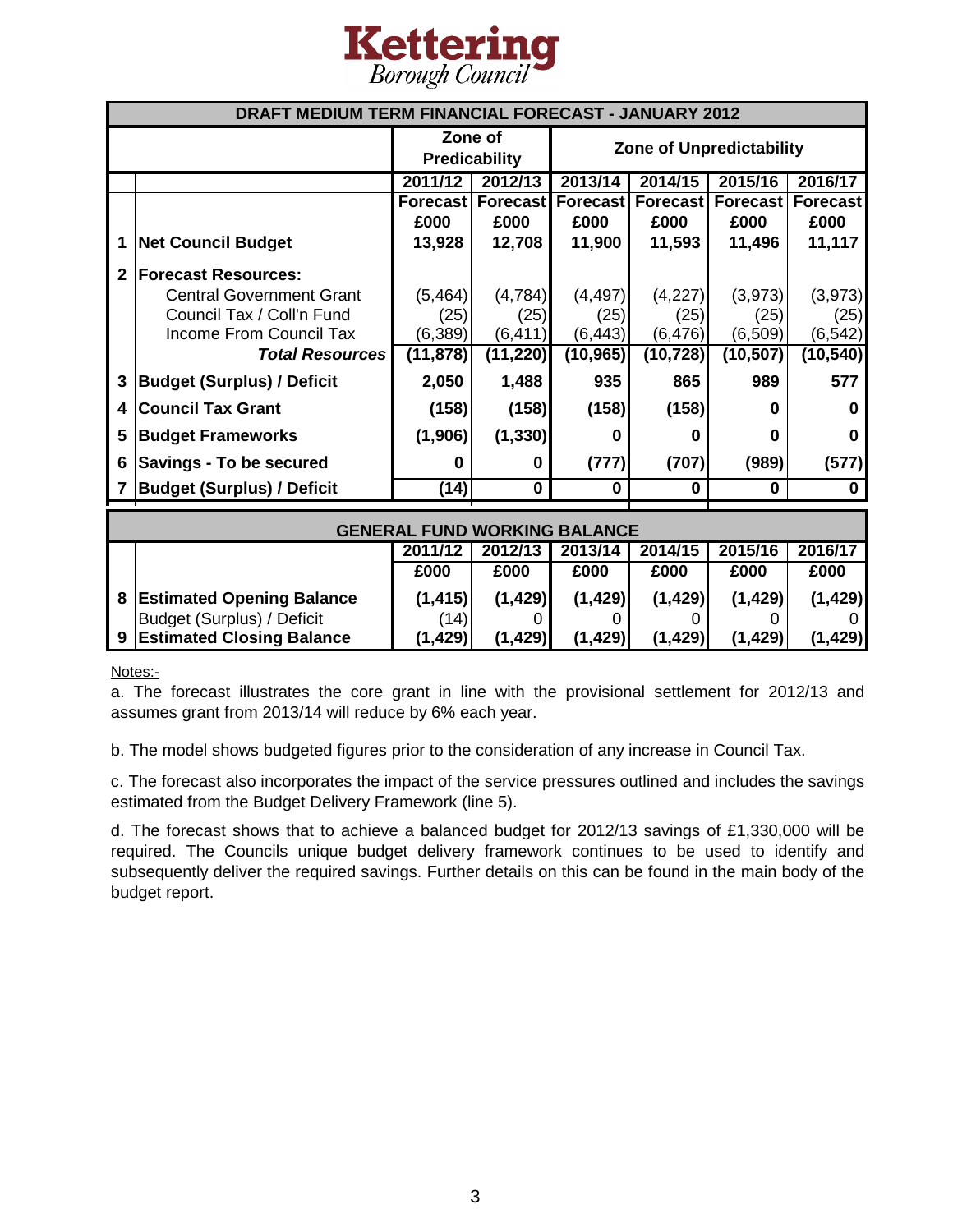## **SUMMARY OF GENERAL FUND REVENUE ESTIMATES**

| Ref.             |                                                                    | Original<br>2011/12 | Revised<br>2011/12 | <b>Draft</b><br>2012/13 |
|------------------|--------------------------------------------------------------------|---------------------|--------------------|-------------------------|
|                  | <b>SERVICE EXPENDITURE</b>                                         | £                   | £                  | £                       |
| 1.               | <b>Cultural and Related Services</b>                               | 2,808,700           | 2,711,230          | 2,760,000               |
| 2.               | <b>Environmental Services</b>                                      | 3,838,440           | 3,542,100          | 3,756,180               |
| 3.               | <b>Planning and Development Services</b>                           | 2,458,380           | 2,353,870          | 2,416,370               |
| $\mathbf{4}$ .   | <b>Highways, Roads &amp; Transport Services</b>                    | 97,440              | 129,200            | 38,840                  |
| 5.               | <b>Housing Services</b>                                            | 2,055,230           | 1,584,580          | 1,791,980               |
| 6.               | <b>Corporate and Democratic Services</b>                           | 1,418,300           | 1,305,460          | 868,360                 |
| $\overline{7}$ . | <b>Central Services to the Public</b>                              | 1,802,730           | 1,819,020          | 1,699,580               |
| 8.               | <b>Trading Accounts</b>                                            | (525, 420)          | (566, 660)         | (625, 840)              |
| 9.               | <b>General Contingencies/Invest to Save</b>                        | 100,000             | 100,000            | 150,000                 |
| 10.              | <b>NET COST OF SERVICES</b>                                        | 14,053,800          | 12,978,800         | 12,855,470              |
| 11.              | <b>Transfers to/from Reserves</b>                                  | 136,000             | 162,500            | 295,710                 |
| 12.              | <b>Interest On Balances/Investments</b>                            | (46, 390)           | (61, 390)          | (56, 390)               |
| 13.              | Depreciation adjustment                                            | (1,387,800)         | (1,301,300)        | (1, 347, 600)           |
| 14.              | Deferred Charges and MRP/Revenue<br><b>Contribution to Capital</b> | (891, 300)          | (664, 300)         | (527, 300)              |
| 15.              | <b>NET COUNCIL BUDGET</b>                                          | 11,864,310          | 11,114,310         | 11,219,890              |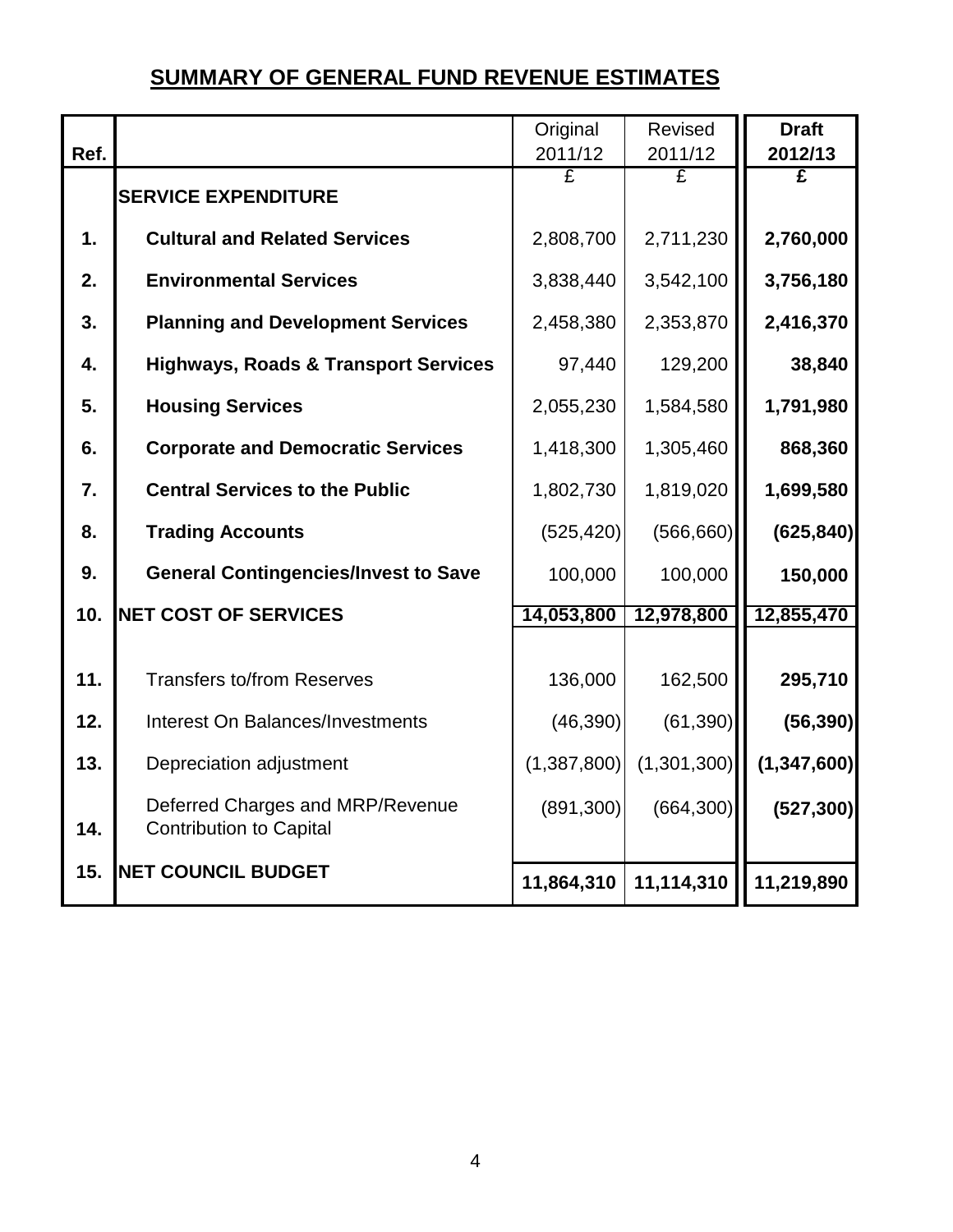| <b>Ref</b>   |                                                    | Original<br>2011/12 | Revised<br>2011/12 | <b>Draft</b><br>2012/13 |
|--------------|----------------------------------------------------|---------------------|--------------------|-------------------------|
|              |                                                    | £                   | £                  | £                       |
|              | <b>RECREATION AND SPORT</b>                        |                     |                    |                         |
|              | <b>Indoor Sports &amp; Recreation Facilities</b>   |                     |                    |                         |
|              | Employees                                          | 25,660              | 24,700             | 20,760                  |
|              | Premises                                           | 4,340               | 4,340              | 4,340                   |
|              | Transport                                          | 400                 | 400                | 550                     |
|              | Supplies and Services                              | 23,010              | 22,310             | 22,310                  |
|              | <b>Third Party Payments</b>                        | 390,020             | 404,020            | 391,720                 |
|              | <b>Central Support Services</b>                    | 29,600              | 26,300             | 30,000                  |
| $\mathbf{2}$ | <b>Capital Charges</b>                             | 155,600             | 153,800            | 166,500                 |
|              | <b>Total Expenditure</b>                           | 628,630             | 635,870            | 636,180                 |
|              | Fees and Charges                                   | 1,000               | 1,000              | 1,000                   |
|              | <b>Total Income</b>                                | 1,000               | 1,000              | 1,000                   |
|              | <b>Net Expenditure to Summary</b>                  | 627,630             | 634,870            | 635,180                 |
|              |                                                    |                     |                    |                         |
|              | <b>Community Centres</b>                           |                     |                    |                         |
| 3            | Employees                                          | 41,660              | 47,400             | 44,260                  |
|              | Premises                                           | 28,640              | 28,640             | 29,220                  |
|              | Transport                                          | O                   |                    | 900                     |
|              | <b>Supplies and Services</b>                       | 3,990               | 3,870              | 3,870                   |
|              | <b>Third Party Payments</b>                        | 26,960              | 26,960             | 26,960                  |
| 4            | <b>Central Support Services</b>                    | 15,700              | 14,500             | 13,500                  |
|              | <b>Capital Charges</b><br><b>Total Expenditure</b> | 100,500<br>217,450  | 91,000<br>212,370  | 91,000<br>209,710       |
|              |                                                    |                     |                    |                         |
|              | Fees and Charges<br><b>Total Income</b>            | 35,000              | 35,000             | 35,000                  |
|              |                                                    | 35,000              | 35,000             | 35,000                  |
|              | <b>Net Expenditure to Summary</b>                  | 182,450             | 177,370            | 174,710                 |

#### **Variance Explanations**

**1** The increase in the 2011/12 revised budget is due to one-off contractual payments to Parkwood Leisure for the leisure centre provision in Desborough.

- **2** The increase in capital charges reflects new capital expenditure in 2011/12, this has no impact on the Council's overall revenue budget.
- **3** The increase in the 2011/12 revised budget is due to a change in internal cost allocations to reflect current workloads. (It does not relate to increased resources overall)
- **4** The reduction in capital charges relates to changes in the estimated useful lives of assets, this has no impact on the Council's overall revenue budget.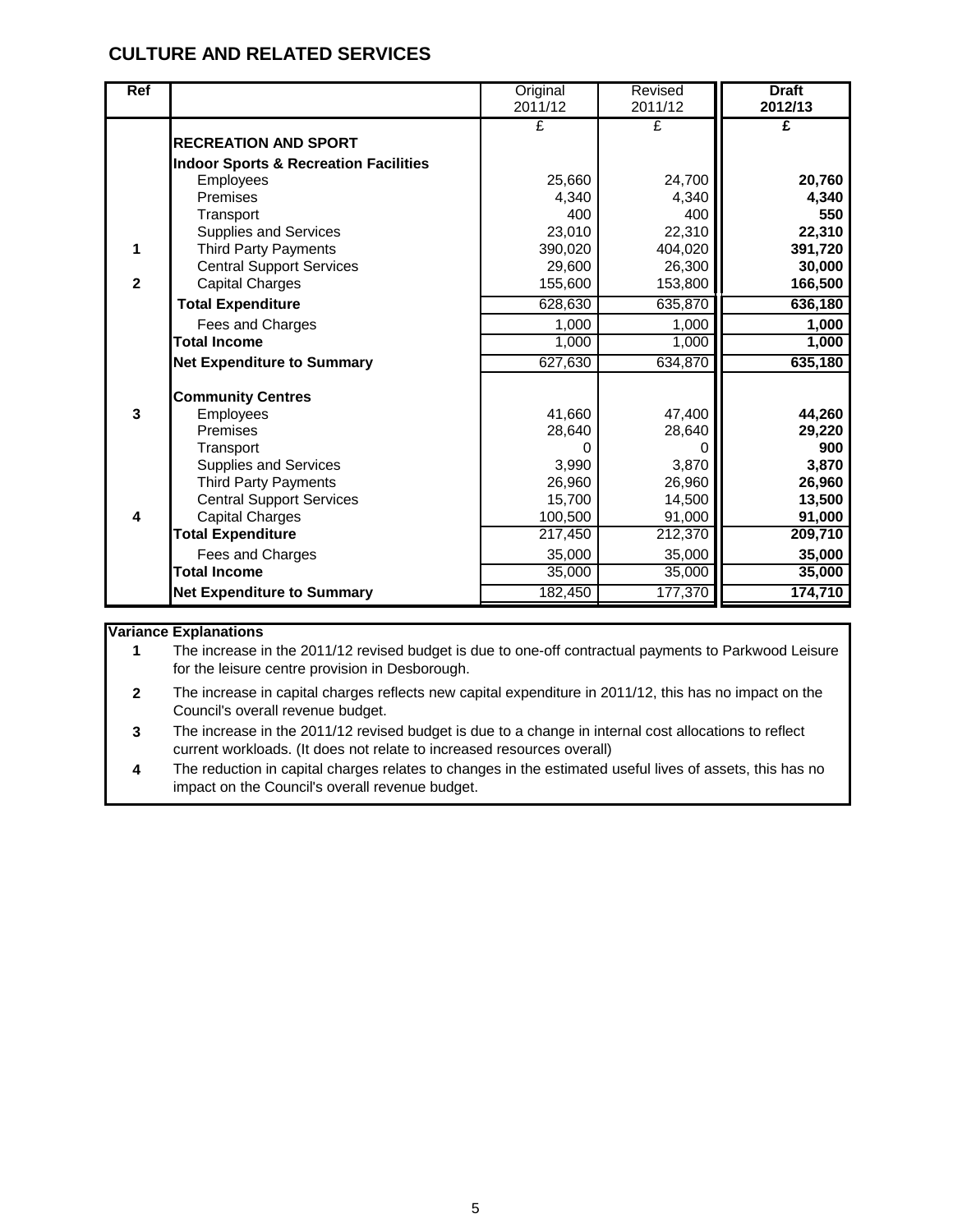| <b>Ref</b>     |                                               | Original  | Revised   | <b>Draft</b> |
|----------------|-----------------------------------------------|-----------|-----------|--------------|
|                |                                               | 2011/12   | 2011/12   | 2012/13      |
|                |                                               | £         | £         | £            |
|                | <b>Sport Development/Community Recreation</b> |           |           |              |
| 5              | Employees                                     | 193,320   | 178,260   | 144,920      |
|                | Premises                                      | 610       | 610       | 610          |
|                | Transport                                     | 8,050     | 8,050     | 7,900        |
| 6              | <b>Supplies and Services</b>                  | 85,840    | 128,690   | 88,740       |
|                | <b>Central Support Services</b>               | 52,800    | 49,700    | 50,800       |
|                | <b>Total Expenditure</b>                      | 340,620   | 365,310   | 292,970      |
| $6\phantom{1}$ | <b>Grants &amp; Contributions</b>             | 0         | 43,960    |              |
|                | Fees and Charges                              | 13,300    | 13,300    | 13,300       |
|                | <b>Total Income</b>                           | 13,300    | 57,260    | 13,300       |
|                | <b>Net Expenditure to Summary</b>             | 327,320   | 308,050   | 279,670      |
|                | <b>OPEN SPACES</b>                            |           |           |              |
|                | <b>Community Parks/Open Spaces</b>            |           |           |              |
| 5              | Employees                                     | 36.040    | 34,340    | 27,840       |
|                | Premises                                      | 44,640    | 46,640    | 47,040       |
|                | Transport                                     | 2,100     | 2,100     | 1,800        |
|                | <b>Supplies and Services</b>                  | 25,110    | 24,680    | 24,680       |
| $\overline{7}$ | <b>Third Party Payments</b>                   | 1,023,100 | 1,010,320 | 1,029,830    |
|                | <b>Central Support Services</b>               | 12,500    | 11,200    | 12,400       |
| 8              | <b>Capital Charges</b>                        | 145,700   | 133,800   | 128,400      |
|                | <b>Total Expenditure</b>                      | 1,289,190 | 1,263,080 | 1,271,990    |
|                | Fees and Charges                              | 51,980    | 51,980    | 46,980       |
|                | <b>Grants &amp; Contributions</b>             | 0         | 2,000     |              |
|                | <b>Total Income</b>                           | 51,980    | 53,980    | 46,980       |
|                | <b>Net Expenditure to Summary</b>             | 1,237,210 | 1,209,100 | 1,225,010    |
|                |                                               |           |           |              |

#### **Variance Explanations**

**5** The change in the 2011/12 revised budget and the 2012/13 draft budget is due to operational changes and a change in allocations to reflect current workloads. (See Note 13)

**6** The increase in the 2011/12 revised budget is due to a grant being received from NCC to fund various youth projects such as a new ramp for Keystones and a volleyball event in March.

**7** The changes in the 2011/12 revised budget reflects reduced expenditure on grounds maintenance.

**8** The reduction in capital charges relates to lower than anticipated spend on assets in 2010/11 and an asset becoming fully depreciated, this has no impact on the Council's overall revenue budget.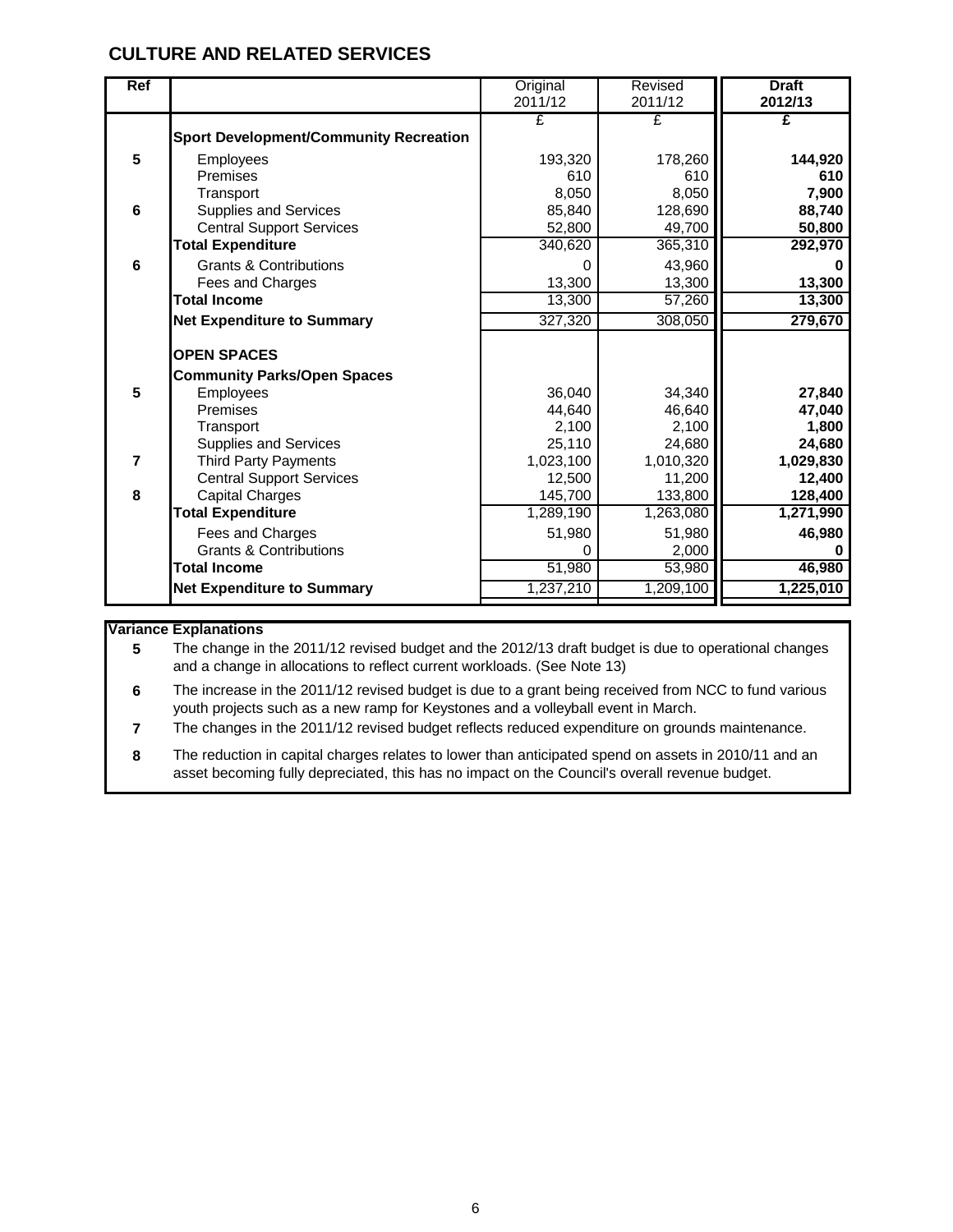| Ref            |                                                    | Original<br>2011/12 | Revised<br>2011/12 | <b>Draft</b><br>2012/13 |
|----------------|----------------------------------------------------|---------------------|--------------------|-------------------------|
|                | <b>OPEN SPACES</b>                                 | £                   | £                  | £                       |
|                | <b>Allotments</b>                                  |                     |                    |                         |
|                | Premises                                           | 2,460               | 2,460              |                         |
|                | <b>Third Party Payments</b>                        | 9,020               | 8,930              | 5,000                   |
|                | <b>Central Support Services</b>                    | 4,900               | 4,200              | 4,800                   |
|                | <b>Capital Charges</b>                             | 13,200              | 13,200             | 10,000                  |
|                | <b>Total Expenditure</b>                           | 29,580              | 28,790             | 19,800                  |
| $\overline{9}$ | Rents                                              | 11,500              | 11,500             | 1,500                   |
|                | <b>Total Income</b>                                | 11,500              | 11,500             | 1,500                   |
|                | <b>Net Expenditure to Summary</b>                  | 18,080              | 17,290             | 18,300                  |
|                | <b>TOURISM</b>                                     |                     |                    |                         |
| 10             | <b>Employees</b>                                   | 39,170              | 26,720             | 29,170                  |
|                | Premises                                           | 1,850               | 50                 | 50                      |
| 11             | <b>Supplies and Services</b>                       | 10,880              | 8,690              | 2,590                   |
|                | <b>Third Party Payments</b>                        | 1,100               | 1,100              | 1,100                   |
|                | <b>Central Support Services</b>                    | 33,000              | 29,000             | 32,100                  |
|                | <b>Capital Charges</b><br><b>Total Expenditure</b> | 2,900<br>88,900     | 2,900<br>68,460    | 2,900<br>67,910         |
| 12             |                                                    |                     | 6,600              | 12,000                  |
|                | Fees and Charges<br><b>Total Income</b>            | 6,600<br>6,600      | 6,600              | 12,000                  |
|                | <b>Net Expenditure to Summary</b>                  | 82,300              | 61,860             | 55,910                  |

#### **Variance Explanations**

**9** The change in the 2012/13 draft budget reflects the re-allocation of income to miscellaneous sites.

**10** The changes in the 2011/12 revised budget and the 2012/13 draft budget reflects changes to the establishment and changes in hours following the relocation of the Tourist Information Centre.

**11** The change to the 2012/13 draft budget is due to reduced expenditure on supplies and services following the relocation of the Tourist Information Centre.

**12** The increase in fees and charges from 2012/13 reflects rental income from the old Tourist Information Centre building.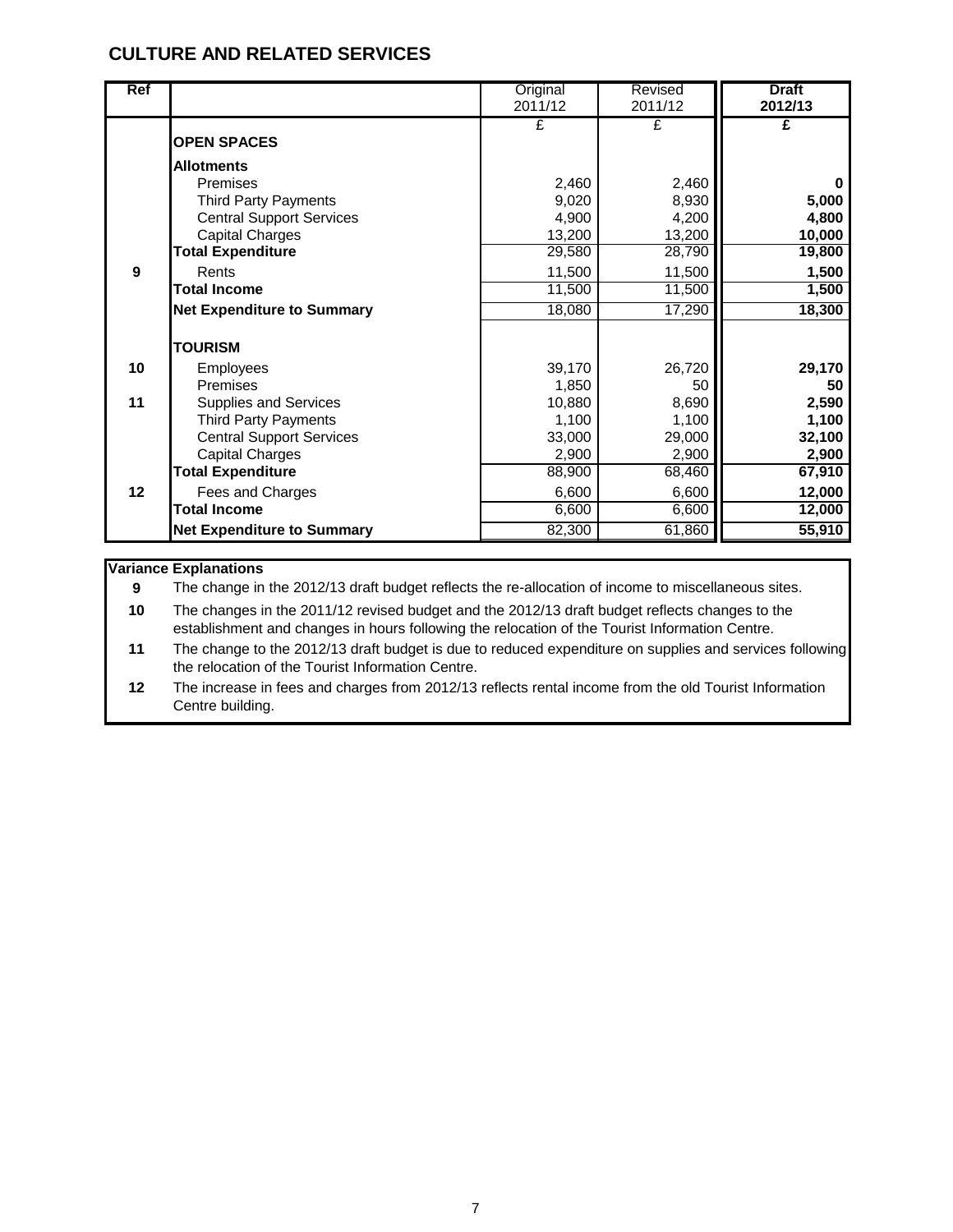| Ref |                                   | Original | Revised | <b>Draft</b> |
|-----|-----------------------------------|----------|---------|--------------|
|     |                                   | 2011/12  | 2011/12 | 2012/13      |
|     |                                   | £        | £       | £            |
|     | <b>CULTURE AND HERITAGE</b>       |          |         |              |
|     | <b>Art Gallery</b>                |          |         |              |
| 13  | Employees                         | 74,250   | 60,170  | 98,460       |
|     | Premises                          | 14,550   | 14,550  | 15,390       |
|     | Transport                         | 1,600    | 1,600   | 900          |
|     | <b>Supplies and Services</b>      | 22,130   | 21,930  | 21,930       |
|     | <b>Third Party Payments</b>       | 8,810    | 8,720   | 8,870        |
|     | <b>Central Support Services</b>   | 19,600   | 18,300  | 19,500       |
|     | <b>Capital Charges</b>            | 6,400    | 6,400   | 6,400        |
|     | <b>Total Expenditure</b>          | 147,340  | 131,670 | 171,450      |
|     | Fees and Charges                  | 8,500    | 8,500   | 8,500        |
|     | <b>Total Income</b>               | 8,500    | 8,500   | 8,500        |
|     |                                   |          |         |              |
|     | <b>Net Expenditure to Summary</b> | 138,840  | 123,170 | 162,950      |
|     |                                   |          |         |              |
|     | <b>Museum</b>                     |          |         |              |
| 13  | Employees                         | 85,580   | 71,400  | 98,780       |
|     | Premises                          | 24,410   | 24,410  | 25,130       |
|     | Transport                         | 1,700    | 1,700   | 1,300        |
|     | <b>Supplies and Services</b>      | 26,020   | 25,840  | 25,840       |
|     | <b>Third Party Payments</b>       | 8,860    | 8,770   | 8,920        |
|     | <b>Central Support Services</b>   | 43,400   | 42,500  | 43,400       |
|     | <b>Capital Charges</b>            | 12,900   | 12,900  | 12,900       |
|     | <b>Total Expenditure</b>          | 202,870  | 187,520 | 216,270      |
|     | Fees and Charges                  | 8,000    | 8,000   | 8,000        |
|     | <b>Total Income</b>               | 8,000    | 8,000   | 8,000        |
|     |                                   |          |         |              |
|     | <b>Net Expenditure to Summary</b> | 194,870  | 179,520 | 208,270      |
|     |                                   |          |         |              |

#### **Variance Explanations**

**13** The reduction in the 2011/12 revised budget is due to vacant posts, the increase in the 2012/13 draft budget is due to changes in staff allocations to better reflect workloads. (See Notes 5 and 44)

| <b>ICULTURAL &amp; RELATED SERVICES TOTAL</b> | 700.   |          |
|-----------------------------------------------|--------|----------|
| ، Equal Global Summarv<br>_ine-               | .808.7 | ,760,000 |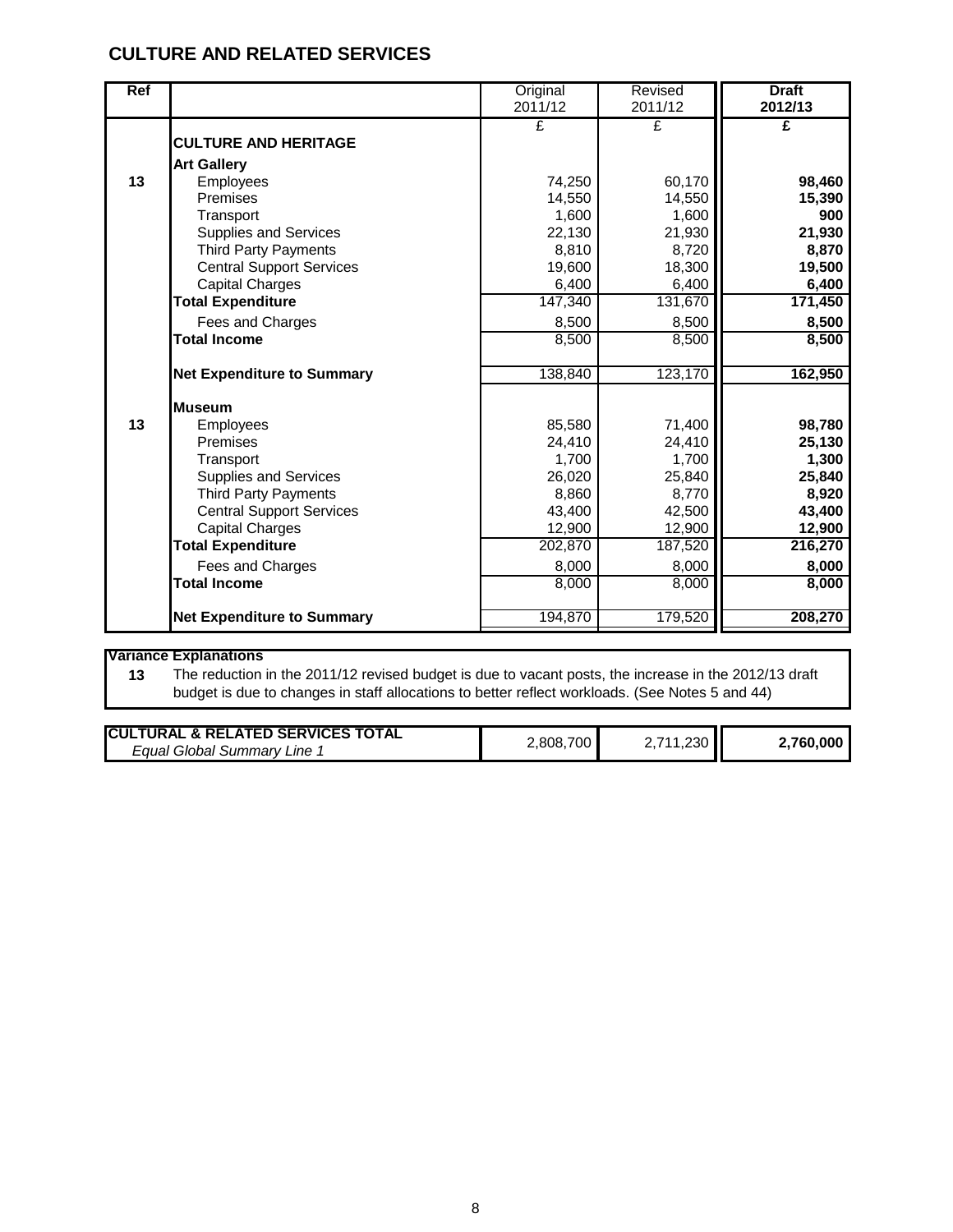| <b>Ref</b> |                                   | Original<br>2011/12 | Revised<br>2011/12 | <b>Draft</b><br>2012/13 |
|------------|-----------------------------------|---------------------|--------------------|-------------------------|
|            | <b>WASTE COLLECTION</b>           | £                   | £                  | £                       |
|            | <b>Household Waste Collection</b> |                     |                    |                         |
| 14         | Employees                         | 948,150             | 992,150            | 955,510                 |
| 15         | Transport                         | 511,890             | 506,890            | 542,140                 |
| 16         | <b>Supplies and Services</b>      | 167,360             | 156,850            | 146,850                 |
|            | <b>Third Party Payments</b>       | 600                 | 600                | 600                     |
| 17         | <b>Central Support Services</b>   | 148,300             | 131,100            | 137,700                 |
|            | <b>Total Expenditure</b>          | 1,776,300           | 1,787,590          | 1,782,800               |
|            | Fees and Charges                  | 335,700             | 335,700            | 355,700                 |
|            | <b>Total Income</b>               | 335,700             | 335,700            | 355,700                 |
|            | <b>Net Expenditure to Summary</b> | 1,440,600           | 1,451,890          | 1,427,100               |
|            | <b>Recycling</b>                  |                     |                    |                         |
| 18         | Employees                         | 831,650             | 821,650            | 788,750                 |
| 19         | Transport                         | 241,010             | 221,010            | 391,540                 |
| 20         | <b>Supplies and Services</b>      | 377,330             | 384,240            | 384,240                 |
| 17         | <b>Central Support Services</b>   | 192,500             | 182,600            | 188,600                 |
| 21         | <b>Capital Charges</b>            | 179,300             | 177,400            | 186,600                 |
|            | <b>Total Expenditure</b>          | 1,821,790           | 1,786,900          | 1,939,730               |
| 22         | Fees and Charges                  | 966,000             | 1,092,600          | 1,106,000               |
|            | <b>Total Income</b>               | 966,000             | 1,092,600          | 1,106,000               |
|            | <b>Net Expenditure to Summary</b> | 855,790             | 694,300            | 833,730                 |

#### **Variance Explanations**

- **14** Changes in the 2011/12 revised budget relates to one-off operational changes associated with waste and recycling trials.
- **15** The reduction in the 2011/12 revised budget is due to a reduction in vehicle maintenance costs, the increase in the 2012/13 draft budget relates to increased fuel costs and a reallocation of resources.
- **16** The changes in supplies and services budget for both the 2011/12 revised budget and the 2012/13 draft budget is due to operational changes in the disposal of domestic waste.
- **17** Re-alignment of the Council's support services recharges result in changes to the 2011/12 revised budget and the 2012/13 draft budget.
- **18** The reduction in employee costs for both the 2011/12 revised budget and the 2012/13 draft budget is due to changes to the establishment.
- **19** The reduction in the 2011/12 revised budget is due to a reduction in vehicle maintenance costs, the increase in the 2012/13 draft budget relates to an increase in lease payments as vehicles previously purchased from grant funding come to the end of their useful lives.
- **20** The increase in the 2011/12 revised budget and the 2012/13 draft budget relates to the increased cost of the disposal of recycled waste.
- **21** The increase in capital charges relates to new captial expenditure in 2011/12, this has no impact on the Council's overall revenue budget.
- **22** Increased income for the 2011/12 revised budget and the 2012/13 draft budget reflects an increase in the price received for recylcling commodities following negotiations with the contractors. This has been partly offset by a reduction in the tonnages being recycled due to the economic climate.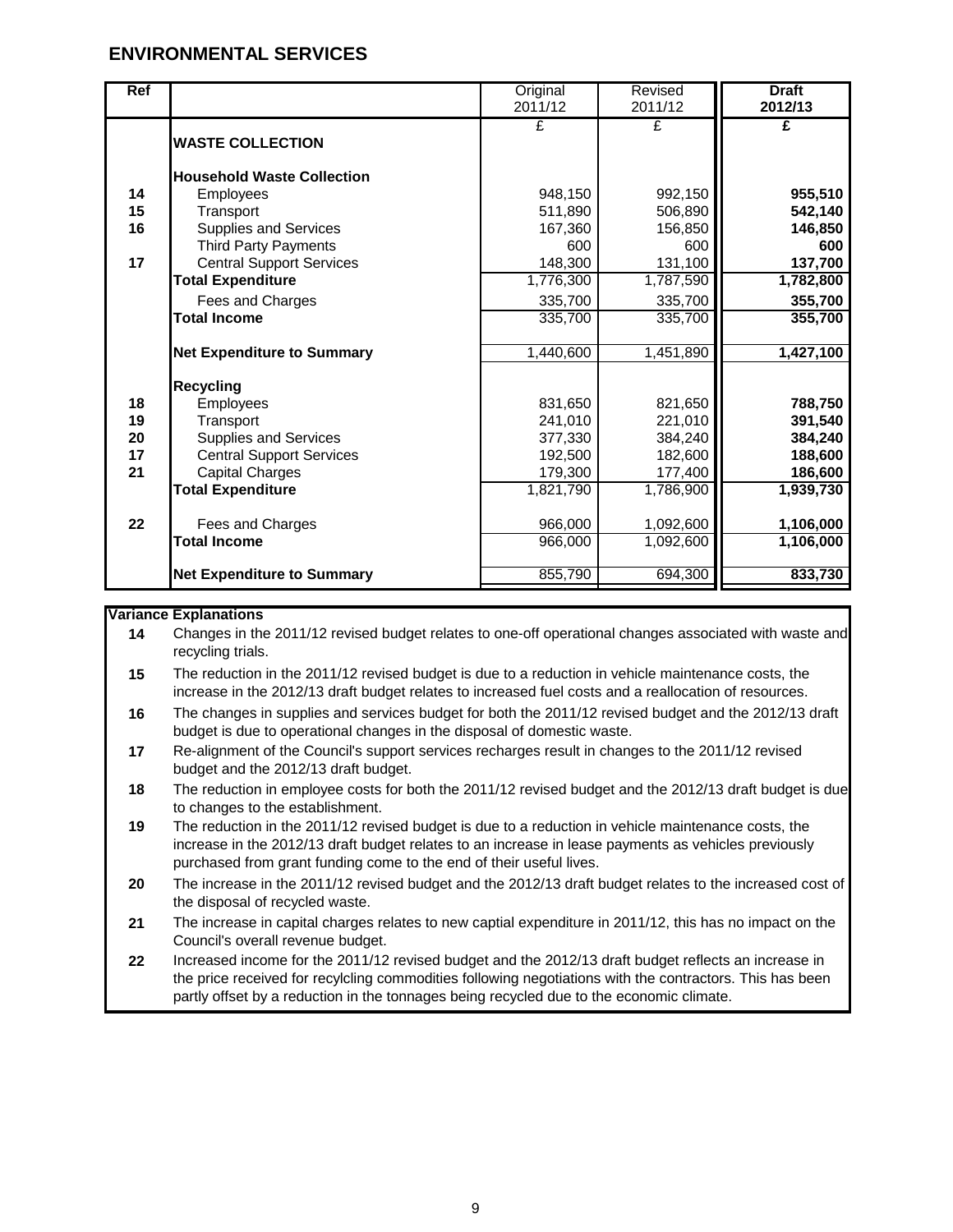| <b>Ref</b>     |                                                                                                                                                 | Original<br>2011/12                                        | Revised<br>2011/12                                         | <b>Draft</b><br>2012/13                                    |
|----------------|-------------------------------------------------------------------------------------------------------------------------------------------------|------------------------------------------------------------|------------------------------------------------------------|------------------------------------------------------------|
|                | <b>STREET CLEANSING</b>                                                                                                                         | £                                                          |                                                            |                                                            |
| 23<br>24<br>25 | Employees<br>Transport<br><b>Supplies and Services</b><br><b>Central Support Services</b><br><b>Capital Charges</b><br><b>Total Expenditure</b> | 477,140<br>205,130<br>72,160<br>99,300<br>2,400<br>856,130 | 471,140<br>192,030<br>78,100<br>92,400<br>2,400<br>836,070 | 488,240<br>205,030<br>67,900<br>96,600<br>2,400<br>860,170 |
|                | Recharges to other services<br><b>Total Income</b><br><b>Net Expenditure to Summary</b>                                                         | 142,000<br>142,000<br>714,130                              | 142,000<br>142,000<br>694,070                              | 142,000<br>142,000<br>718,170                              |

#### **Variance Explanations**

**23** The reduction in the 2011/12 revised budget reflects vacancies during the year, the increase in the 2012/13 draft budget relates to a change in cost allocations.

**24** The reduction in the 2011/12 revised budget is due to lower vehicle maintenance costs due to vehicles being on short term leases.

**25** The increase in the 2011/12 revised budget relates to one off equipment purchases for street cleansing, the reduction in the 2012/13 draft budget is due to the centralisation of printing costs.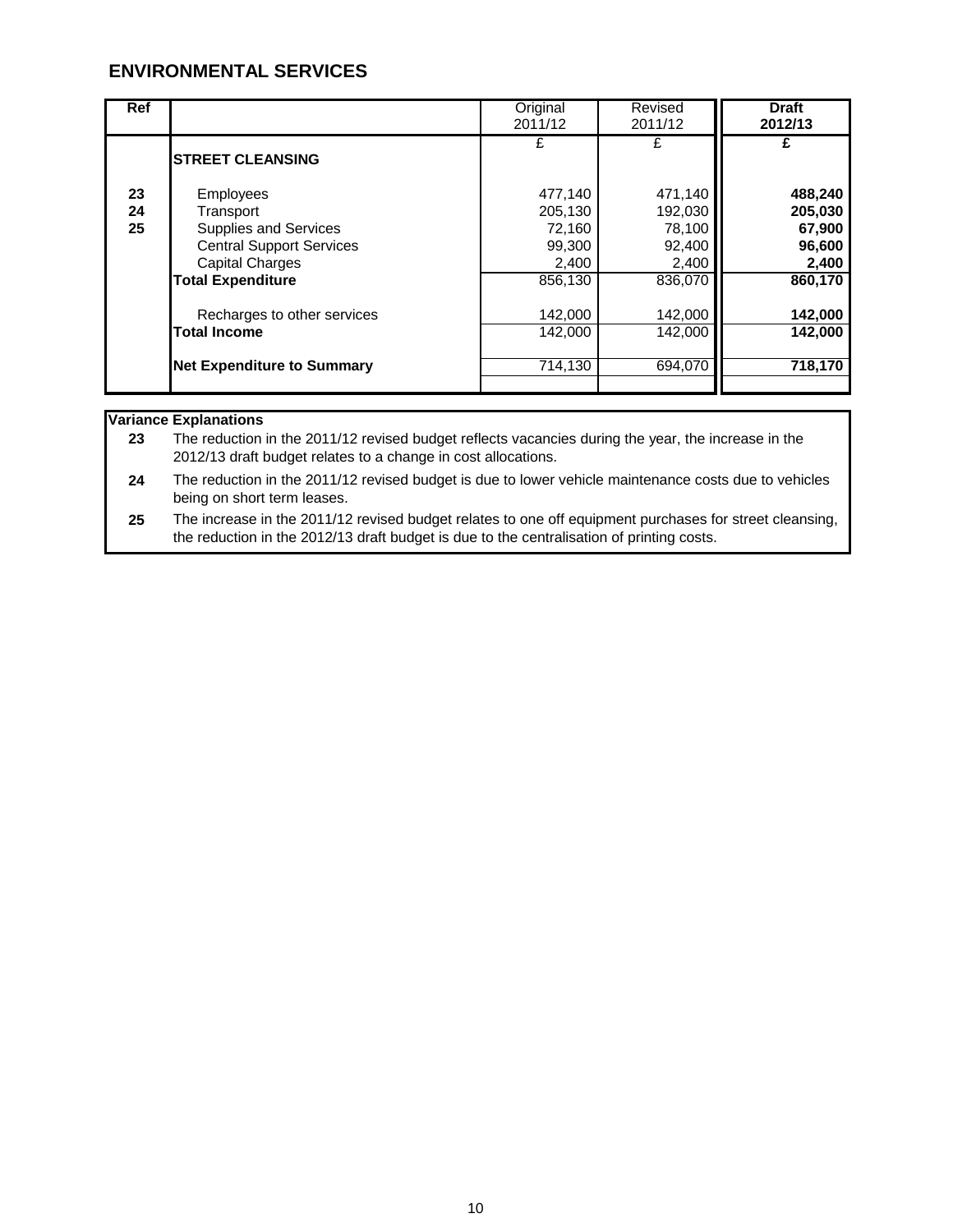| <b>Ref</b> |                                                    | Original<br>2011/12 | Revised<br>2011/12 | <b>Draft</b><br>2012/13 |
|------------|----------------------------------------------------|---------------------|--------------------|-------------------------|
|            |                                                    | £                   | £                  | £                       |
|            | <b>ENVIRONMENTAL HEALTH</b>                        |                     |                    |                         |
|            | <b>Licences (incl. Hackney Carriages)</b>          |                     |                    |                         |
| 26         | Employees                                          | 92,480              | 92,480             | 82,880                  |
|            | Transport<br><b>Supplies and Services</b>          | 4,100<br>69,670     | 4,100<br>69,390    | 4,350<br>70,390         |
|            | <b>Central Support Services</b>                    | 35,600              | 35,400             | 35,300                  |
|            | <b>Total Expenditure</b>                           | 201,850             | 201,370            | 192,920                 |
|            |                                                    |                     |                    |                         |
| 27         | Fees and Charges                                   | 141,000             | 156,000            | 165,000                 |
|            | <b>Total Income</b>                                | 141,000             | 156,000            | 165,000                 |
|            |                                                    |                     |                    |                         |
|            | <b>Net Expenditure to Summary</b>                  | 60,850              | 45,370             | 27,920                  |
|            | <b>Public Conveniences</b>                         |                     |                    |                         |
| 28         | Premises                                           | 150,930             | 133,970            | 273,350                 |
|            | Transport                                          | 300                 |                    |                         |
|            | <b>Supplies and Services</b>                       | 3,040               | 2,740              | 2,740                   |
|            | <b>Third Party Payments</b>                        | 51,820              | 51,820             | 51,820                  |
|            | <b>Central Support Services</b>                    | 14,500              | 13,300             | 14,400                  |
|            | <b>Capital Charges</b><br><b>Total Expenditure</b> | 9,100<br>229,690    | 9,100<br>210,930   | 9,100<br>351,410        |
|            |                                                    |                     |                    |                         |
|            | Fees and Charges                                   | 1,890               | 800                | 1,890                   |
|            | <b>Total Income</b>                                | 1,890               | 800                | 1,890                   |
|            |                                                    |                     |                    |                         |
|            | <b>Net Expenditure to Summary</b>                  | 227,800             | 210,130            | 349,520                 |
|            | <b>Pest and Dog Control</b>                        |                     |                    |                         |
| 29         | Employees                                          | 164,170             | 150,670            | 168,270                 |
|            | Premises                                           | 0                   |                    |                         |
|            | Transport                                          | 19,310              | 17,080             | 18,600                  |
|            | <b>Supplies and Services</b>                       | 23,550              | 22,320             | 22,320                  |
|            | <b>Central Support Services</b>                    | 57,400              | 54,000             | 56,000                  |
|            | <b>Total Expenditure</b>                           | 264,430             | 244,070            | 265,190                 |
|            | Fees and Charges                                   | 19,000              | 19,000             | 19,000                  |
|            | <b>Total Income</b>                                | 19,000              | 19,000             | 19,000                  |
|            |                                                    |                     |                    |                         |
|            | <b>Net Expenditure to Summary</b>                  | 245,430             | 225,070            | 246,190                 |
|            |                                                    |                     |                    |                         |

#### **Variance Explanations**

**26** The reduction in cost for both the 2011/12 revised budget and 2012/13 draft budget reflects changes in cost allocations.

**27** The increase in the 2011/12 revised budget and the 2012/13 draft budget is due to income from street traders which was previously collected and retained by Hughmark as part of the Markets contract.

**28** The reduction in the premises costs for the 2011/12 revised budget relates to savings on the maintenance contracts for the public conveniences. The increase in the 2012/13 draft budget relates to contract termination costs. These are of a one-off nature for 2012/13 only and in 2013/14 this budget will reduce by £200,000.

**29** The reduction in the 2011/12 revised budget reflects a staff vacancy.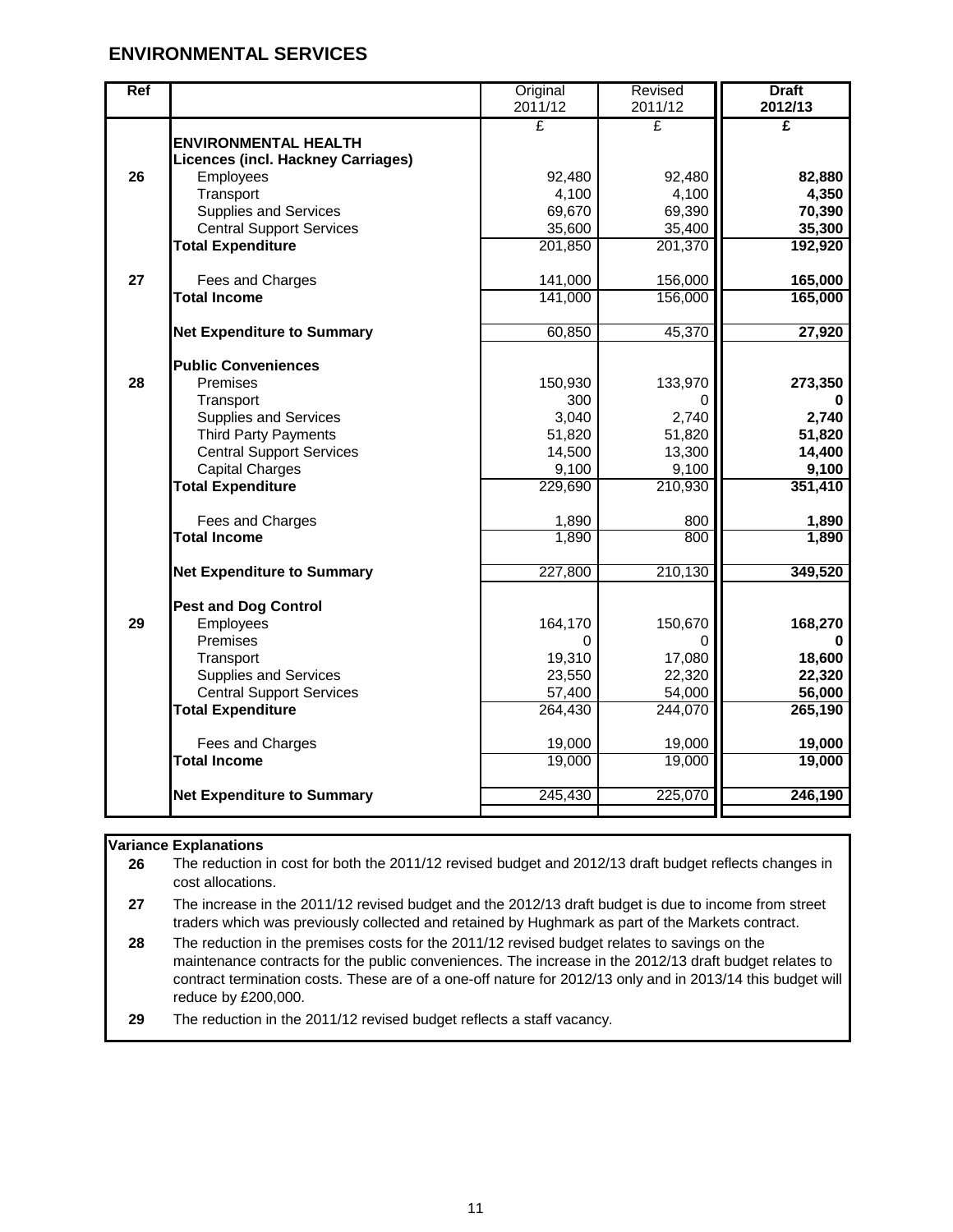| Ref |                                   | Original | Revised | <b>Draft</b> |
|-----|-----------------------------------|----------|---------|--------------|
|     |                                   | 2011/12  | 2011/12 | 2012/13      |
|     |                                   | £        | £       | £            |
|     | <b>Pollution Reduction</b>        |          |         |              |
| 30  | Employees                         | 129,890  | 128,890 | 112,890      |
|     | Transport                         | 7,100    | 7,100   | 7,100        |
|     | <b>Supplies and Services</b>      | 13,730   | 11,850  | 11,850       |
|     | <b>Central Support Services</b>   | 32,700   | 30,700  | 31,600       |
|     | <b>Total Expenditure</b>          | 183,420  | 178,540 | 163,440      |
|     |                                   |          |         |              |
|     | Fees and Charges                  | 27,000   | 27,000  | 27,000       |
|     | <b>Total Income</b>               | 27,000   | 27,000  | 27,000       |
|     |                                   |          |         |              |
|     | <b>Net Expenditure to Summary</b> | 156,420  | 151,540 | 136,440      |
|     |                                   |          |         |              |
|     | <b>Food Safety</b>                |          |         |              |
| 30  | Employees                         | 94,150   | 94,150  | 101,150      |
|     | Transport                         | 4,400    | 4,400   | 4,600        |
|     | <b>Supplies and Services</b>      | 6,520    | 6,340   | 6,340        |
|     | <b>Central Support Services</b>   | 27,000   | 25,500  | 26,600       |
|     | <b>Total Expenditure</b>          | 132,070  | 130,390 | 138,690      |
|     |                                   |          |         |              |
|     | Fees and Charges                  | 12,000   | 16,000  | 16,000       |
|     | <b>Total Income</b>               | 12,000   | 16,000  | 16,000       |
|     |                                   |          |         |              |
|     | <b>Net Expenditure to Summary</b> | 120,070  | 114,390 | 122,690      |
|     |                                   |          |         |              |
|     | <b>Public Health</b>              |          |         |              |
| 30  | Employees                         | 220,110  | 219,110 | 205,650      |
|     | Premises                          | 710      | 710     | 710          |
|     | Transport                         | 9,600    | 9,600   | 9,850        |
| 31  | <b>Supplies and Services</b>      | 54,400   | 49,030  | 46,530       |
|     | <b>Central Support Services</b>   | 41,100   | 39,100  | 41,000       |
|     | <b>Capital Charges</b>            | 0        |         |              |
|     | <b>Total Expenditure</b>          | 325,920  | 317,550 | 303,740      |
|     |                                   |          |         |              |
| 31  | Fees and Charges                  | 16,000   | 16,000  | 10,000       |
|     | <b>Total Income</b>               | 16,000   | 16,000  | 10,000       |
|     |                                   |          |         |              |
|     | <b>Net Expenditure to Summary</b> | 309,920  | 301,550 | 293,740      |
|     |                                   |          |         |              |

#### **Variance Explanations**

**30** The reduction in the 2012/13 draft budget is due to a change in cost allocation to accurately reflect service provision.

**31** Drainage works previously carried out by the Council and recharged to customers will in future be carried out by Anglian Water, this had resulted in a reduction in the supplies and services budget, because the change took place part way through the year the impact on fees will be realised in 2012/13.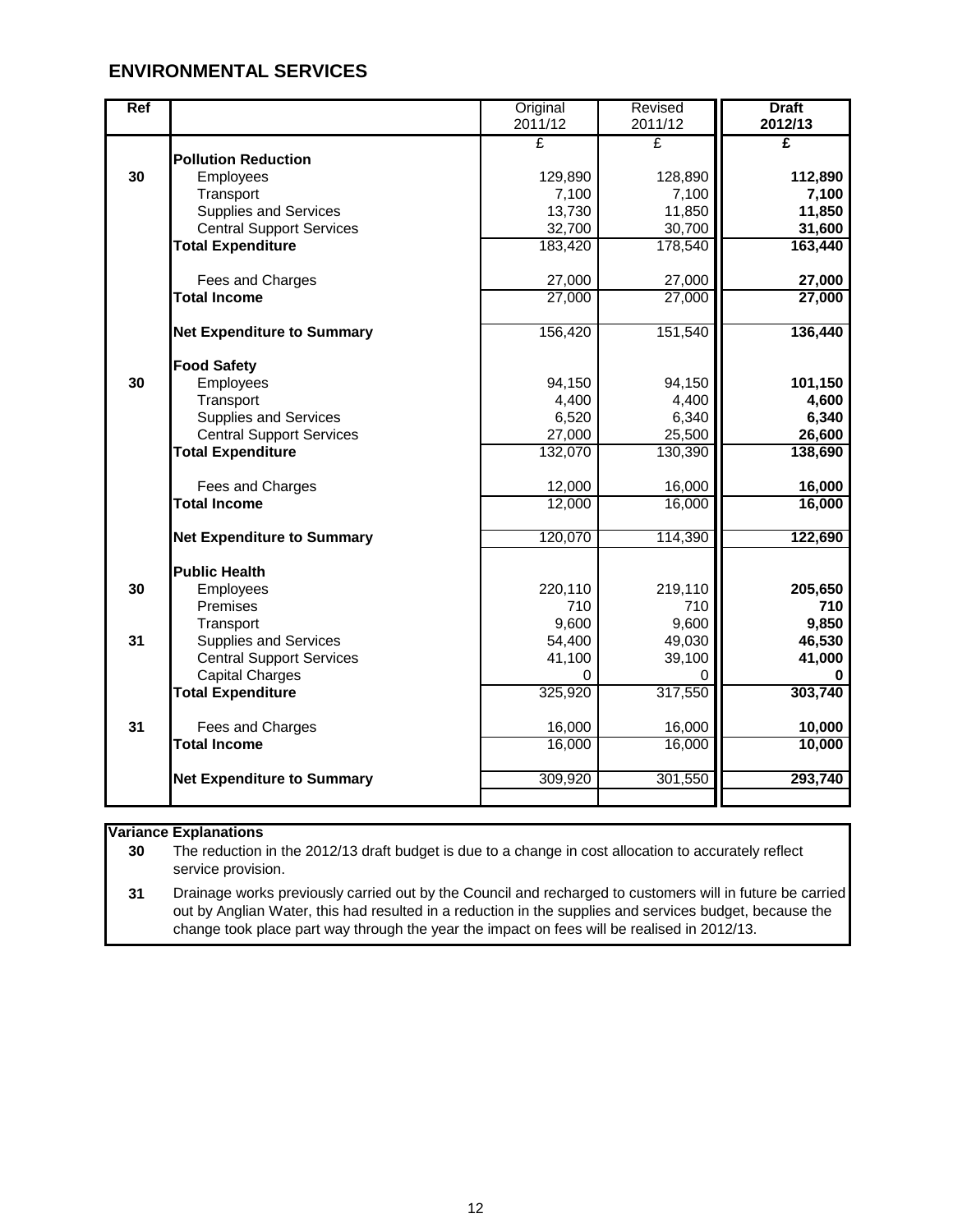| Ref |                                   | Original | Revised | <b>Draft</b> |
|-----|-----------------------------------|----------|---------|--------------|
|     |                                   | 2011/12  | 2011/12 | 2012/13      |
|     |                                   | £        | £       | £            |
|     | <b>COMMUNITY SAFETY</b>           |          |         |              |
|     | <b>Safety Services</b>            |          |         |              |
|     | Employees                         | 45,290   | 45,290  | 48,590       |
|     | Transport                         | 1,000    | 1,000   | 1,000        |
| 32  | Supplies and Services             | 112,790  | 134,150 | 127,610      |
|     | <b>Central Support Services</b>   | 22,800   | 21,900  | 23,200       |
|     | <b>Total Expenditure</b>          | 181,880  | 202,340 | 200,400      |
| 32  | <b>Grants and Contributions</b>   | 17,050   | 33,180  | 17,050       |
|     | <b>Total Income</b>               | 17,050   | 33,180  | 17,050       |
|     |                                   |          |         |              |
|     | <b>Net Expenditure to Summary</b> | 164,830  | 169,160 | 183,350      |
|     | <b>Crime Reduction</b>            |          |         |              |
|     | Premises                          | 9,940    | 9,790   | 9,790        |
| 33  | Supplies and Services             | 169,450  | 184,750 | 184,750      |
|     | <b>Third Party Payments</b>       | 2,550    | 2,550   | 2,550        |
|     | <b>Central Support Services</b>   | 2,900    | 2,400   | 2,800        |
|     | <b>Capital Charges</b>            | 13,400   | 13,400  | 13,400       |
|     | <b>Total Expenditure</b>          | 198,240  | 212,890 | 213,290      |
|     | <b>Net Expenditure to Summary</b> | 198,240  | 212,890 | 213,290      |
|     |                                   |          |         |              |

#### **Variance Explanations**

**32** The increase in the 2011/12 revised budget reflects a one-off grant for safety initiatives, the 2012/13 draft budget reflects inflationary increases to PCSO funding and a change to reflect the actual contribution to Northamptonshire Police for the traffic warden.

**33** The 2011/12 original budget savings for the CCTV room did not materialise because partnership discussions have proceeded more slowly than expected, therefore the 2011/12 revised budget and 2012/13 draft budget has been increased to reflect this.

| Ref |                                                                                                                                        | Original<br>2011/12 | Revised<br>2011/12 | <b>Draft</b><br>2012/13 |
|-----|----------------------------------------------------------------------------------------------------------------------------------------|---------------------|--------------------|-------------------------|
|     | <b>IFLOOD DEFENCE/LAND DRAINAGE</b><br>Supplies and Services<br><b>Central Support Services</b><br><b>Total Expenditure to Summary</b> | 500<br>600<br>.100  | 500<br>500<br>.000 | 500<br>600<br>1,100     |
|     |                                                                                                                                        |                     |                    |                         |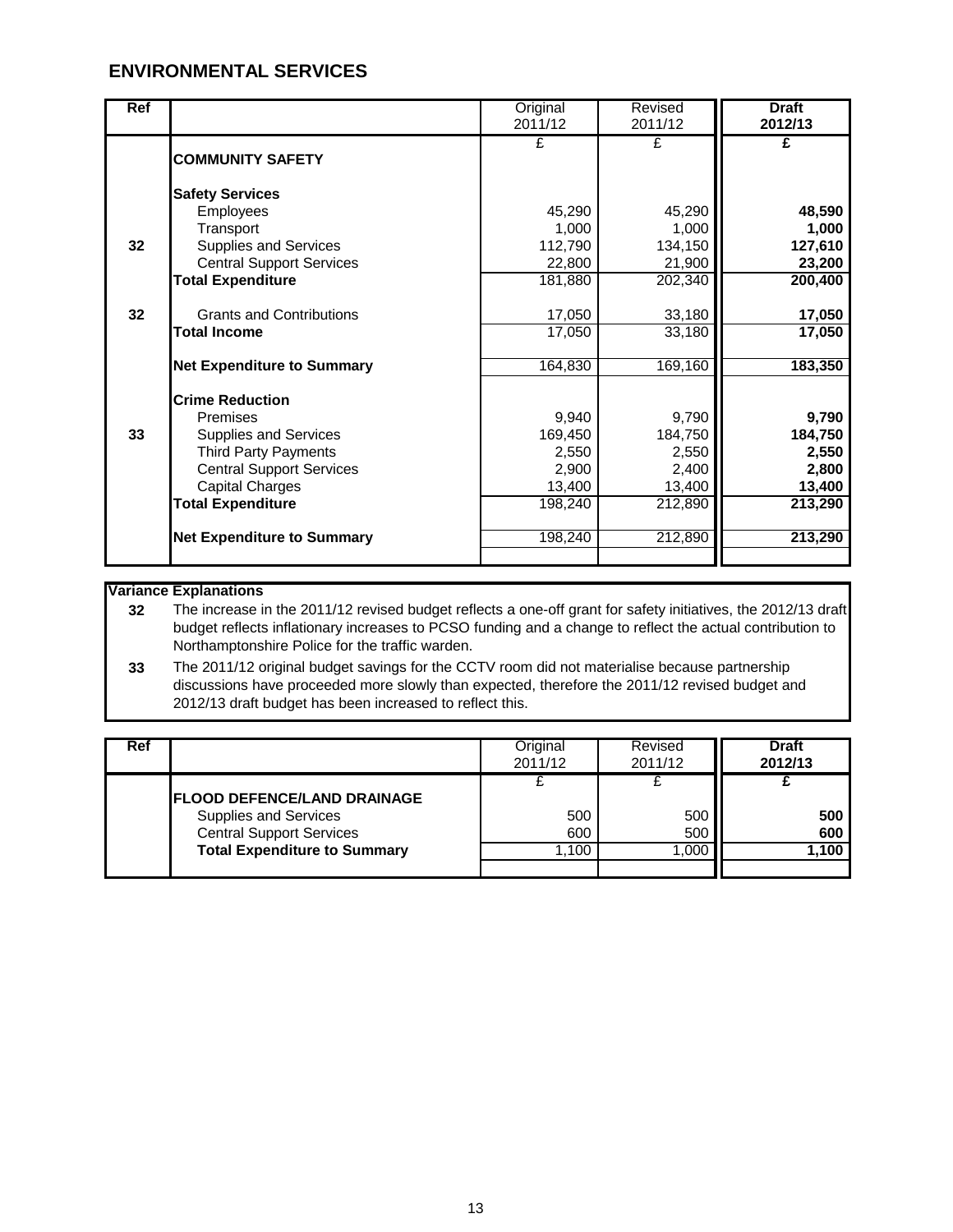| Ref |                                          | Original   | Revised    | <b>Draft</b> |
|-----|------------------------------------------|------------|------------|--------------|
|     |                                          | 2011/12    | 2011/12    | 2012/13      |
|     |                                          | £          | £          | £            |
|     | <b>CEMETERY &amp; CREMATION SERVICES</b> |            |            |              |
|     | <b>Cemeteries</b>                        |            |            |              |
|     | <b>Employees</b>                         | 12,280     | 12,280     | 11,880       |
|     | Premises                                 | 10,410     | 11,400     | 10,570       |
|     | Transport                                | 0          | 300        | 300          |
|     | <b>Supplies and Services</b>             | 920        | 890        | 890          |
|     | <b>Third Party Payments</b>              | 80,770     | 79,810     | 81,290       |
|     | <b>Central Support Services</b>          | 16,800     | 13,700     | 16,300       |
| 34  | <b>Capital Charges</b>                   | 8,900      | 9,500      | 48,000       |
|     | <b>Total Expenditure</b>                 | 130,080    | 127,880    | 169,230      |
| 35  | Fees and Charges                         | 98,000     | 103,000    | 108,000      |
|     | <b>Total Income</b>                      | 98,000     | 103,000    | 108,000      |
|     |                                          |            |            |              |
|     | <b>Net Expenditure to Summary</b>        | 32,080     | 24,880     | 61,230       |
|     | Crematorium                              |            |            |              |
| 36  | Employees                                | 175,260    | 170,260    | 168,660      |
| 37  | Premises                                 | 126,560    | 126,630    | 139,420      |
|     | Transport                                | 2,600      | 4,000      | 4,000        |
| 38  | <b>Supplies and Services</b>             | 235,830    | 240,520    | 220,460      |
|     | <b>Third Party Payments</b>              | 60,960     | 60,380     | 61,270       |
|     | <b>Central Support Services</b>          | 60,900     | 57,000     | 57,800       |
|     | <b>Capital Charges</b>                   | 28,200     | 28,200     | 28,200       |
|     | <b>Total Expenditure</b>                 | 690,310    | 686,990    | 679,810      |
| 39  | Fees and Charges                         | 1,379,130  | 1,441,130  | 1,538,100    |
|     | <b>Total Income</b>                      | 1,379,130  | 1,441,130  | 1,538,100    |
|     | <b>Net Income to Summary</b>             | (688, 820) | (754, 140) | (858, 290)   |
|     |                                          |            |            |              |
|     |                                          |            |            |              |

#### **Variance Explanations**

**34** The increase in capital charges relates to new capital expenditure in 2011/12, this has no impact on the Council's revenue budget.

**35** The change in the 2011/12 revised budget and the 2012/13 draft budget is due to increased volume.

**36** The reduction in the 2011/12 revised budget and the 2012/13 draft budget is due to a change in cost allocations.

**37** The 2012/13 draft budget reflects an increase in the business rates.

**38** The 2011/12 revised budget reflects one off costs for repairs to the crematorium.

**39** The increase in the 2011/12 revised budget is due to increased demand. The increase in the income for 2012/13 draft budget is due to a new pricing structure.

| <b>IENVIRONMENTAL SERVICES TOTAL</b> |           |           |               |
|--------------------------------------|-----------|-----------|---------------|
| Equal Global Summary Line 2          | 3.838.440 | 3,542,100 | 180<br>3,756, |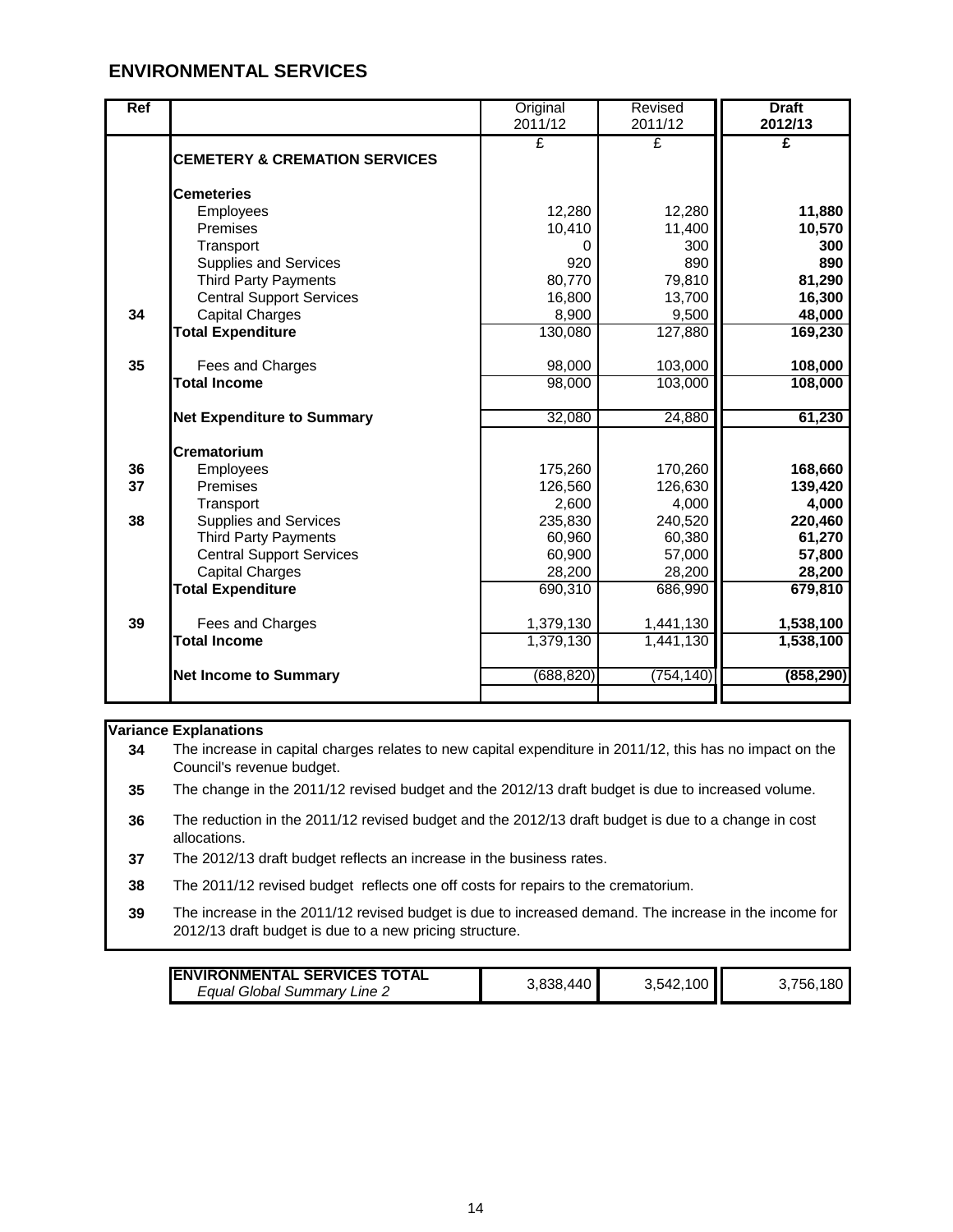| <b>Ref</b> |                                                                      | Original<br>2011/12 | Revised<br>2011/12 | <b>Draft</b><br>2012/13 |
|------------|----------------------------------------------------------------------|---------------------|--------------------|-------------------------|
| 40 & 43    | <b>PLANNING POLICY</b>                                               | £<br>409,690        | 374,690            | 410,190                 |
| 41 & 43    | <b>Employees</b><br>Transport<br><b>Supplies and Services</b>        | 8.700<br>174,720    | 8,700<br>164,830   | 10,000<br>174,440       |
| 42         | <b>Central Support Services</b><br><b>Capital Charges</b>            | 120,300<br>19,000   | 112,600<br>19,000  | 120,400<br>10,600       |
|            | <b>Total Expenditure</b>                                             | 732,410             | 679,820            | 725,630                 |
| 43         | <b>Grants and Contributions</b><br>Amortisation of Government Grants | 19,700<br>0         | 5,700              |                         |
|            | <b>Total Income</b>                                                  | 19,700              | 5,700              |                         |
|            | <b>Net Expenditure to Summary</b>                                    | 712,710             | 674,120            | 725.630                 |

#### **Variance Explanations**

**40** The reduction in the 2011/12 revised budget reflects vacancies during the year. The increase in the 2012/13 draft budget is due to a change in cost allocaions.

- **41** The change in 2011/12 revised budget and 2012/13 draft budget is due to the NNDC contribution being lower than budget.
- **42** The reduction in capital charges relates to an asset being fully depreciated, this has no impact on the Council's overall revenue budget.
- **43** The changes in the 2011/12 revised budget and the 2012/13 draft budget reflects funding changes in the JPU (Joint Planning Unit) overall the Council's contribution remains unchanged.

| <b>Ref</b> |                                                          | Original<br>2011/12 | Revised<br>2011/12 | <b>Draft</b><br>2012/13 |
|------------|----------------------------------------------------------|---------------------|--------------------|-------------------------|
|            | <b>ENVIRONMENTAL INITIATIVES</b>                         |                     |                    |                         |
| 44         | Employees<br>Transport                                   | 60,740<br>2,100     | 53,860<br>2,100    | 38,240<br>2,300         |
| 45         | Supplies and Services<br><b>Central Support Services</b> | 10,620<br>24,600    | 24,160<br>22,700   | 10,590<br>23,500        |
|            | <b>Total Expenditure to Summary</b>                      | 98,060              | 102,820            | 74,630                  |
| 45         | <b>Grants &amp; Contributions</b>                        | 0                   | 13,570             |                         |
|            | <b>Total Income</b>                                      | $\Omega$            | 13,570             |                         |
|            | <b>Net Expenditure to Summary</b>                        | 98,060              | 89,250             | 74,630                  |

#### **Variance Explanations**

**44** The reduction in the 2011/12 revised budget and 2012/13 draft budget is due to a change in cost allocations and a reduction in hours. (See Note 13)

**45** The increase in the 2011/12 revised budget reflects a one off grant received from Northamptonshire County Council.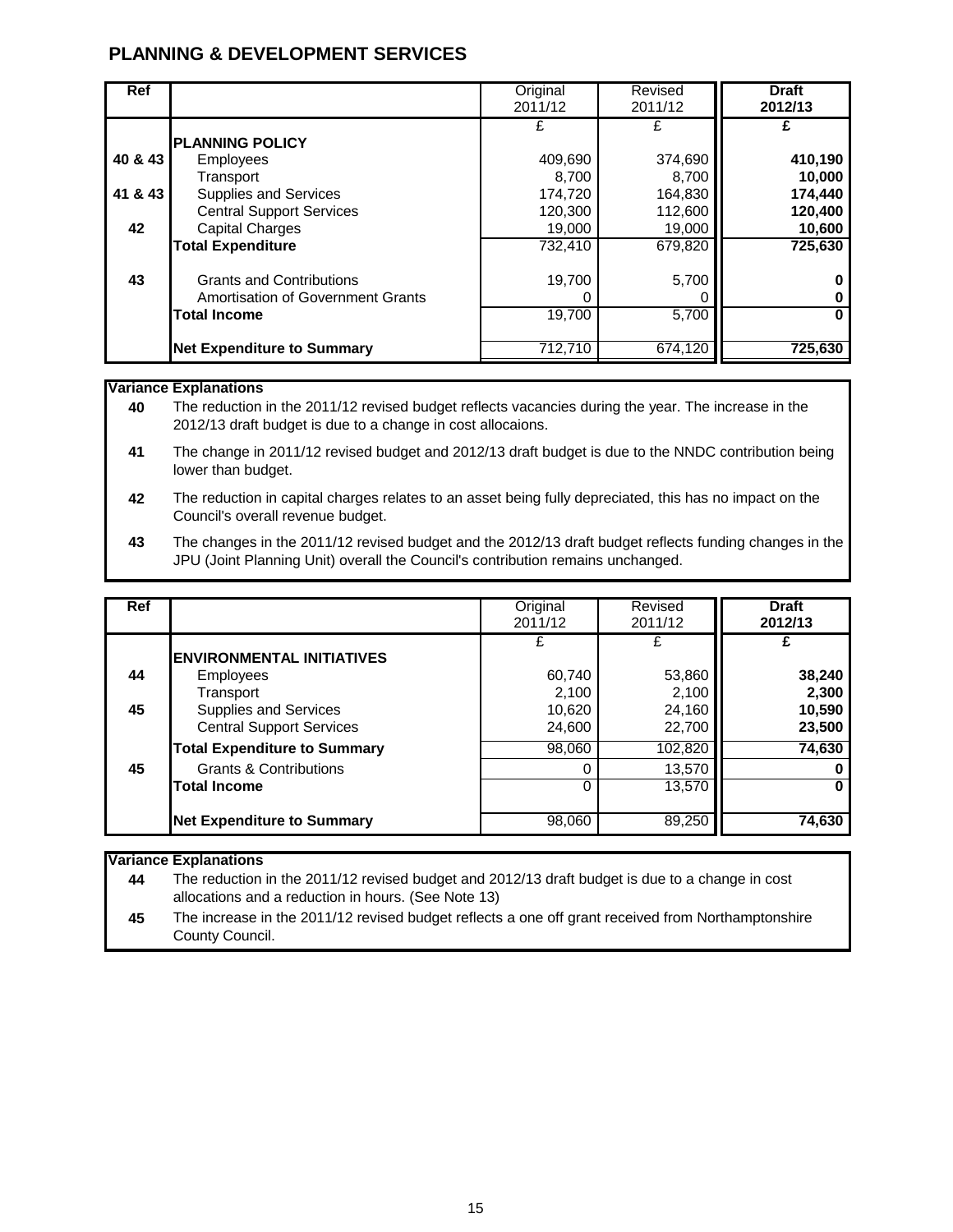| <b>Ref</b> |                                                                                             | Original<br>2011/12                 | Revised<br>2011/12           | <b>Draft</b><br>2012/13        |
|------------|---------------------------------------------------------------------------------------------|-------------------------------------|------------------------------|--------------------------------|
| 46<br>47   | <b>DEVELOPMENT CONTROL</b><br><b>Employees</b><br>Transport<br><b>Supplies and Services</b> | £<br>1,003,960<br>30,400<br>136,180 | 913,960<br>30,400<br>158,730 | 1,029,660<br>30,400<br>154,050 |
| 48         | <b>Central Support Services</b><br><b>Total Expenditure</b>                                 | 348,800<br>1,519,340                | 318,500<br>1,421,590         | 330,400<br>1,544,510           |
| 49         | Fees and Charges<br><b>Planning Fees</b><br><b>Total Income</b>                             | 29,000<br>446,000<br>475,000        | 29,000<br>413,000<br>442,000 | 29,000<br>446,000<br>475,000   |
|            | <b>Net Expenditure to Summary</b>                                                           | 1.044.340                           | 979,590                      | 1,069,510                      |

#### **Variance Explanations**

- **46** The reduction in the 2011/12 revised budget is due to vacancies, the increase in the 2012/13 draft budget is due to a change in cost allocations to better reflect service provision.
- **47** The increase in the 2011/12 revised budget and 2012/13 draft budget relates to the contribution to SEMLEP (South East Midlands Local Enterprise Partnership) and increased legal costs.
- **48** Re-alignment of the Council's support service recharges result in a reduction in the 2011/12 revised budget and an increase in the 2012/13 draft budget.
- **49** The 2011/12 original budget reflected the potential change to income with locally set planning fees which should have come into effect in 2011/12. However, this has not yet happened, this has resulted in the revised 2011/12 budget being reduced even though demand for the service has increased. The Council has and continues to be heavily involved in lobbying to highlight the inadequacy and inequity of the current levels of statutory fees. It is hoped that the Government are expected to move to locally set fees in 2012/13.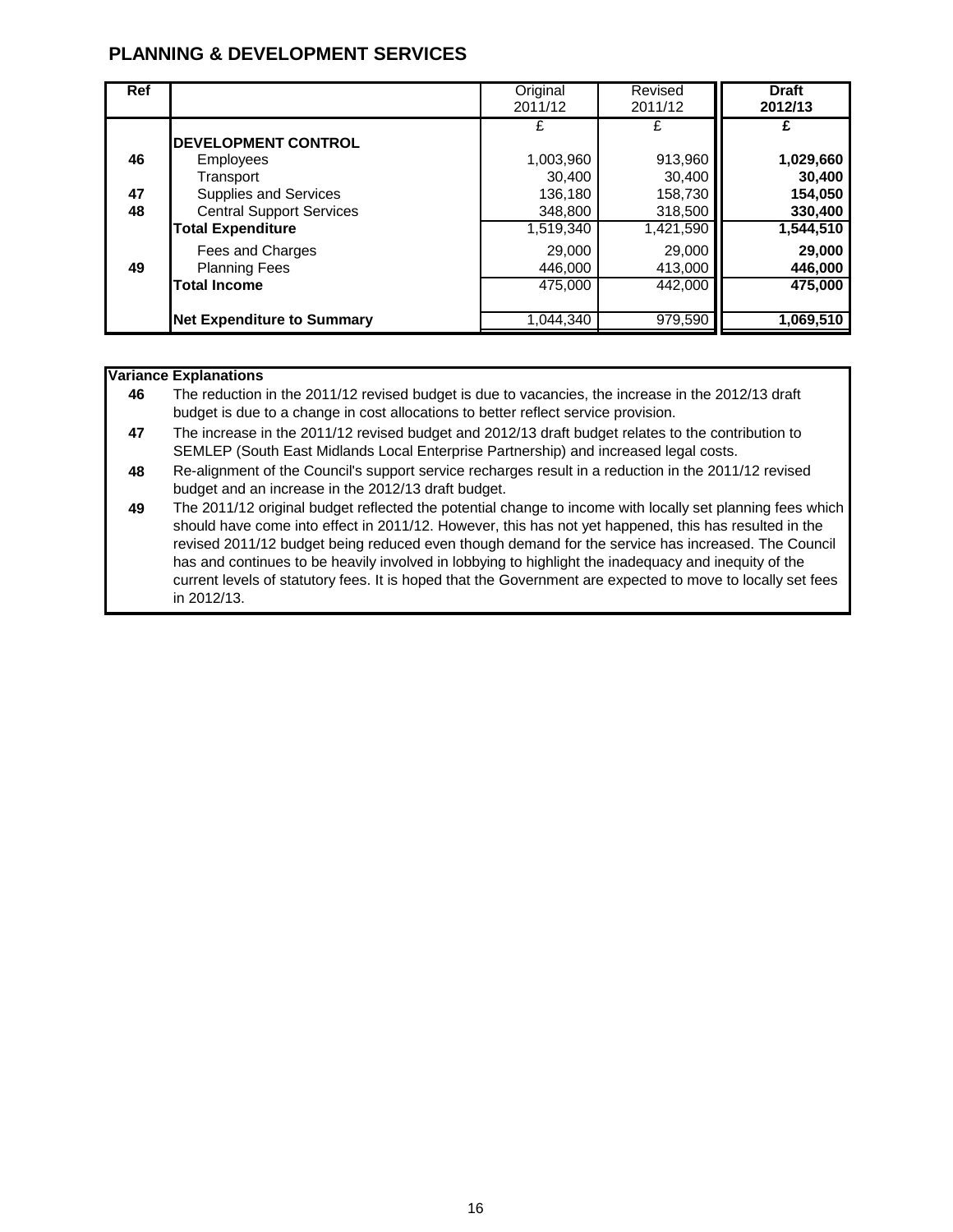| <b>Ref</b> |                                      | Original<br>2011/12 | Revised<br>2011/12 | <b>Draft</b><br>2012/13 |
|------------|--------------------------------------|---------------------|--------------------|-------------------------|
| 50         | <b>BUILDING CONTROL</b><br>Employees | £<br>129,660        | 130,360            | 149,210                 |
|            | Transport                            | 7,600               | 7,600              | 8,500                   |
|            | <b>Supplies and Services</b>         | 20,880              | 24,130             | 23,830                  |
|            | <b>Third Party Payments</b>          | 1,890               | 1,890              | 1,890                   |
| 51         | <b>Central Support Services</b>      | 117,100             | 106,200            | 112,300                 |
|            | <b>Total Expenditure</b>             | 277,130             | 270,180            | 295,730                 |
|            | Fees and Charges                     | 153,000             | 153,000            | 153,000                 |
|            | <b>Total Income</b>                  | 153.000             | 153,000            | 153,000                 |
|            | <b>Net Expenditure to Summary</b>    | 124,130             | 117,180            | 142,730                 |

#### **Variance Explanations**

**50** The increase in the 2012/13 draft budget is due to a change in cost allocations to better reflect service provision.

**51** Re-alignment of the Council's support service recharges result in a reduction in the 2011/12 revised budget and an increase in the 2012/13 draft budget.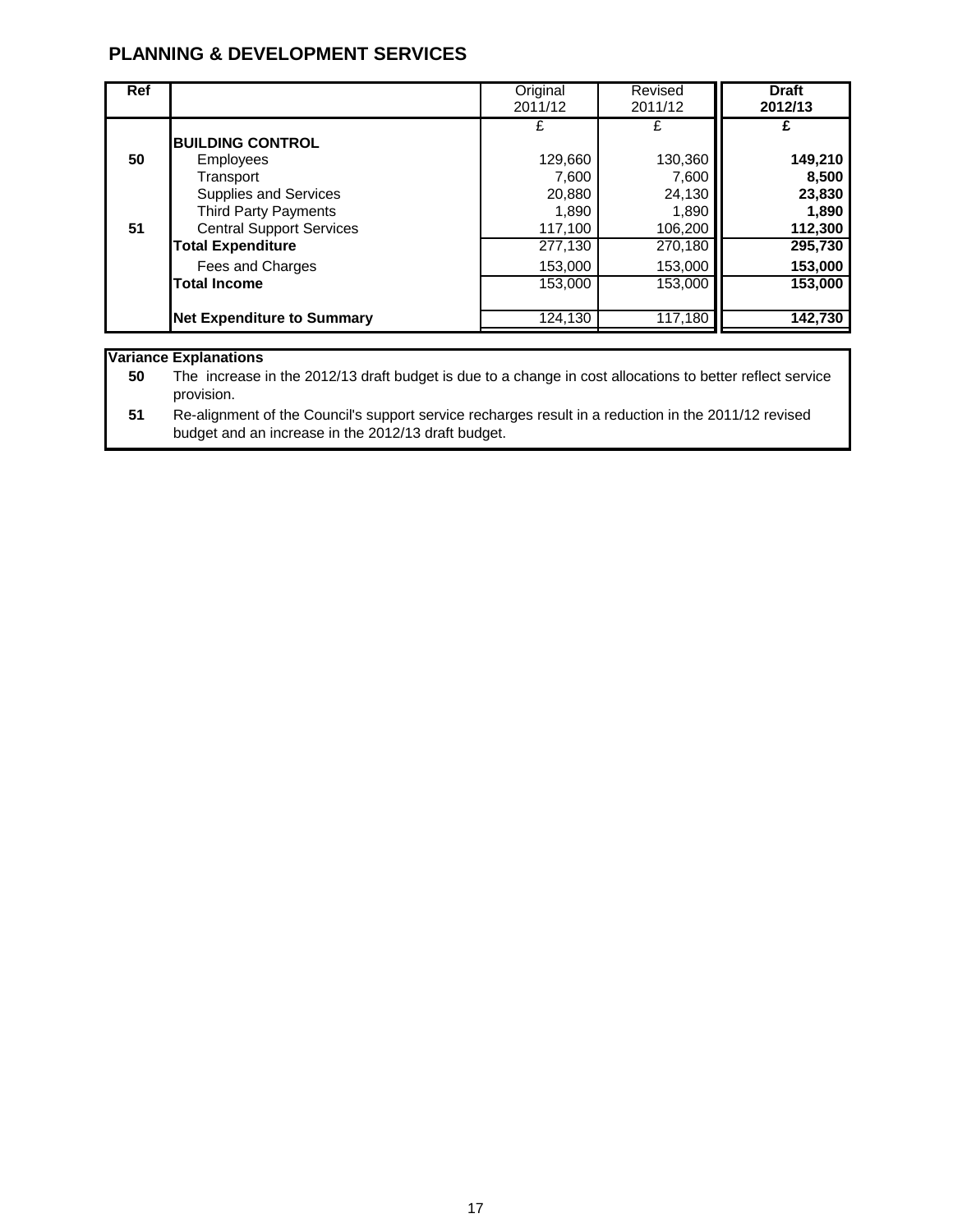| <b>Ref</b> |                                           | Original<br>2011/12 | Revised<br>2011/12 | <b>Draft</b><br>2012/13 |
|------------|-------------------------------------------|---------------------|--------------------|-------------------------|
|            | <b>ECONOMIC DEVELOPMENT</b>               | £                   | £                  | £                       |
|            | <b>Support to Business and Enterprise</b> |                     |                    |                         |
| 52         | Employees                                 | 113,460             | 119,060            | 124,260                 |
| 53         | Premises                                  | 3,050               | 15,050             | 19,400                  |
|            | Transport                                 | 600                 | 1,300              | 1,000                   |
| 54         | <b>Supplies and Services</b>              | 75,540              | 67,180             | 70,180                  |
|            | <b>Third Party Payments</b>               | 32,730              | 32,730             | 32,730                  |
|            | <b>Central Support Services</b>           | 19,600              | 17,900             | 19,400                  |
| 55         | <b>Capital Charges</b>                    | 120,300             | 89,600             | 16,200                  |
|            | <b>Total Expenditure</b>                  | 365,280             | 342,820            | 283,170                 |
|            | Rent Land & Buildings                     | 41,500              | 41,500             | 41,500                  |
|            | <b>Total Income</b>                       | 41,500              | 41,500             | 41,500                  |
|            |                                           |                     |                    |                         |
|            | <b>Net Expenditure to Summary</b>         | 323,780             | 301,320            | 241,670                 |
|            | <b>Kettering Borough Trainers</b>         |                     |                    |                         |
| 56         | Employees                                 | 285,750             | 335,750            | 298,200                 |
| 57         | Premises                                  | 28,130              | 28,130             | 23,080                  |
|            | Transport                                 | 16,300              | 16,300             | 16,300                  |
| 58         | Supplies and Services                     | 169,840             | 160,540            | 159,230                 |
|            | <b>Third Party Payments</b>               | 3,080               | 3,080              | 3,080                   |
|            | <b>Central Support Services</b>           | 96,900              | 95,000             | 96,900                  |
|            | <b>Total Expenditure</b>                  | 600,000             | 638,800            | 596,790                 |
|            | <b>Grants and Contributions</b>           | 600,000             | 600,000            | 600,000                 |
|            | <b>Total Income</b>                       | 600,000             | 600,000            | 600,000                 |
|            |                                           |                     |                    |                         |
|            | <b>Net Expenditure to Summary</b>         | 0                   | 38,800             | (3, 210)                |

#### **Variance Explanations**

**52** The increase reflects a change in cost allocations to better reflect service provision.

- **53** The changes reflect the maintenance and running cost of the Market Place/Public Realm feeding through into the budget.
- **54** The reduction in the 2011/12 revised budget is due to the reduction in grants for market town initiatives.
- **55** The reduction in the 2011/12 revised budget and 2012/13 draft budget relates to assets being classified differently and therefore not requiring capital charges, this has no impact on the Council's overall revenue budget.
- **56** A review of the KBT function has resulted in a change in structure this has resulted in one off costs for 2011/12, in order to lock in ongoing profitability into the future.
- **57** The reduction in the 2012/13 draft budget is due to a reduction in rent payment.
- **58** The reduction in the 2011/12 revised budget is due to the centralisation of printing costs.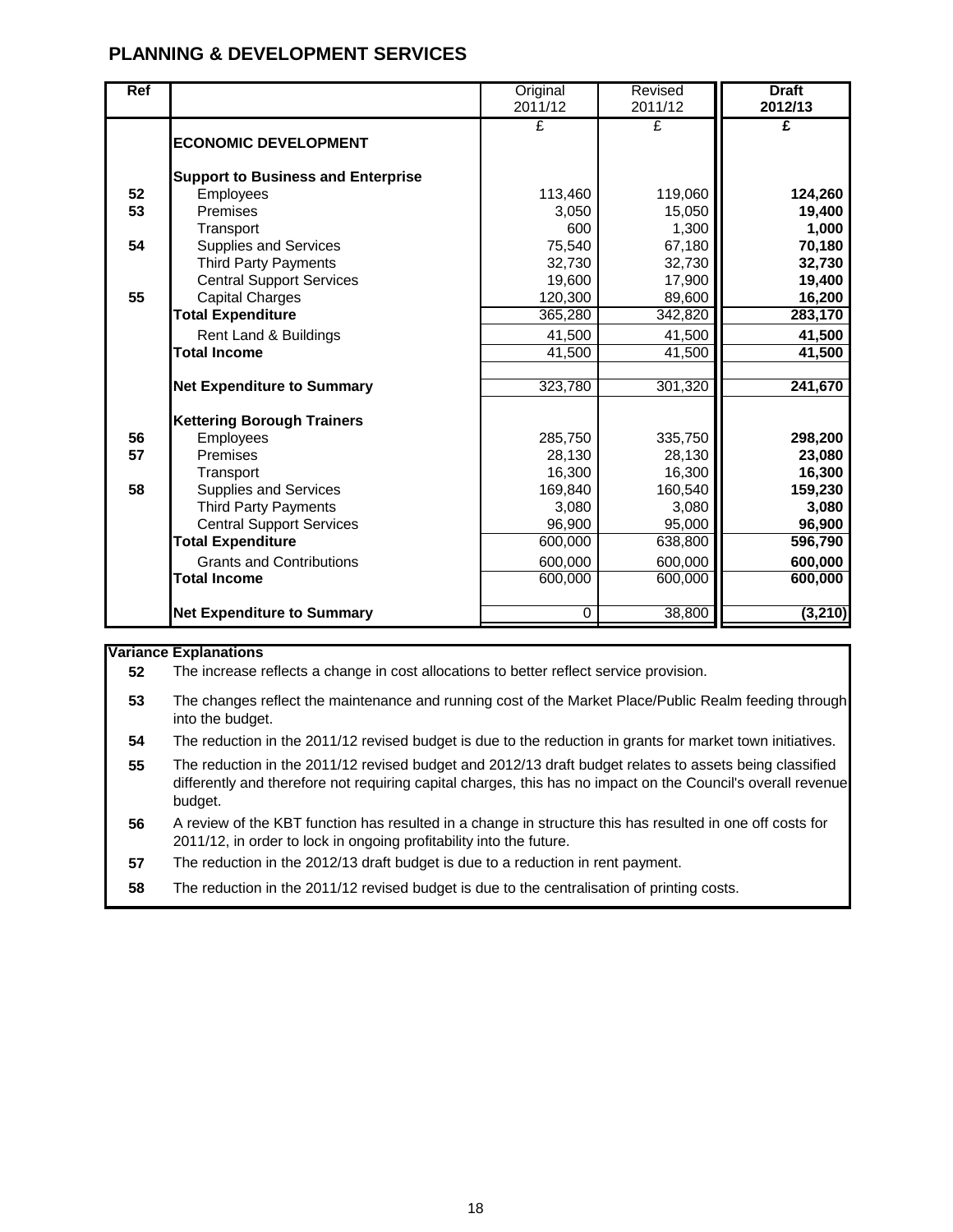| <b>Ref</b> |                                                                                                          | Original<br>2011/12                 | Revised<br>2011/12                   | <b>Draft</b><br>2012/13             |
|------------|----------------------------------------------------------------------------------------------------------|-------------------------------------|--------------------------------------|-------------------------------------|
| 59         | <b>COMMUNITY DEVELOPMENT</b><br><b>Employees</b>                                                         | £<br>121,090                        | 119,090                              | 128,290                             |
| 60         | Transport<br><b>Supplies and Services</b><br><b>Central Support Services</b><br><b>Total Expenditure</b> | 3,800<br>2,670<br>27,800<br>155,360 | 5,800<br>53,880<br>26,200<br>204,970 | 7,000<br>2,520<br>27,600<br>165,410 |
| 60         | <b>Grants and Contributions</b><br><b>Total Income</b>                                                   | 0<br>0                              | 51,360<br>51,360                     |                                     |
|            | <b>Net Expenditure to Summary</b>                                                                        | 155,360                             | 153,610                              | 165,410                             |

#### **Variance Explanations**

**59** The change in the 2012/13 draft budget is due to a change in cost allocations to better reflect service provision.

**60** The increase in the 2011/12 revised budget reflects a one off grant received for youth projects from NCC.

| <b>IPLANNING &amp; DEV SERVICES TOTAL</b> |           |           |           |
|-------------------------------------------|-----------|-----------|-----------|
| Equal Global Summary Line 3               | 2,458,380 | 2,353,870 | 2,416,370 |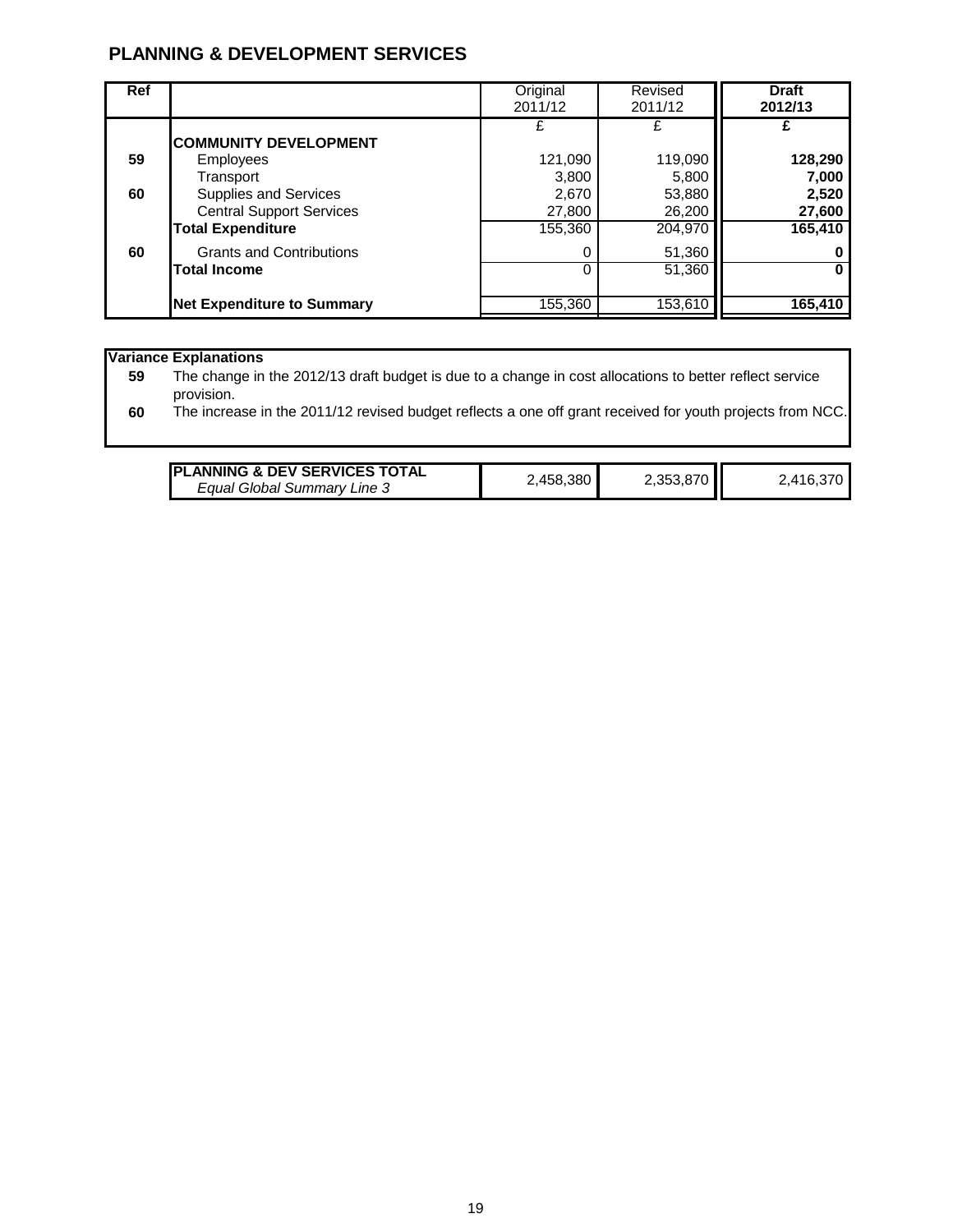## **HIGHWAYS, ROADS & TRANSPORT**

| <b>Ref</b> |                                   | Original<br>2011/12 | Revised<br>2011/12 | <b>Draft</b><br>2012/13 |
|------------|-----------------------------------|---------------------|--------------------|-------------------------|
|            |                                   | £                   | £                  | £                       |
|            | <b>HIGHWAYS AND ROADS</b>         |                     |                    |                         |
| 61         |                                   |                     |                    |                         |
|            | Employees                         | 75,070              | 80,070             | 82,270                  |
|            | Premises                          | 21,190              | 17,800             | 17,800                  |
|            | Transport                         | 6,500               | 6,500              | 6,600                   |
| 62         | <b>Supplies and Services</b>      | 50,060              | 55,560             | 40,560                  |
| 63         | <b>Third Party Payments</b>       | 290,900             | 269,380            | 267,250                 |
|            | <b>Central Support Services</b>   | 36,800              | 36,800             | 36,300                  |
| 64         | <b>Capital Charges</b>            | 15,300              | 96,300             | 14,300                  |
|            | <b>Total Expenditure</b>          | 495,820             | 562,410            | 465,080                 |
| 65         | Fees and Charges                  | 122,500             | 78,500             | 78,500                  |
|            | <b>Total Income</b>               | 122,500             | 78,500             | 78,500                  |
|            |                                   |                     |                    |                         |
|            | <b>Net Expenditure to Summary</b> | 373,320             | 483,910            | 386,580                 |
|            | <b>PARKING SERVICES</b>           |                     |                    |                         |
| 66         | Employees                         | 163,170             | 148,670            | 167,070                 |
|            | Premises                          | 61,790              | 61,790             | 64,650                  |
| 67         | Transport                         | 7,250               | 18,490             | 18,600                  |
|            | Supplies and Services             | 55,950              | 60,170             | 55,320                  |
|            | <b>Third Party Payments</b>       | 117,760             | 117,670            | 117,820                 |
|            | <b>Central Support Services</b>   | 47,100              | 43,400             | 45,700                  |
| 68         | <b>Capital Charges</b>            | 15,000              | 21,000             | 29,300                  |
|            | <b>Total Expenditure</b>          | 468,020             | 471,190            | 498,460                 |
| 69         | Fees and Charges                  | 743,900             | 825,900            | 846,200                 |
|            | <b>Total Income</b>               | 743,900             | 825,900            | 846,200                 |
|            |                                   |                     |                    |                         |
|            | <b>Net Income to Summary</b>      | (275, 880)          | (354, 710)         | (347, 740)              |

#### **Variance Explanations**

**61** The increase reflects operational changes.

**62** The increase in the 2011/12 revised budget reflects increases for contractual commitments.

- **63** The change expenditure in both the 2011/12 revised budget and the 2012/13 draft budget reflects the reduction in the work undertaken on the NCC Highways contract.
- **64** The increase in the 2011/12 revised budget relates to REFCUS (Revenue Expenditure Funded From Capital Under Statute) spend whereby capital expenditure is incurred for which no capital asset is created, this has no impact on the Council's overall revenue budget.
- **65** The change in income for both the 2011/12 revised budget and the 2012/13 draft budget is due to a reduction in the Highway contract operated on behalf of NCC.
- **66** The reduction in the 2011/12 revised budget is due to vacancies.
- **67** The increase in the 2011/12 revised budget and the 2012/13 draft budget is due to the hire of additional vehicles for the environmental/parking wardens due to an increase in operating hours.
- **68** The increase in capital charges relates to new capital expenditure in 2011/12, this has no overall impact on the Council's revenue budget.
- **69** The increase in the 2011/12 revised budget is due to an increase in fees recovered for Parking Enforcement and Residents Parking, this is expected to continue into 2012/13 together with new parking charges effective from January 2012.

| <b>HIGHWAYS &amp; TRANSPORT TOTAL</b> | .440 | 129.200 II |        |
|---------------------------------------|------|------------|--------|
| Equal Global Summary Line 4           | 97   |            | 38.840 |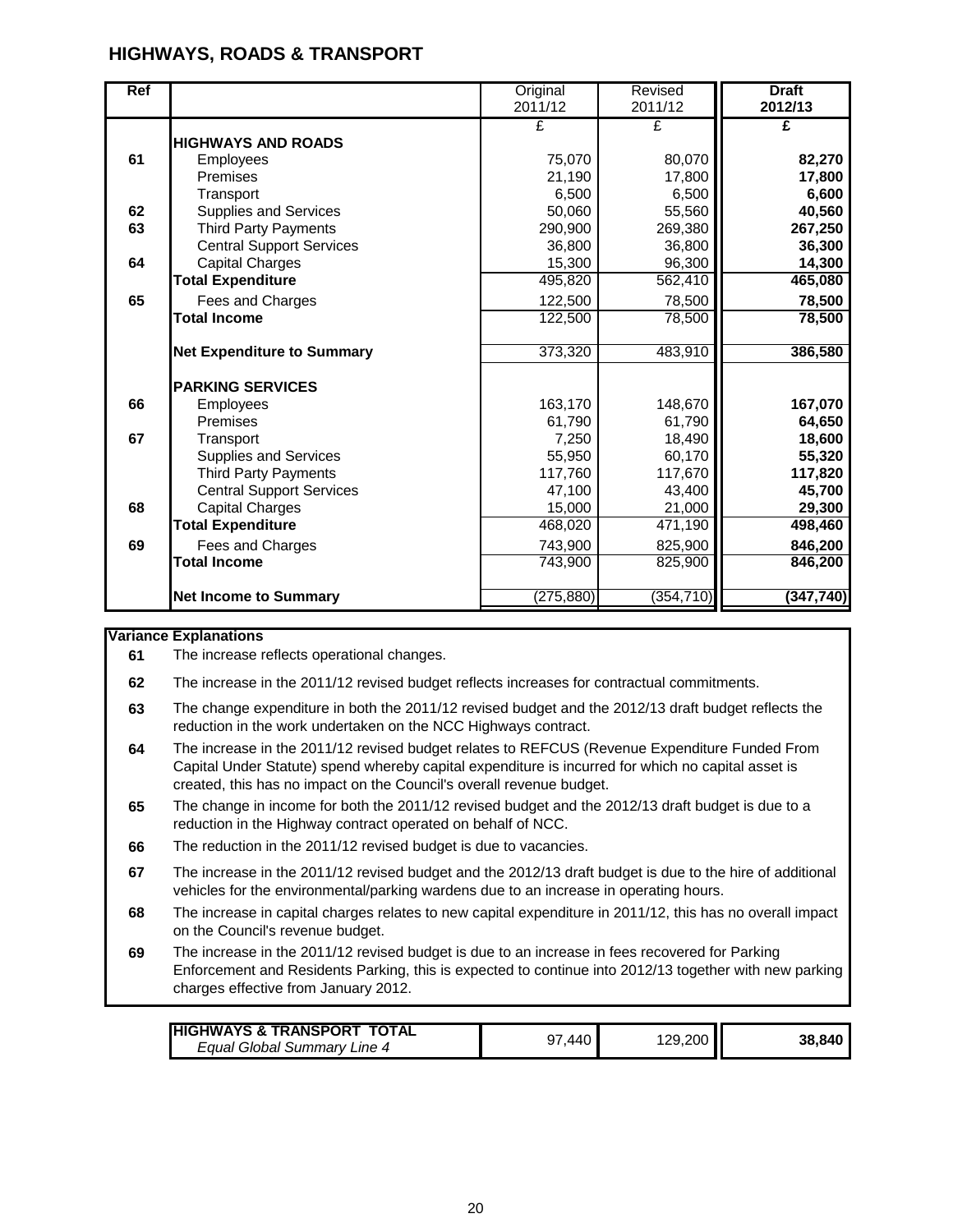| <b>Ref</b> |                                      | Original<br>2011/12 | <b>Revised</b><br>2011/12 | <b>Draft</b><br>2012/13 |
|------------|--------------------------------------|---------------------|---------------------------|-------------------------|
|            |                                      | £                   | £                         | £                       |
|            | <b>HOUSING STRATEGY</b>              |                     |                           |                         |
|            | Employees                            | 50,810              | 46,810                    | 49,310                  |
|            | Transport                            | 1,000               | 1,000                     | 1,000                   |
|            | <b>Supplies and Services</b>         | 14,630              | 11,600                    | 10,940                  |
|            | <b>Central Support Services</b>      | 32,200              | 31,000                    | 35,800                  |
|            | <b>Net Expenditure to Summary</b>    | 98,640              | 90,410                    | 97,050                  |
|            | Amortisation of Government Grants    | 0                   | 0                         | 0                       |
|            | <b>Total Income</b>                  | $\overline{0}$      | $\overline{0}$            | $\overline{\mathbf{0}}$ |
|            | <b>Net Expenditure to Summary</b>    | 98,640              | 90,410                    | 97,050                  |
|            | <b>HOMELESSNESS &amp; PREVENTION</b> |                     |                           |                         |
| 70         | Employees                            | 85,240              | 85,000                    | 79,540                  |
|            | Premises                             | 2,760               | 800                       | 2,760                   |
|            | Transport                            | 5,550               | 5,550                     | 5,000                   |
|            | <b>Supplies and Services</b>         | 262,420             | 262,300                   | 262,300                 |
|            | <b>Third Party Payments</b>          | 4,760               | 4,760                     | 4,760                   |
|            | <b>Central Support Services</b>      | 35,600              | 33,000                    | 36,200                  |
|            | <b>Capital Charges</b>               | 1,800               | 1,800                     | 1,800                   |
|            | <b>Total Expenditure</b>             | 398,130             | 393,210                   | 392,360                 |
|            | Rents                                | 3,000               | 3,000                     | 3,000                   |
|            | <b>Grants and Contributions</b>      | 234,000             | 234,000                   | 234,000                 |
|            | <b>Total Income</b>                  | 237,000             | 237,000                   | 237,000                 |
|            | <b>Net Expenditure to Summary</b>    | 161,130             | 156,210                   | 155,360                 |
|            | <b>PASTURE CARAVAN SITE</b>          |                     |                           |                         |
|            | Employees                            | 0                   | 0                         | 4,800                   |
|            | Premises                             | 17,500              | 17,500                    | 17,500                  |
|            | <b>Supplies and Services</b>         | 31,080              | 31,080                    | 31,080                  |
|            | <b>Central Support Services</b>      | 5,400               | 4,600                     | 5,300                   |
| 71         | <b>Capital Charges</b>               | 75,900              | 16,400                    | 28,300                  |
|            | <b>Total Expenditure</b>             | 129,880             | 69,580                    | 86,980                  |
|            | Rents                                | 31,300              | 35,900                    | 35,900                  |
|            | Fees and Charges                     | 8,000               | 8,000                     | 8,000                   |
|            | <b>Total Income</b>                  | 39,300              | 43,900                    | 43,900                  |
|            | <b>Net Expenditure to Summary</b>    | 90,580              | 25,680                    | 43,080                  |

#### **Variance Explanations**

**70** The change in the 2012/13 draft budget is due to a change in cost allocations to better reflect service provision.

**71** The reduction in capital charges relates to capital expenditure being lower than anticipated in 2011/12, this has no overall impact on the Council's revenue budget.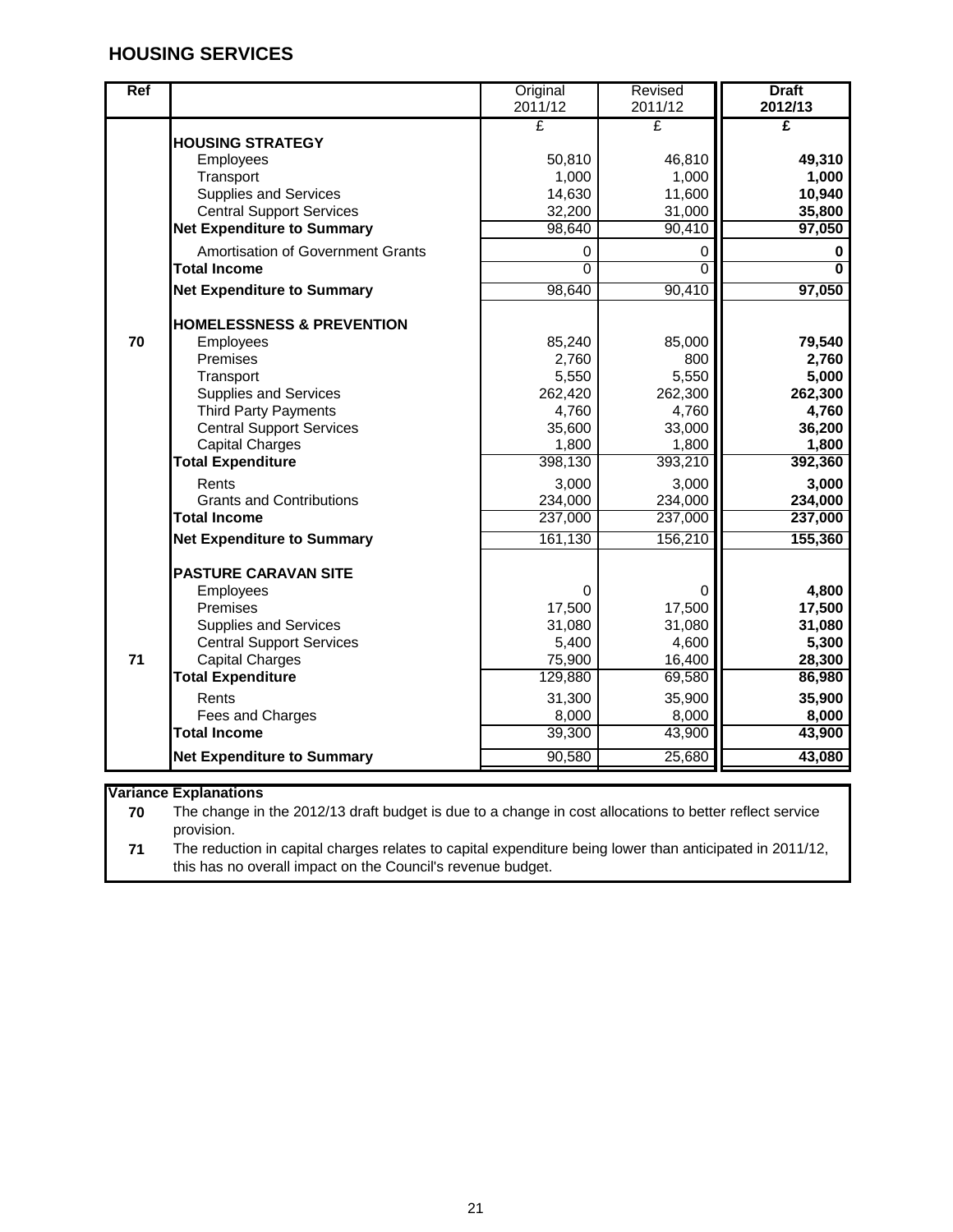| Ref |                                   | Original | Revised  | <b>Draft</b>   |
|-----|-----------------------------------|----------|----------|----------------|
|     |                                   | 2011/12  | 2011/12  | 2012/13        |
|     |                                   | £        | £        | £              |
|     | <b>HOUSING ADVICE</b>             |          |          |                |
| 72  | Employees                         | 191,560  | 175,560  | 179,060        |
|     | Transport                         | 9.250    | 9,250    | 8,250          |
| 73  | <b>Supplies and Services</b>      | 64,870   | 36,330   | 47,780         |
| 74  | <b>Central Support Services</b>   | 47,000   | 42,400   | 48,900         |
|     | <b>Total Expenditure</b>          | 312,680  | 263,540  | 283,990        |
|     | Fees and Charges                  | 100,000  | 102,570  | 97,100         |
|     | <b>Total Income</b>               | 100,000  | 102,570  | 97,100         |
|     |                                   |          |          |                |
|     | <b>Net Expenditure to Summary</b> | 212,680  | 160,970  | 186,890        |
|     |                                   |          |          |                |
|     | <b>IHOUSING ASSOCIATIONS</b>      |          |          |                |
| 75  | Employees                         | 38,780   | 33,780   | 39,280         |
|     | Transport                         | 350      | 350      | 350            |
|     | <b>Supplies and Services</b>      | 1,000    | 970      | 970            |
|     | <b>Central Support Services</b>   | 24,000   | 22,600   | 23,900         |
|     | <b>Total Expenditure</b>          | 64,130   | 57,700   | 64,500         |
| 76  | Fees and Charges                  | 10,000   | 0        | 0              |
|     | <b>Total Income</b>               | 10,000   | $\Omega$ | $\overline{0}$ |
|     |                                   | 54,130   | 57,700   | 64,500         |
|     | <b>Net Expenditure to Summary</b> |          |          |                |
|     | <b>HOUSING ADVANCES</b>           |          |          |                |
|     | <b>Central Support Services</b>   | 4,100    | 3,500    | 3,900          |
|     | <b>Net Expenditure to Summary</b> | 4,100    | 3,500    | 3,900          |
|     |                                   |          |          |                |

#### **Variance Explanations**

**72** The change in the 2011/12 revised budget relates to vacancies. The 2012/13 draft budget reflects changes to allocations and the establishment.

**73** The reduction in supplies and services is due to the re-alignment of grant expenditure in future years.

- **74** Re-alignment of the Council's support service recharges result in a reduction in the 2011/12 revised budget and an increase in the 2012/13 revised budget.
- **75** The changes in the 2011/12 revised budget reflects staff vacancies.

**76** The reduction in income for the 2011/12 revised budget is due to a reallocation of fees to Housing Advice for advertising on Kettering Keyways.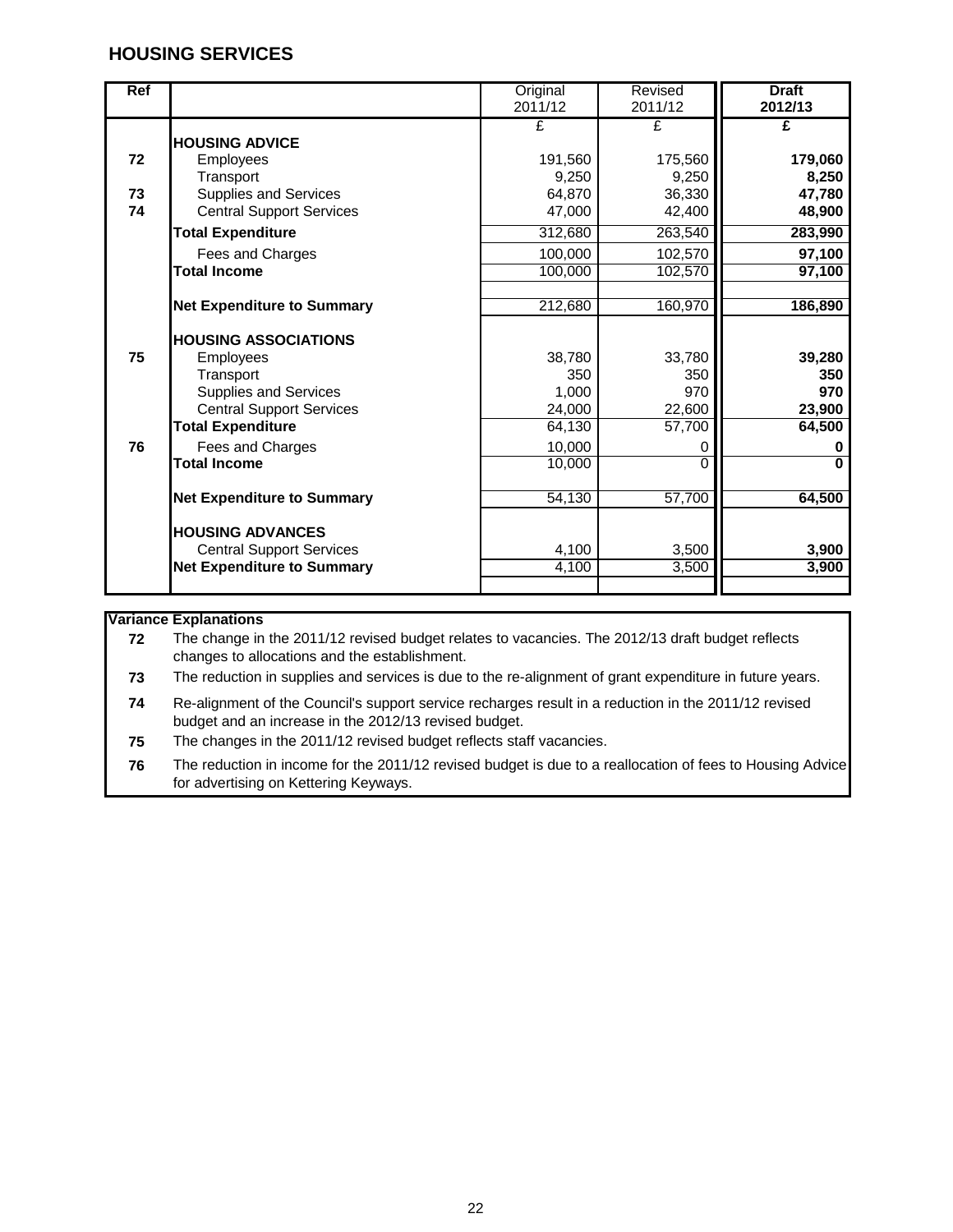| <b>Ref</b> |                                                                                                 | Original<br>2011/12                 | Revised<br>2011/12                  | <b>Draft</b><br>2012/13             |
|------------|-------------------------------------------------------------------------------------------------|-------------------------------------|-------------------------------------|-------------------------------------|
| 77         | <b>PRIVATE SECTOR HOUSING RENEWAL</b><br>Employees                                              | £<br>55,650                         | 50,650                              | 70,850                              |
| 78         | Transport<br><b>Supplies and Services</b><br><b>Central Support Services</b><br>Capital Charges | 1,750<br>7,330<br>25,200<br>925,100 | 1,950<br>7,100<br>21,300<br>581,100 | 1,950<br>3,100<br>25,200<br>695,100 |
|            | <b>Total Expenditure</b><br>Fees and Charges                                                    | 1,015,030<br>0                      | 662,100<br>2,500                    | 796,200<br>1,200                    |
|            | <b>Total Income</b>                                                                             | $\Omega$                            | 2,500                               | 1,200                               |
|            | <b>Net Expenditure to Summary</b>                                                               | 1,015,030                           | 659,600                             | 795,000                             |

**Variance Explanations**

**77** The reduction in the 2011/12 revised budget is due to vacancies, the increase in 2012/13 draft budget is due to changes in allocations.

**78** The changes in capital charges relate to the changes in external funding, this has no impact on the Council's overall revenue budget.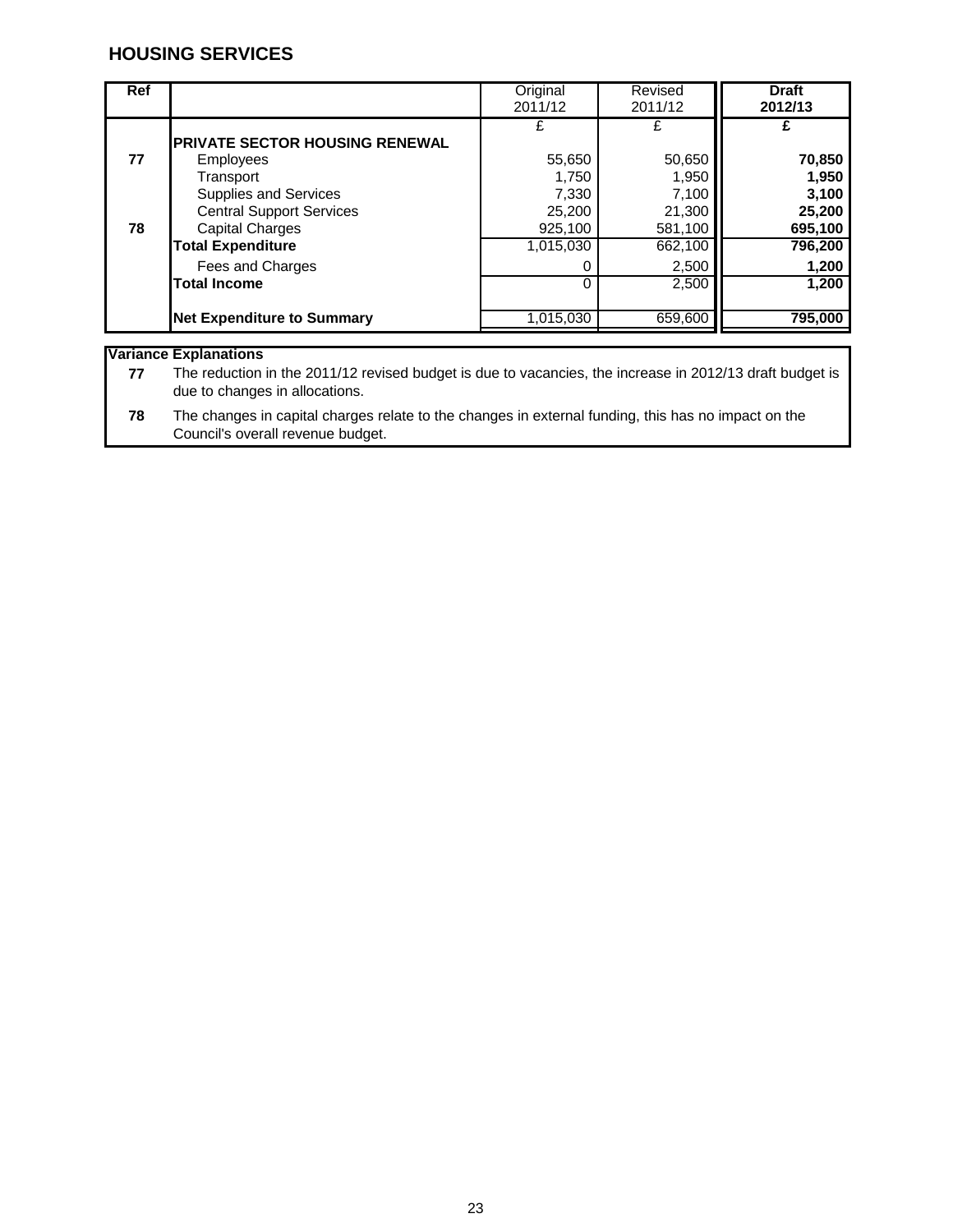| <b>Ref</b> |                                                                                         | Original<br>2011/12                 | Revised<br>2011/12                  | <b>Draft</b><br>2012/13             |
|------------|-----------------------------------------------------------------------------------------|-------------------------------------|-------------------------------------|-------------------------------------|
| 79<br>80   | <b>IHOUSING BENEFITS</b><br>Employees<br>Transport<br>Supplies and Services             | £<br>436,060<br>6,150<br>52,230     | 424,060<br>6,150<br>86,200          | 435,210<br>6,000<br>52,800          |
| 81<br>82   | <b>Transfer Payments</b><br><b>Central Support Services</b><br><b>Total Expenditure</b> | 22,000,000<br>246,500<br>22,740,940 | 22,310,500<br>275,700<br>23,102,610 | 23,425,000<br>267,800<br>24,186,810 |
| 80 & 81    | <b>Grants and Contributions</b><br><b>Total Income</b>                                  | 22,322,000<br>22.322.000            | 22,672,100<br>22,672,100            | 23,740,610<br>23,740,610            |
|            | <b>Net Expenditure to Summary</b>                                                       | 418,940                             | 430.510                             | 446,200                             |

#### **Variance Explanations**

**79** The change to the 2011/12 revised budget is due to vacancies.

**80** The 2011/12 revised budget for both income and expenditure has increased due to a number of grants received from DWP to fund new initiatives. The 2012/13 draft budget reflects the reduction in the DWP grant the Council receives for the administration of Housing Benefits, this is despite an increase in caseload. The following table provides a full breakdown of Housing Benefits grant income:-

| <b>Grant Income</b>                                  | 2011/12     | 2012/13     |
|------------------------------------------------------|-------------|-------------|
| <b>DWP-Housing Benefit Subsidy</b>                   | £22,310,500 | £23,425,000 |
| <b>DWP-Housing Benefit Administration Grant</b>      | £322,000    | £315,610    |
| <b>DWP- Atlas Software</b>                           | £28,700     | £0          |
| DWP Incapacity Benefit & Income Support Reassessment | £4.500      | £O          |
| DWP-Local Housing Allowance Administration Grant     | £2.400      | £0          |
| Misc Income                                          | £4,000      | £0          |
|                                                      | £22,672,100 | £23,740,610 |

**81** Increased benefit awarded in respect of Housing Benefit is offset by subsidy received.

**82** Re-alignment of the Council's support service recharges result in changes to the 2011/12 revised budget and 2012/13 draft budget.

| <b>HOUSING SERVICES TOTAL</b> |           |          |          |
|-------------------------------|-----------|----------|----------|
| Equal Global Summary Line 5   | 2,055,230 | .584,580 | .791.980 |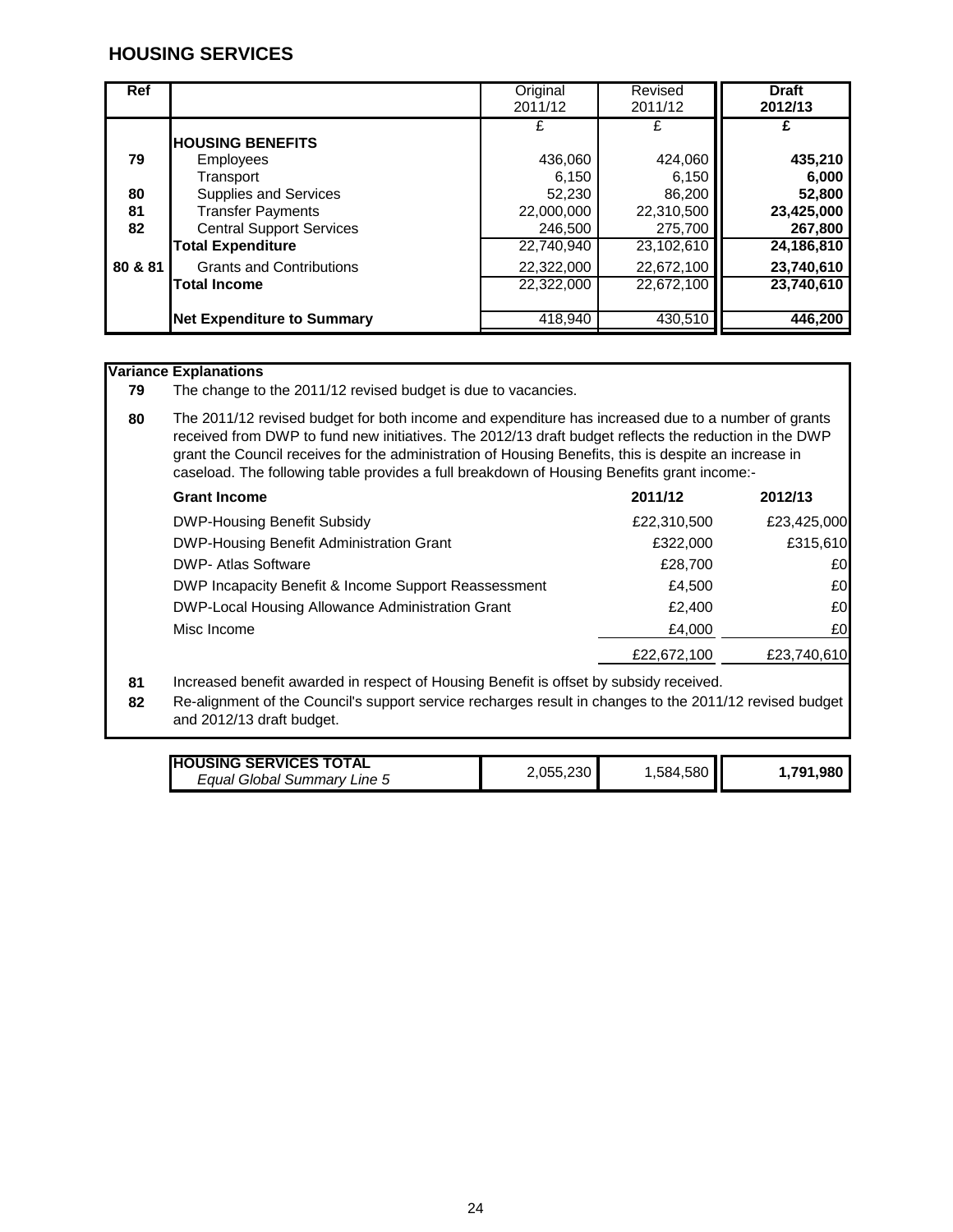## **CORPORATE AND DEMOCRATIC SERVICES**

| <b>Ref</b>     |                                                                                                                                                                                                    | Original<br>2011/12                                                  | Revised<br>2011/12                                              | <b>Draft</b><br>2012/13                                         |
|----------------|----------------------------------------------------------------------------------------------------------------------------------------------------------------------------------------------------|----------------------------------------------------------------------|-----------------------------------------------------------------|-----------------------------------------------------------------|
| 83<br>84<br>85 | <b>Corporate and Democratic Services</b><br><b>Employees</b><br>Transport<br><b>Supplies and Services</b><br><b>Central Support Services</b><br><b>Capital Charges</b><br><b>Total Expenditure</b> | £<br>178.020<br>24.300<br>615,880<br>1,171,400<br>4,700<br>1,994,300 | 178,020<br>21,300<br>602,240<br>1,099,700<br>2,200<br>1,903,460 | 152,520<br>23,900<br>624,740<br>1,199,000<br>2,200<br>2,002,360 |
| 86             | <b>Grants and Contributions</b><br>Recharges to other services<br><b>Total Income</b><br><b>Net Expenditure to Summary</b>                                                                         | 478,000<br>98,000<br>576,000<br>1,418,300                            | 500,000<br>98,000<br>598,000<br>1,305,460                       | 1,036,000<br>98,000<br>1,134,000<br>868,360                     |

#### **Variance Explanations**

**83** The reduction in the 2012/13 draft budget is due to a reduction in staff costs.

**84** The reduction in the 2011/12 revised budget is due to the centralisation of printing costs and one off savings in emergency planning due to operational changes and partnership working. The change in the 2012/13 draft budget reflects an increase in interest costs.

- **85** Re-alignment of the Council's support service recharges result in changes to the 2011/12 revised budget and 2012/13 draft budget.
- **86** The increase in the 2011/12 revised budget reflects grant being higher than budget, the increase in the 2012/13 draft budget includes the aniticipated New Home Bonus grant for 2012/13.

| <b>ICORPORATE &amp; DEMOCRATIC TOTAL</b> |          |             |         |
|------------------------------------------|----------|-------------|---------|
| Equal Global Summary Line 6              | .418.300 | .305,460 II | 868.360 |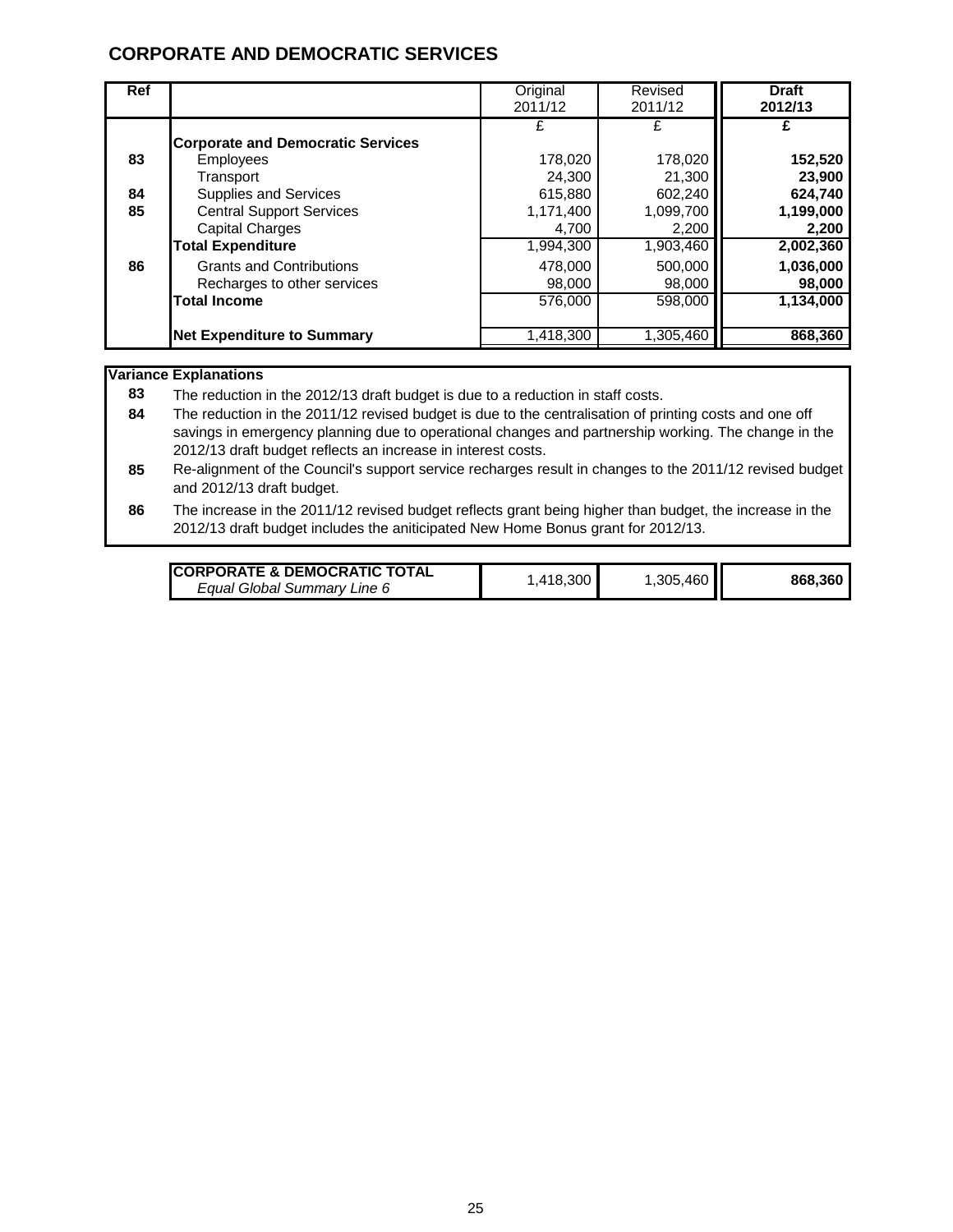## **CENTRAL SERVICES TO THE PUBLIC**

| Ref |                                   | Original  | Revised   | <b>Draft</b> |
|-----|-----------------------------------|-----------|-----------|--------------|
|     |                                   | 2011/12   | 2011/12   | 2012/13      |
|     |                                   | £         | £         | £            |
|     | <b>Local Tax Collection</b>       |           |           |              |
| 87  | <b>Employees</b>                  | 894,360   | 869,360   | 891,910      |
|     | Transport                         | 12,400    | 12,400    | 11,750       |
|     | <b>Supplies and Services</b>      | 182,790   | 188,930   | 182,060      |
| 88  | <b>Transfer Payments</b>          | 5,674,300 | 5,958,500 | 6,101,000    |
| 89  | <b>Central Support Services</b>   | 622,300   | 612,700   | 648,900      |
|     | <b>Total Expenditure</b>          | 7,386,150 | 7,641,890 | 7,835,620    |
| 90  | Fees and Charges                  | 390,000   | 390,000   | 419,500      |
| 88  | <b>Grants and Contributions</b>   | 6,053,600 | 6,333,800 | 6,478,610    |
|     | <b>Total Income</b>               | 6,443,600 | 6,723,800 | 6,898,110    |
|     |                                   |           |           |              |
|     | <b>Net Expenditure to Summary</b> | 942,550   | 918,090   | 937,510      |
|     | <b>Elections</b>                  |           |           |              |
| 91  | <b>Employees</b>                  | 35,000    | 114,000   | 35,000       |
|     | Transport                         | 900       | 1,700     | 900          |
| 91  | <b>Supplies and Services</b>      | 33,700    | 116,000   | 33,000       |
| 89  | <b>Central Support Services</b>   | 102,100   | 95,300    | 101,900      |
|     | <b>Total Expenditure</b>          | 171,700   | 327,000   | 170,800      |
|     |                                   |           |           |              |
| 91  | Fees and Charges                  | 4,000     | 63,100    | 4,000        |
|     | <b>Total Income</b>               | 4,000     | 63,100    | 4,000        |
|     | <b>Net Expenditure to Summary</b> | 167,700   | 263,900   | 166,800      |
|     |                                   |           |           |              |

#### **Variance Explanations**

**87** The reduction in the 2011/12 revised budget is due to vacancies.

**88** Increased benefit awarded in respect of Council Tax Benefit is offset by subsidy received. The 2012/13 draft budget reflects the reduction in the DWP grant the Council receives for the administration of Council Tax Benefits, this is despite an increase in caseload. The following table provides a full breakdown of Council Tax Benefits grant income:-

| <b>Grant Income</b>                          | 2011/12    | 2012/13    |
|----------------------------------------------|------------|------------|
| DWP-Coucil Tax Benefit Subsidy               | £5.897.800 | £6,049,000 |
| DWP-Council Tax Benefit Administration Grant | £322,000   | £315,610   |
|                                              | £6,219,800 | £6,364,610 |
|                                              |            |            |

**90** The Fees and Charges workstream reviewed penalty charges and court costs for Council Tax and NNDR payers, targeting those individuals and businesses who choose not to pay. This has resulted in an increase in charges and is reflected in the 2012/13 draft budget.

**91** The increases in the 2011/12 revised budget reflects the Referendum and the Local Elections which were held in May 2011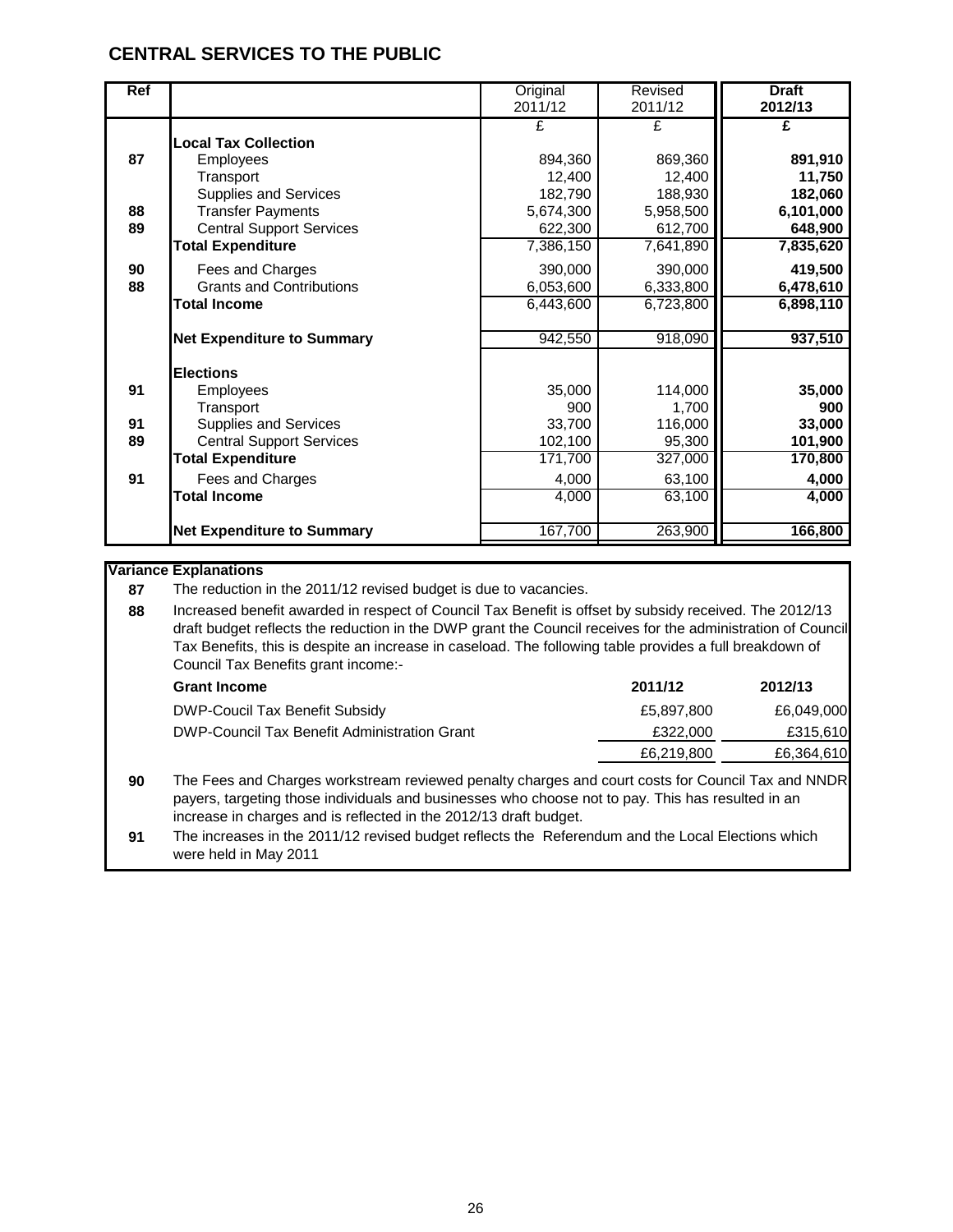## **CENTRAL SERVICES TO THE PUBLIC**

| Ref |                                                                                                                      | Original<br>2011/12 | Revised<br>2011/12 | <b>Draft</b><br>2012/13 |
|-----|----------------------------------------------------------------------------------------------------------------------|---------------------|--------------------|-------------------------|
|     |                                                                                                                      | £                   | £                  | £                       |
|     | <b>Local Land Charges</b>                                                                                            |                     |                    |                         |
| 92  | Employees                                                                                                            | 116,310             | 113,310            | 59,810                  |
|     | Premises                                                                                                             | 6,800               | 6,800              | 6,800                   |
|     | Transport                                                                                                            | 1,100               | 1,100              | 900                     |
|     | <b>Supplies and Services</b>                                                                                         | 28,160              | 27,020             | 24,370                  |
| 93  | <b>Central Support Services</b>                                                                                      | 97,600              | 88,300             | 93,900                  |
|     | <b>Total Expenditure</b>                                                                                             | 249,970             | 236,530            | 185,780                 |
| 94  | Fees and Charges                                                                                                     | 75,000              | 80,000             | 80,000                  |
| 95  | <b>Grants and Contributions</b>                                                                                      | 0                   | 34,000             |                         |
|     | <b>Total Income</b>                                                                                                  | 75,000              | 114,000            | 80,000                  |
|     |                                                                                                                      |                     |                    |                         |
|     | <b>Net Expenditure to Summary</b>                                                                                    | 174,970             | 122,530            | 105,780                 |
|     |                                                                                                                      |                     |                    |                         |
|     | <b>Town and Parish Councils</b>                                                                                      |                     |                    |                         |
|     | Premises                                                                                                             | 2,500               | 2,500              | 2,500                   |
| 96  | <b>Supplies and Services</b>                                                                                         | 99,310              | 99,310             | 88,720                  |
|     | <b>Central Support Services</b>                                                                                      | 15,100              | 14,200             | 14,700                  |
|     |                                                                                                                      | 116,910             | 116,010            | 105,920                 |
|     | <b>Total Expenditure to Summary</b>                                                                                  |                     |                    |                         |
|     | <b>Grants</b>                                                                                                        |                     |                    |                         |
| 97  | Employees                                                                                                            | 29,460              | 21,280             | 23,560                  |
|     | Transport                                                                                                            | 800                 | 800                | 600                     |
| 98  | <b>Supplies and Services</b>                                                                                         | 318,740             | 339,710            | 308,210                 |
|     | <b>Central Support Services</b>                                                                                      | 19,600              | 18,700             | 19,200                  |
| 99  | <b>Capital Charges</b>                                                                                               | 32,000              | 53,000             | 32,000                  |
|     | <b>Total Expenditure</b>                                                                                             | 400,600             | 433,490            | 383,570                 |
|     |                                                                                                                      |                     |                    |                         |
| 98  | <b>Grants and Contributions</b>                                                                                      | 0                   | 35,000             | 0                       |
|     | <b>Total Income</b>                                                                                                  | $\overline{0}$      | 35,000             | $\overline{0}$          |
|     | <b>Net Expenditure to Summary</b>                                                                                    | 400,600             | 398,490            | 383,570                 |
|     |                                                                                                                      |                     |                    |                         |
|     | <b>Variance Explanations</b>                                                                                         |                     |                    |                         |
| 92  | The 2012/13 draft budget reflects changes in allocations to better reflect service provision.                        |                     |                    |                         |
| 93  | Re-alignment of the Council's support service recharges result in changes to the 2012/13 draft budget.               |                     |                    |                         |
| 94  | Increase in volume for land charges search fees for the 2011/12 revised budget and the 2012/13 draft                 |                     |                    |                         |
|     | budget.                                                                                                              |                     |                    |                         |
|     |                                                                                                                      |                     |                    |                         |
| 95  | The 2011/12 revised budget reflects a one off grant received from CLG for the revocation of personal<br>search fees. |                     |                    |                         |

**96** The grants paid to Town and Parish Councils reflect the Council policy decision to align grants to the settlement the council receives.

- **97** The change in the 2012/13 draft budget is due to a change in cost allocation to better reflect service provision.
- **98** The increase in the 2011/12 revised budget reflects a grant payment to the Groundwork Trust, the one off income received from NCC off sets this. The reduction in the 2012/13 draft budget is due to grants no longer being paid.
- **99** The increase in the 2011/12 revised budget relates to expenditure being greater on capital grants in 2011/12 than initially envisaged, this has no impact on the Council's overall revenue budget.

| <b>ICENTRAL SERVICES TOTAL</b><br><b>Equal Global Summary Line</b> | 730.<br>.802. | <b>ا∥ 819,020.</b> ، | .699.580 |
|--------------------------------------------------------------------|---------------|----------------------|----------|
|                                                                    |               |                      |          |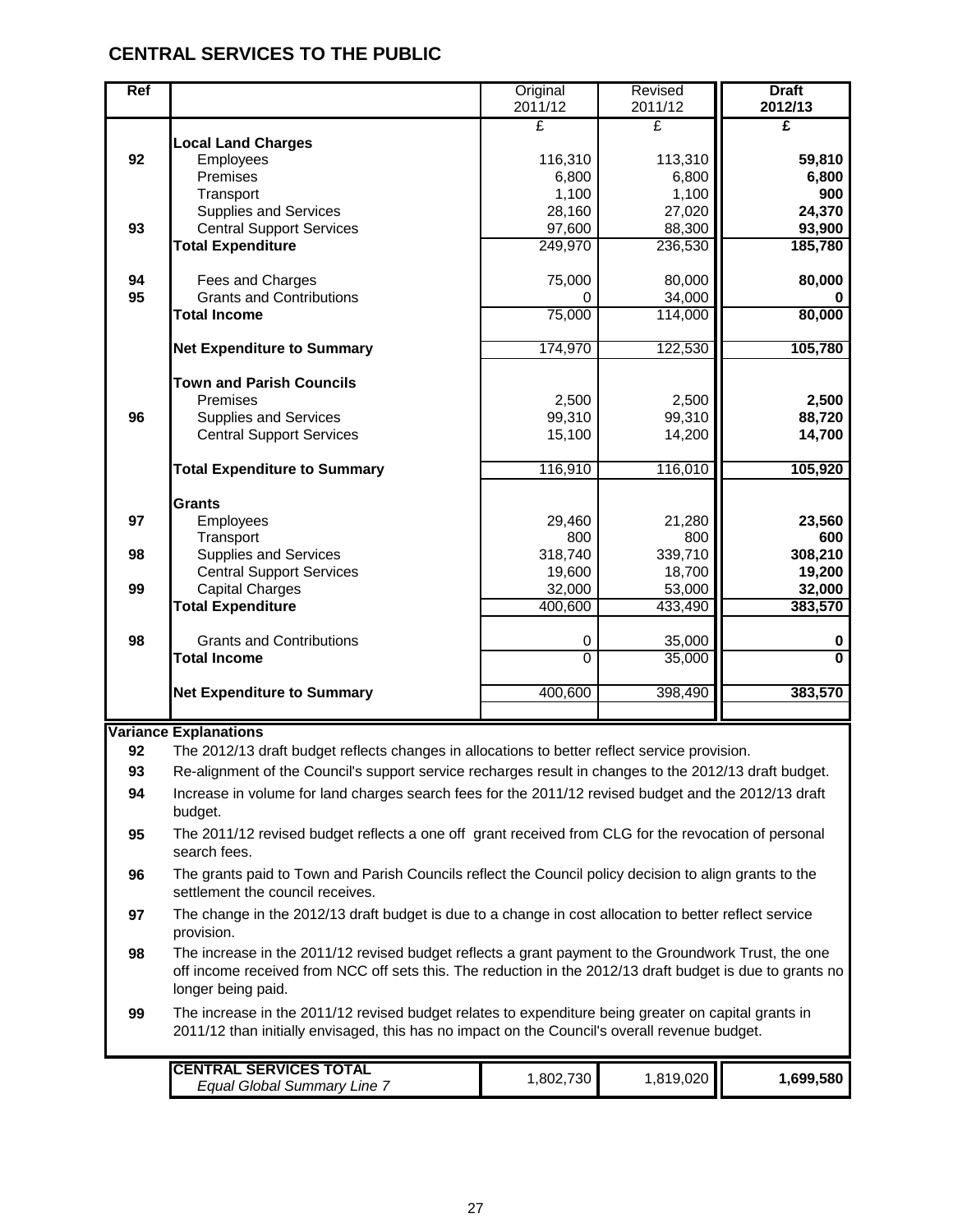## **TRADING SERVICES**

| <b>Ref</b> |                                       | Original<br>2011/12 | Revised<br>2011/12 | <b>Draft</b><br>2012/13 |
|------------|---------------------------------------|---------------------|--------------------|-------------------------|
|            | <b>MARKETS</b>                        | £                   | £                  | £                       |
| 100        | Premises                              | 3,090               | 8,870              | 11,720                  |
| 100        | Transport                             | Ω                   | 5,900              | 1,050                   |
|            | <b>Supplies and Services</b>          | 650                 | 3,650              | 5,050                   |
|            | <b>Third Party Payments</b>           | 38,320              | 37,830             | 38,580                  |
|            | <b>Central Support Services</b>       | 600                 | 500                | 600                     |
|            | <b>Capital Charges</b>                | 300                 | 300                | 300                     |
|            | <b>Total Expenditure</b>              | 42,960              | 57,050             | 57,300                  |
|            | <b>Total Income</b>                   | 12,000              | 26,700             | 38,700                  |
|            | <b>Net Expenditure to Summary</b>     | 30,960              | 30,350             | 18,600                  |
|            | <b>INDUSTRIAL/COMMERCIAL PREMISES</b> |                     |                    |                         |
| 101        | Premises                              | 82,550              | 97,520             | 107,290                 |
| 101        | <b>Supplies and Services</b>          | 23,600              | 29,200             | 27,950                  |
|            | <b>Third Party Payments</b>           | 47,660              | 47,660             | 51,740                  |
| 102        | <b>Central Support Services</b>       | 89,800              | 82,600             | 89,200                  |
|            | <b>Capital Charges</b>                | 40,000              | 40,000             | 43,600                  |
|            | <b>Total Expenditure</b>              | 283,610             | 296,980            | 319,780                 |
|            | <b>Total Income</b>                   | 839,990             | 893,990            | 964,220                 |
|            | <b>Net Expenditure to Summary</b>     | (556, 380)          | (597,010)          | (644, 440)              |
|            |                                       |                     |                    |                         |

#### **Variance Explanations**

**100** The change in the 2011/12 revised budget and the 2012/13 draft budget reflects the change in management of this service, this was managed externally but during the summer 2011 it was bought back in house as a temporary measure until a long term solution was agreed.

**101** The budgets have been amended to more accurately reflect needs.

**102** Re-alignment of the Council's support service recharges result in changes to the 2011/12 revised budget and the 2012/13 draft budget.

**103** The increase in the 2011/12 revised budget and the 2012/13 draft budget is due to additional income from industrial sites and rent from Market Place Buildings.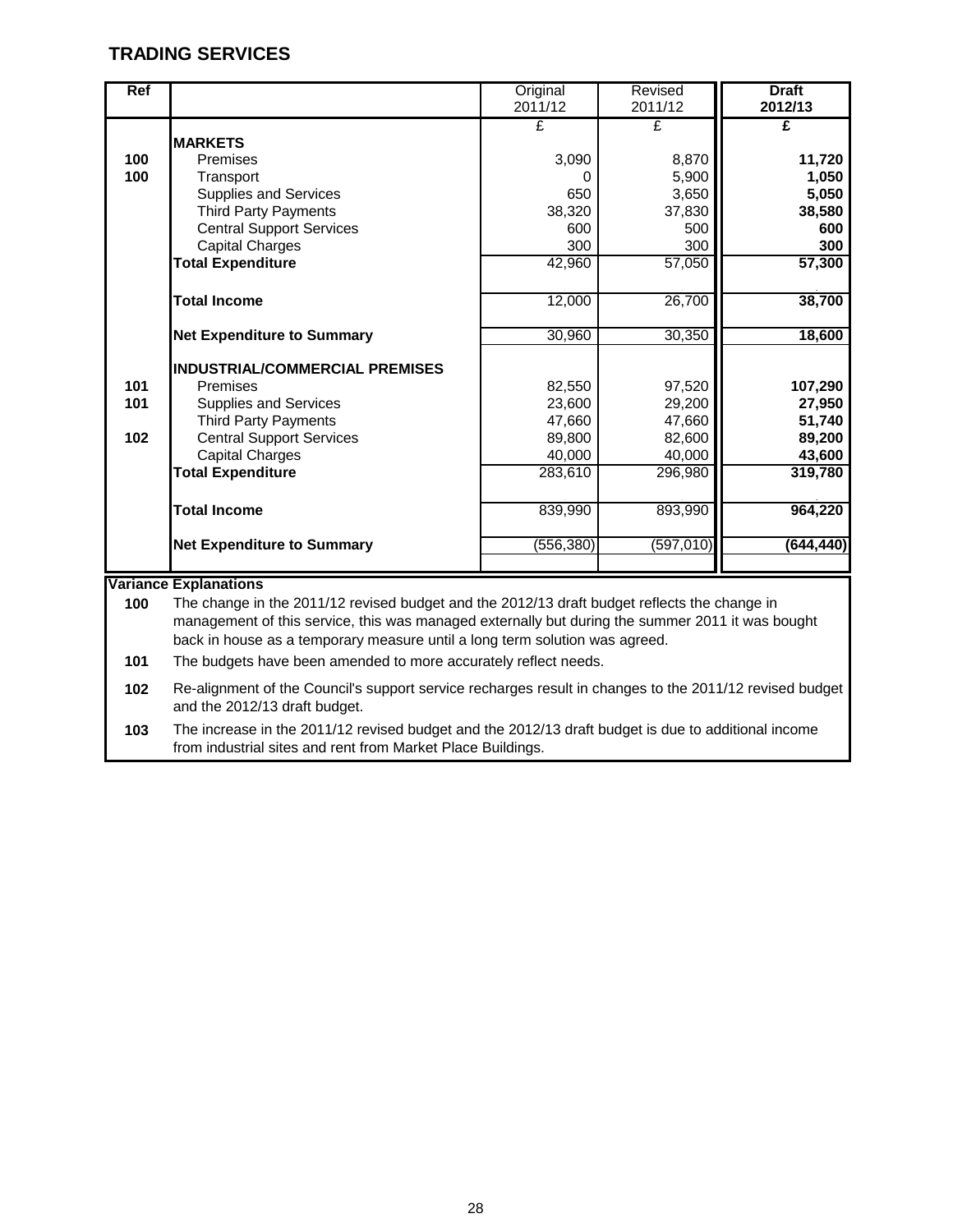## **TRADING SERVICES**

| Ref |                                     | Original  | Revised   | <b>Draft</b> |
|-----|-------------------------------------|-----------|-----------|--------------|
|     |                                     | 2011/12   | 2011/12   | 2012/13      |
|     |                                     | £         | £         | £            |
|     | <b>PROPERTY MAINTENANCE</b>         |           |           |              |
| 104 | Employees                           | 151,690   | 144,090   | 153,390      |
|     | Transport                           | 29,720    | 29,720    | 29,720       |
|     | <b>Supplies and Services</b>        | 49,600    | 45,400    | 45,400       |
| 105 | <b>Third Party Payments</b>         | 60,060    | 72,060    | 60,060       |
|     | <b>Central Support Services</b>     | 30,600    | 30,000    | 32,800       |
|     | <b>Total Expenditure</b>            | 321,670   | 321,270   | 321,370      |
|     |                                     |           |           |              |
|     | Fees and Charges                    | 6,010     | 5,610     | 5,710        |
|     | Recharges to other services         | 315,660   | 315,660   | 315,660      |
|     | <b>Total Income</b>                 | 321,670   | 321,270   | 321,370      |
|     |                                     |           |           |              |
|     | Net Income / Expenditure to Summary | 0         | 0         | 0            |
|     | <b>GROUNDS MAINTENANCE</b>          |           |           |              |
| 106 | Employees                           | 967,690   | 928,690   | 983,290      |
|     | Premises                            | 2,640     | 2,640     | 2,720        |
| 107 | Transport                           | 310,250   | 328,250   | 316,050      |
| 108 | <b>Supplies and Services</b>        | 107,800   | 100,710   | 100,710      |
|     | <b>Third Party Payments</b>         | 34,300    | 34,300    | 34,300       |
| 109 | <b>Central Support Services</b>     | 144,900   | 143,630   | 142,710      |
|     | <b>Capital Charges</b>              | 5,100     | 5,100     | 3,300        |
|     | <b>Total Expenditure</b>            | 1,572,680 | 1,543,320 | 1,583,080    |
|     |                                     |           |           |              |
| 110 | Fees and Charges                    | 40,000    | 30,000    | 40,000       |
| 109 | Recharges to other services         | 1,532,680 | 1,513,320 | 1,543,080    |
|     | <b>Total Income</b>                 | 1.572.680 | 1,543,320 | 1,583,080    |
|     |                                     |           |           |              |
|     | <b>Net Income to Summary</b>        | 0         | 0         | 0            |
|     |                                     |           |           |              |

#### **Variance Explanations**

**104** The change in the 2011/12 revised budget is due to vacancies.

**105** The increase in expenditure for the 2011/12 revised budget is due to one off specialist work.

**106** The reduction in the 2011/12 revised budget relates to in year vacancies. The increase in the 2012/13 draft budget relates to changes in cost allocations.

**107** The increase in the 2011/12 revised budget relates to one off maintenance costs.

**108** The reduction in the 2011/12 revised budget and the 2012/13 draft budget is due to the centralisation of printing costs.

**109** Re-alignment of the Council's support service recharges result in changes to the 2011/12 revised budget and the 2012/13 draft budget.

**110** The reduction in the 2011/12 revised budget relates to a one-off reduction in demand for external grounds maintenance work.

| <b>ITRADING SERVICES TOTAL</b> |            |            |            |
|--------------------------------|------------|------------|------------|
| Equal Global Summary Line 8    | (525, 420) | (566, 660) | (625, 840) |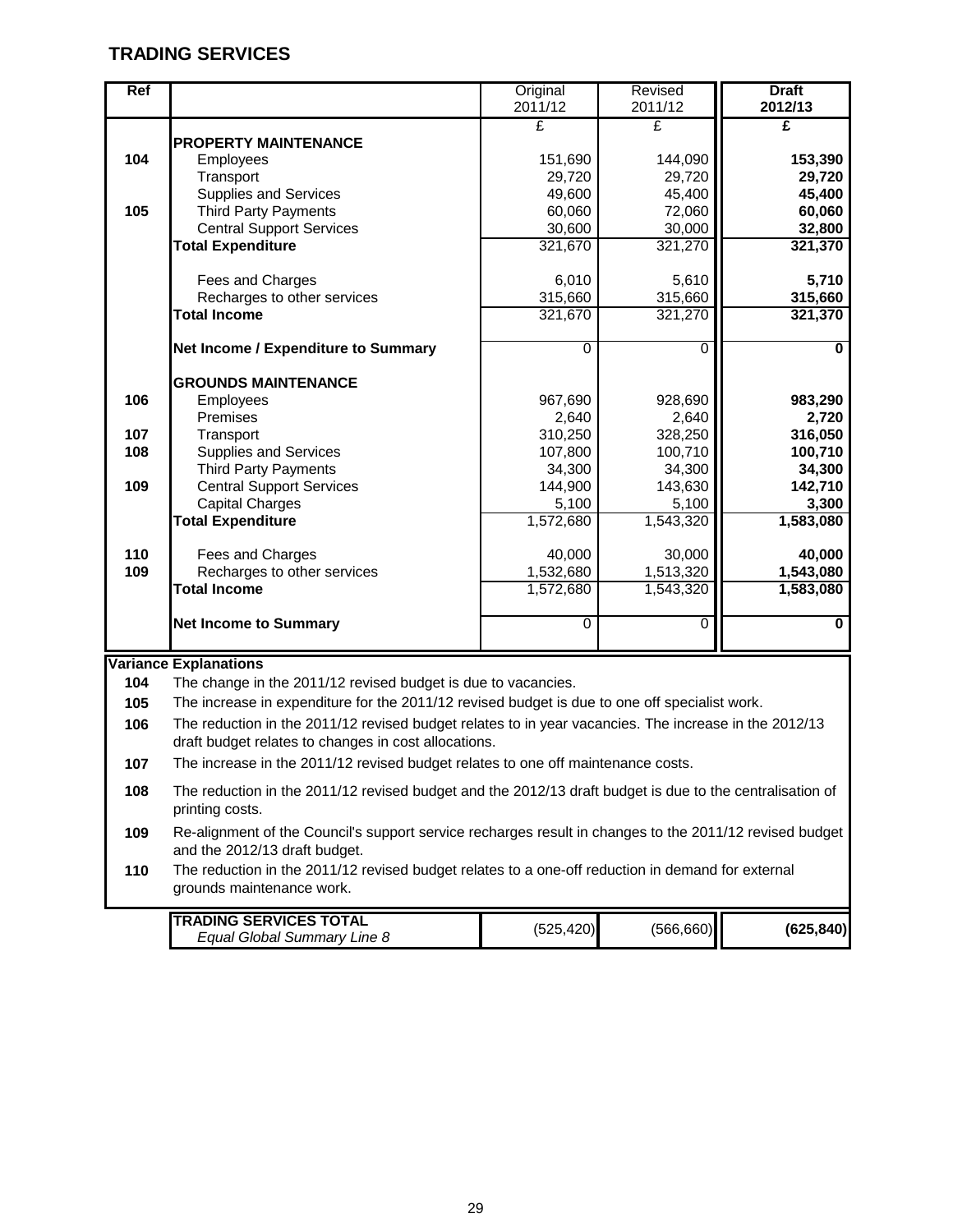## **CAPITAL FINANCING**

| <b>Ref</b> |                                             | Original      | Revised       | <b>Draft</b>  |
|------------|---------------------------------------------|---------------|---------------|---------------|
|            |                                             | 2011/12       | 2011/12       | 2012/13       |
|            |                                             | £             | £             |               |
|            | <b>CAPITAL CHARGES</b>                      |               |               |               |
|            | <b>HRA Support Services Adjustment</b>      | 89,500        | 115,800       | 89,500        |
|            | <b>Total Expenditure</b>                    | 89,500        | 115,800       | 89,500        |
| 111        | Surplus on Depreciation Charges             | (1,477,300)   | (1, 417, 100) | (1,437,100)   |
|            | <b>Total Surplus on Deprecation Charges</b> | (1, 477, 300) | (1, 417, 100) | (1,437,100)   |
|            |                                             |               |               |               |
|            | <b>Net Income to Summary</b>                | (1,387,800)   | (1,301,300)   | (1, 347, 600) |
|            |                                             |               |               |               |
|            | <b>DEFERRED CHARGES &amp; MRP</b>           |               |               |               |
| $112$      | Surplus from Deferred Charges Account       | (891, 300)    | (699, 300)    | (527, 300)    |
|            | <b>Total Income to Summary</b>              | (891, 300)    | (699, 300)    | (527, 300)    |
|            |                                             |               |               |               |
|            | <b>INTEREST &amp; INVESTMENT INCOME</b>     |               |               |               |
|            | Gross Interest Payable                      | O             |               |               |
|            | Interest Payable to HRA                     | 6,150         | 6,150         | 6,150         |
|            | Interest Receivable from HRA                | (29, 540)     | (29, 540)     | (29, 540)     |
|            | Interest - Car Purchase Account             | (8,000)       | (8,000)       | (8,000)       |
| 113        | Interest - General Fund                     | (15,000)      | (30,000)      | (25,000)      |
|            |                                             |               |               |               |
|            | <b>Total Income to Summary</b>              | (46, 390)     | (61, 390)     | (56, 390)     |
|            |                                             |               |               |               |

#### **Variance Explanations**

**111** This adjustment negates the impact depreciation has on the Housing Revenue Account when recharges are made to the HRA via support services, this ensures depreciation is a notional charge and not an actual charge to the HRA.

- **112** The surplus on Capital Charges reflects the reversal of entries made within the Service Revenue Accounts and has no impact on the Council's overall budget.
- **113** This budget reflects 3 accounting adjustments:-

a. REFCUS relates to capital expenditure for which no capital asset is created, it reverses out costs in the Service Revenue Accounts and has no impact on the Council's overall budget.

b. Amortisation of grants used to finance capital expenditure, works the opposite way to REFCUS by reversing income out of the Service Revenue Account. This similarly has no impact on the Council's overall budget.

c. Minimum Revenue Provision (MRP) is a statutory amount the Council must provide for future repayment of internal debt. This has a "real" impact on the overall budget. This reflects the borrowing/investment position of the HRA. The GF effectively pays the HRA for any balances that it holds and the HRA pays the GF for any borrowings it uses to finance its part of the capital programme.

| <b>ICAPITAL FINANCING TOTAL</b>   |             |             |             |
|-----------------------------------|-------------|-------------|-------------|
| Equal Global Summary Line 12 - 15 | (2,325,490) | (2,061,990) | (1,931,290) |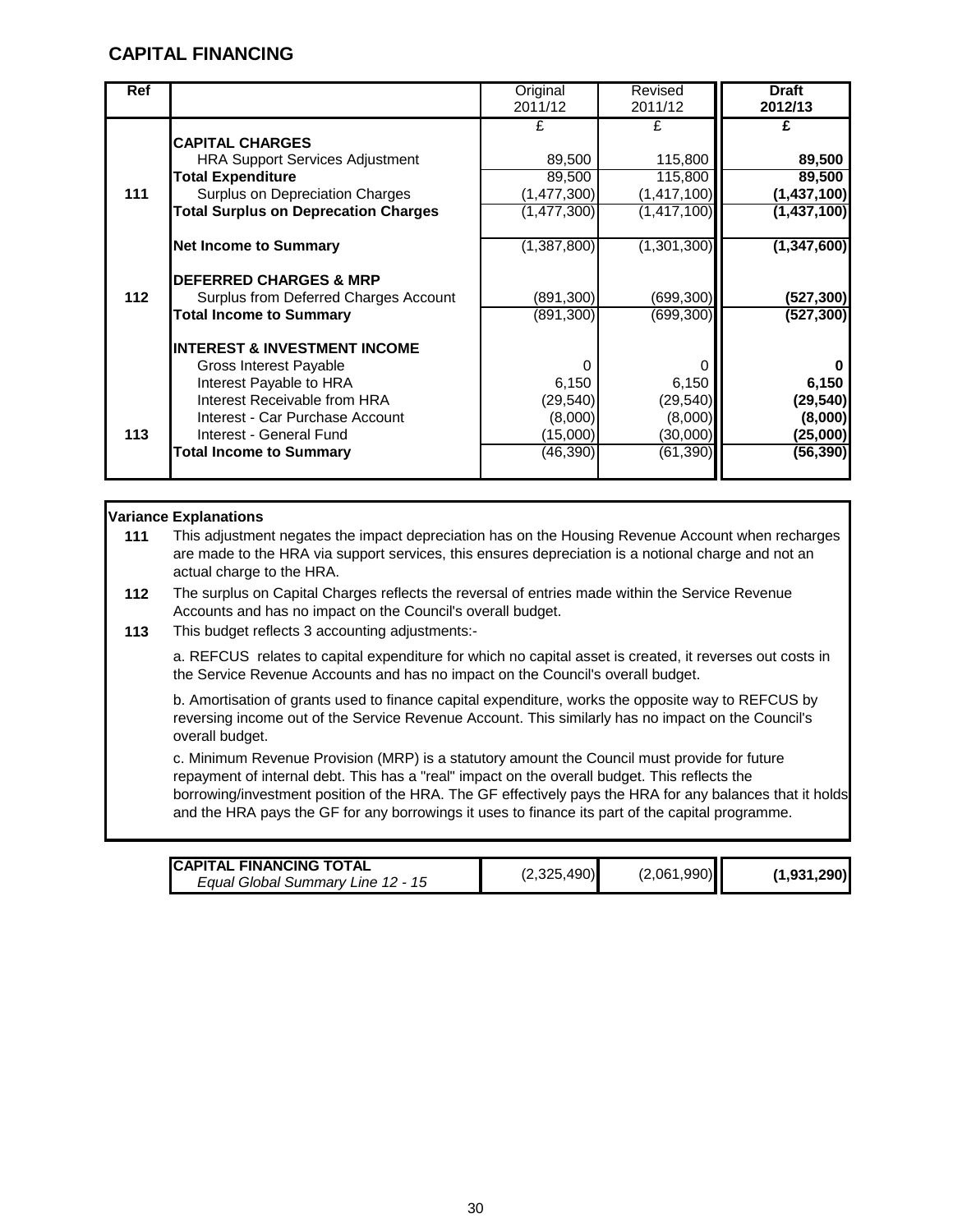|                                                                               |         |                  | 1. Sustainable Communities |        |                    |           |                   |              | 2. Customer Services 3. The Environment 4. Community and Rural |          |
|-------------------------------------------------------------------------------|---------|------------------|----------------------------|--------|--------------------|-----------|-------------------|--------------|----------------------------------------------------------------|----------|
| <b>Corporate Priority</b>                                                     |         | Stronger Economy | Design                     |        | Managing Access to | Efficient | Greener           | Cleaner      | <b>Tackling Anti-</b>                                          | Active   |
|                                                                               | Town    | and              | Standards                  | Growth | Services           | Effective |                   |              | Social                                                         | Citizens |
|                                                                               | Centres | <b>Skills</b>    | for                        |        |                    | Services  |                   |              | Behaviour and                                                  |          |
|                                                                               |         |                  | <b>Buildings</b>           |        |                    |           |                   |              | Crime                                                          |          |
| <b>Service Area</b>                                                           | 1A      | 1B               | 1C                         | 1D     | 2A                 | 2B        | 3A                | 3B           | 4A                                                             | 4B       |
| <b>CULTURAL AND RELATED SERVICES</b>                                          |         |                  |                            |        |                    |           |                   |              |                                                                |          |
| <b>Recreation and Sport</b>                                                   |         |                  |                            |        |                    |           |                   |              |                                                                |          |
| Indoor Sports & Recreation facilities                                         |         |                  |                            |        |                    |           |                   |              |                                                                |          |
| <b>Community Centres</b><br>Sports Dev & Community Recreation                 |         |                  |                            |        |                    |           |                   |              |                                                                |          |
| <b>Open Spaces</b>                                                            |         |                  |                            |        |                    |           |                   |              |                                                                |          |
| <b>Community Parks and Open Spaces</b>                                        |         |                  |                            |        |                    |           |                   |              |                                                                |          |
| Allotments                                                                    |         |                  |                            |        |                    |           |                   |              |                                                                |          |
| <b>Tourism</b>                                                                |         |                  |                            |        |                    |           |                   |              |                                                                |          |
| <b>Culture and Heritage</b>                                                   |         |                  |                            |        |                    |           |                   |              |                                                                |          |
| <b>Art Gallery</b>                                                            |         |                  |                            |        | ✓<br>$\checkmark$  |           | ✓<br>$\checkmark$ |              |                                                                |          |
| Museum<br><b>ENVIRONMENTAL SERVICES</b>                                       |         |                  |                            |        |                    |           |                   |              |                                                                |          |
| <b>Waste Collection</b>                                                       |         |                  |                            |        |                    |           |                   |              |                                                                |          |
| Household Waste Collection                                                    |         |                  |                            |        |                    | ✓         | ✓                 | $\checkmark$ |                                                                |          |
| Recycling                                                                     |         |                  |                            |        |                    |           | $\checkmark$      |              |                                                                |          |
| <b>Street Cleaning</b>                                                        |         |                  |                            |        |                    |           | ✓                 |              |                                                                |          |
| Environmental Health                                                          |         |                  |                            |        |                    |           |                   |              |                                                                |          |
| Licences                                                                      |         |                  |                            |        |                    |           |                   |              |                                                                |          |
| <b>Public Conveniences</b>                                                    |         |                  |                            |        |                    |           |                   |              |                                                                |          |
| Pest and Dog Control<br>Pollution Reduction                                   |         |                  |                            |        |                    |           |                   |              |                                                                |          |
| <b>Food Safety</b>                                                            |         |                  |                            |        |                    |           |                   |              |                                                                |          |
| <b>Public Health</b>                                                          |         |                  |                            |        |                    |           |                   |              |                                                                |          |
| <b>Community Safety (Safety Services)</b>                                     |         |                  |                            |        |                    |           |                   |              |                                                                |          |
| <b>Community Safety (Crime Reduction)</b>                                     |         |                  |                            |        |                    |           |                   |              |                                                                |          |
| <b>Flood Defence and Land Drainage</b>                                        |         |                  |                            |        |                    |           |                   |              |                                                                |          |
| <b>Cemetery and Cremation Services</b>                                        |         |                  |                            |        |                    |           |                   |              |                                                                |          |
| Cemeteries<br>Crematorium                                                     |         |                  |                            |        |                    |           |                   |              |                                                                |          |
| PLANNING & DEVELOPMENT                                                        |         |                  |                            |        |                    |           |                   |              |                                                                |          |
| <u>Planning Policy</u>                                                        |         |                  |                            |        |                    |           |                   |              |                                                                |          |
| <b>Environmental Initiatives</b>                                              |         |                  |                            |        |                    |           |                   |              |                                                                |          |
| Development Control                                                           |         |                  |                            |        |                    |           |                   |              |                                                                |          |
| <b>Building Control</b>                                                       |         |                  |                            |        |                    |           |                   |              |                                                                |          |
| <b>Economic Development</b>                                                   |         |                  |                            |        |                    |           |                   |              |                                                                |          |
| Support to Business & Enterprise                                              |         |                  |                            |        |                    |           |                   |              |                                                                |          |
| Kettering Borough Trainers<br><b>Community Development</b>                    |         |                  |                            |        |                    |           |                   |              |                                                                |          |
| <b>HIGHWAYS, ROADS AND TRANSPORT</b>                                          |         |                  |                            |        |                    |           |                   |              |                                                                |          |
| <b>Highways and Roads</b>                                                     |         |                  |                            |        |                    |           |                   |              |                                                                |          |
| <b>Parking Services</b>                                                       |         |                  |                            |        |                    |           |                   |              |                                                                |          |
| <b>Public Transport</b>                                                       |         |                  |                            |        |                    |           |                   |              |                                                                |          |
| <b>HOUSING SERVICES</b>                                                       |         |                  |                            |        |                    |           |                   |              |                                                                |          |
| <b>Housing Strategy</b>                                                       |         |                  |                            |        |                    |           |                   |              |                                                                |          |
| <b>Homelessness</b><br><b>Pasture Caravan Site</b>                            |         |                  |                            |        |                    |           |                   |              |                                                                |          |
| <b>Housing Advice</b>                                                         |         |                  |                            |        |                    |           |                   |              |                                                                |          |
| <b>Housing Associations</b>                                                   |         |                  |                            |        |                    |           |                   |              |                                                                |          |
|                                                                               |         |                  |                            |        |                    |           |                   |              |                                                                |          |
| <b>Housing Act Advances</b><br><b>Private Sector Housing Renewal</b>          |         |                  |                            |        |                    |           |                   |              |                                                                |          |
| <b>Example 18 Second Property Control CORE</b><br>CORPORATE & DEMOCRATIC CORE |         |                  |                            |        |                    |           |                   |              |                                                                |          |
|                                                                               |         |                  |                            |        |                    |           |                   |              |                                                                |          |
| <b>CENTRAL SERVICES TO THE PUBLIC</b>                                         |         |                  |                            |        |                    |           |                   |              |                                                                |          |
| <b>Local Taxation</b><br><b>Elections</b>                                     |         |                  |                            |        |                    |           |                   |              |                                                                |          |
| Local Land Charges                                                            |         |                  |                            |        |                    |           |                   |              |                                                                |          |
|                                                                               |         |                  |                            |        |                    |           |                   |              |                                                                |          |
| <b>Town and Parish Councils</b><br><b>Grants</b>                              |         |                  |                            |        |                    |           |                   |              |                                                                |          |
| <b>TRADING SERVICES</b>                                                       |         |                  |                            |        |                    |           |                   |              |                                                                |          |
| <b>General market</b>                                                         |         |                  |                            |        |                    |           |                   |              |                                                                |          |
| <b>Industrial Sites</b>                                                       |         |                  |                            |        |                    |           |                   |              |                                                                |          |
| <b>Property Maintenance</b>                                                   |         |                  |                            |        |                    |           |                   |              |                                                                |          |
| <b>HOUSING REVENUE ACCOUNT</b>                                                |         |                  |                            |        |                    |           |                   |              |                                                                |          |

## **Key - Service supports Corporate Priority**

| <b>GF Expenditure (Excl. Benefit payments</b><br>and corporate costs.) | 20,062,000 | £6,078,000  | £3,323,700  | £6,764,000 | £3,896,300 |
|------------------------------------------------------------------------|------------|-------------|-------------|------------|------------|
| <b>IREAL HRA COSTS</b>                                                 | 6,396,000  | £4,797,000  | £319,800    | £319,800   | £959,400   |
| <b>ALLOCATE DEPRECIATION</b>                                           |            |             |             |            | £244,000   |
| <b>HRA Expenditure (Excl. Subsidy</b>                                  | 1,625,000  | £1,219,000  | £81,000     | £81,000    |            |
| payments)<br>Capital Expenditure (See page 35 - 38 for                 | 8,021,000  | £6,016,000  | £400,800    | £400,800   | £1,203,400 |
| detail.)                                                               | 5,503,000  | £3,538,000  | £1,778,000  | £187,000   | £0         |
| <b>Estimated Gross Expenditure (excluding</b><br>benefit payments)     | 33,586,000 | £15,632,000 | £5,502,500  | £7,351,800 | £5,099,700 |
| <b>TOTAL EXPENDITURE ON CORPORATE</b><br><b>IPRIORITIES</b>            |            |             | £33,586,000 |            |            |

## **CORPORATE PRIORITY MATRIX 2012/13**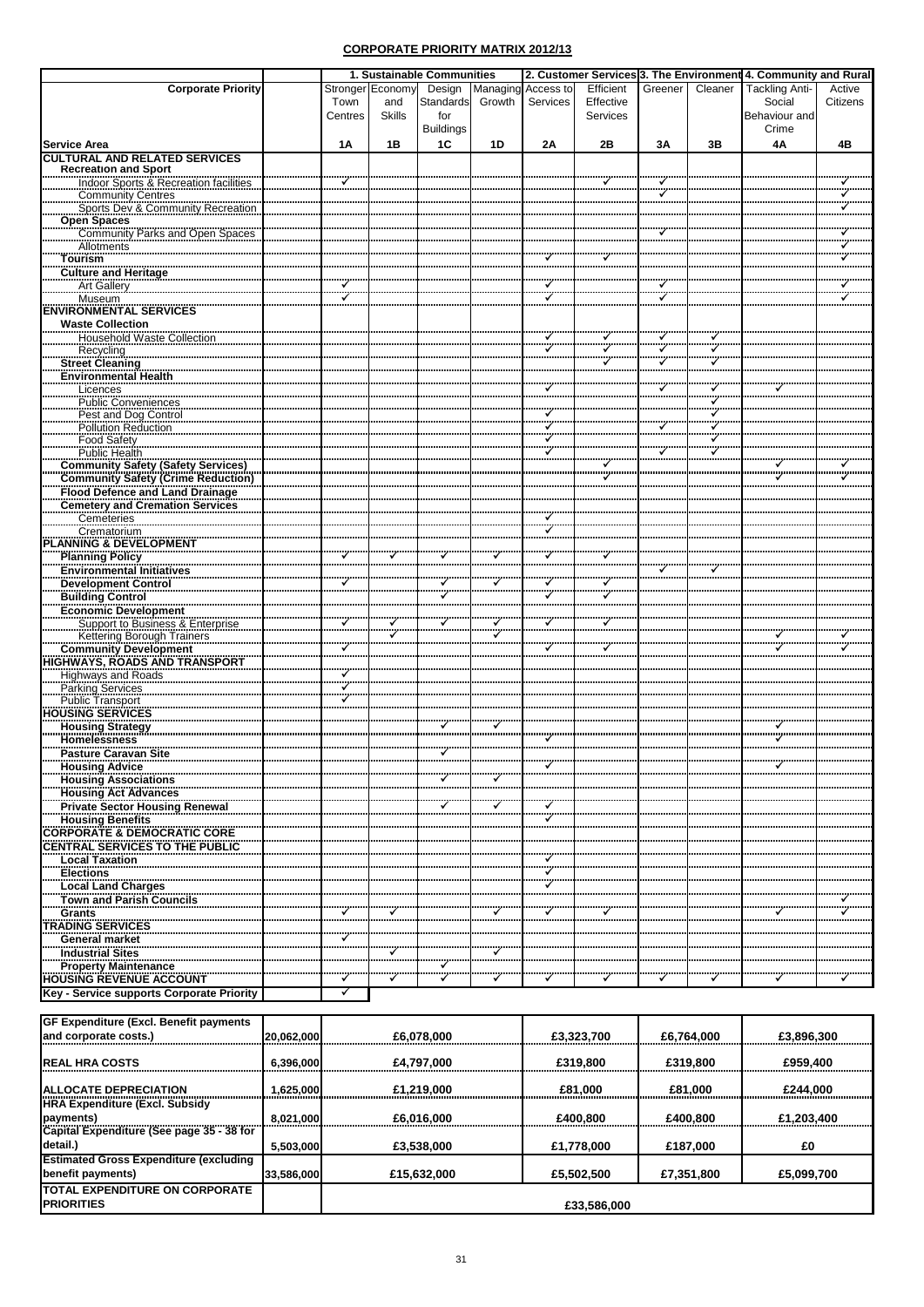## **ANALYSIS OF RESERVES**

|                                               | 01/04/2011 | 31/03/2012 |
|-----------------------------------------------|------------|------------|
|                                               | £'000      | £'000      |
| <b>Investment Reserves</b>                    |            |            |
| Economic Development & Regeneration           | 3,241      | 3,241      |
| <b>Community Projects &amp; Street Scence</b> | 30         | 30         |
| <b>Mercury Abatement</b>                      | 447        | 583        |
| <b>Burton Wold Wind Farm</b>                  | 63         | 63         |
| <b>Total Investment Reserves</b>              | 3,781      | 3,917      |
| <b>Smoothing Reserves</b>                     |            |            |
| <b>Organisational Development</b>             | 875        | 1,125      |
| Planning                                      | 35         | 35         |
| Elections                                     | 200        | 200        |
| <b>Invest to Save</b>                         | 430        | 680        |
| Interest and VAT de-minimus                   | 143        | 143        |
| Welfare Reform                                | 201        | 451        |
| <b>Total Smoothing Reserves</b>               | 1,884      | 2,634      |
| <b>Trading Reserves</b>                       |            |            |
| <b>Kettering Borough Trainers</b>             | 50         | 50         |
| <b>Healthy Living Centre</b>                  | 17         | 17         |
| Licensing                                     | 22         | 22         |
| <b>Housing Act Advances</b>                   | 11         | 11         |
| <b>DWP</b>                                    | 20         | 20         |
| Social Mobility Fund                          | 0          | 27         |
| <b>Total Trading Reserves</b>                 | 120        | 147        |
| <b>Total Reserves</b>                         | 5,785      | 6,698      |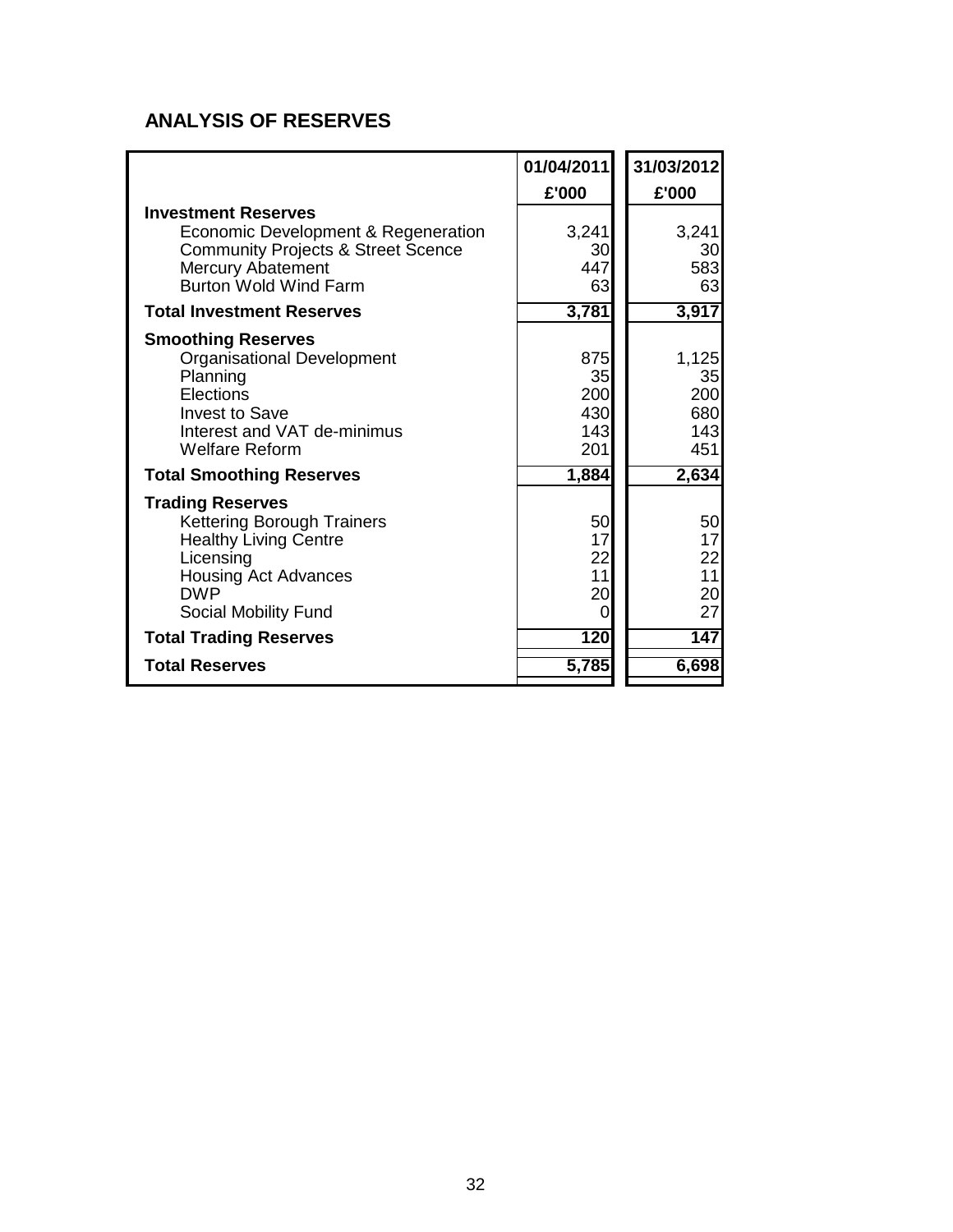## **GLOSSARY**

Detailed below is a summary of CIPFA's standard subjective classification, this has been included to provide an overview of the types of expenditure that are included in each of the subjective classifications;

#### **Employee Costs**

Includes all employees costs.

#### **Premises Costs**

Covers expenses directly related to the running of premises and land this includes;

- Cost of revenue repairs
- Utility costs
- Rents and rates

#### **Transport Costs**

Includes all transport costs.

#### **Supplies and Services**

Covers all items of expenditure not covered by the above headings, such as the purchase and maintenance of equipment and furniture, purchase of stationary etc.

#### **Transfer Payments**

Relates to payments for which no goods or services are received by the Council e.g. Rent Allowances.

#### **Third Party Payments**

Payments made to external providers in return for the provision of a service.

#### **Central Support Services**

Examples of Central Support Costs include;

- Accountancy
- Legal
- Human Resources

These departments recharge their costs in full to users of their services. The method for recharging these services is dependant on the service being provided.

#### **Capital Charges**

Capital charges consist of depreciation and REFCUS (Revenue Expenditure Funded From Capital Under Statute). REFCUS charges relate to capital expenditure which does not result in the authority creating a fixed asset.

An accounting adjustment is made to ensure both depreciation and REFCUS have a nil impact on the taxpayer.

#### **Income**

Revenue income received by the authority includes;

- Rents
- Fees and charges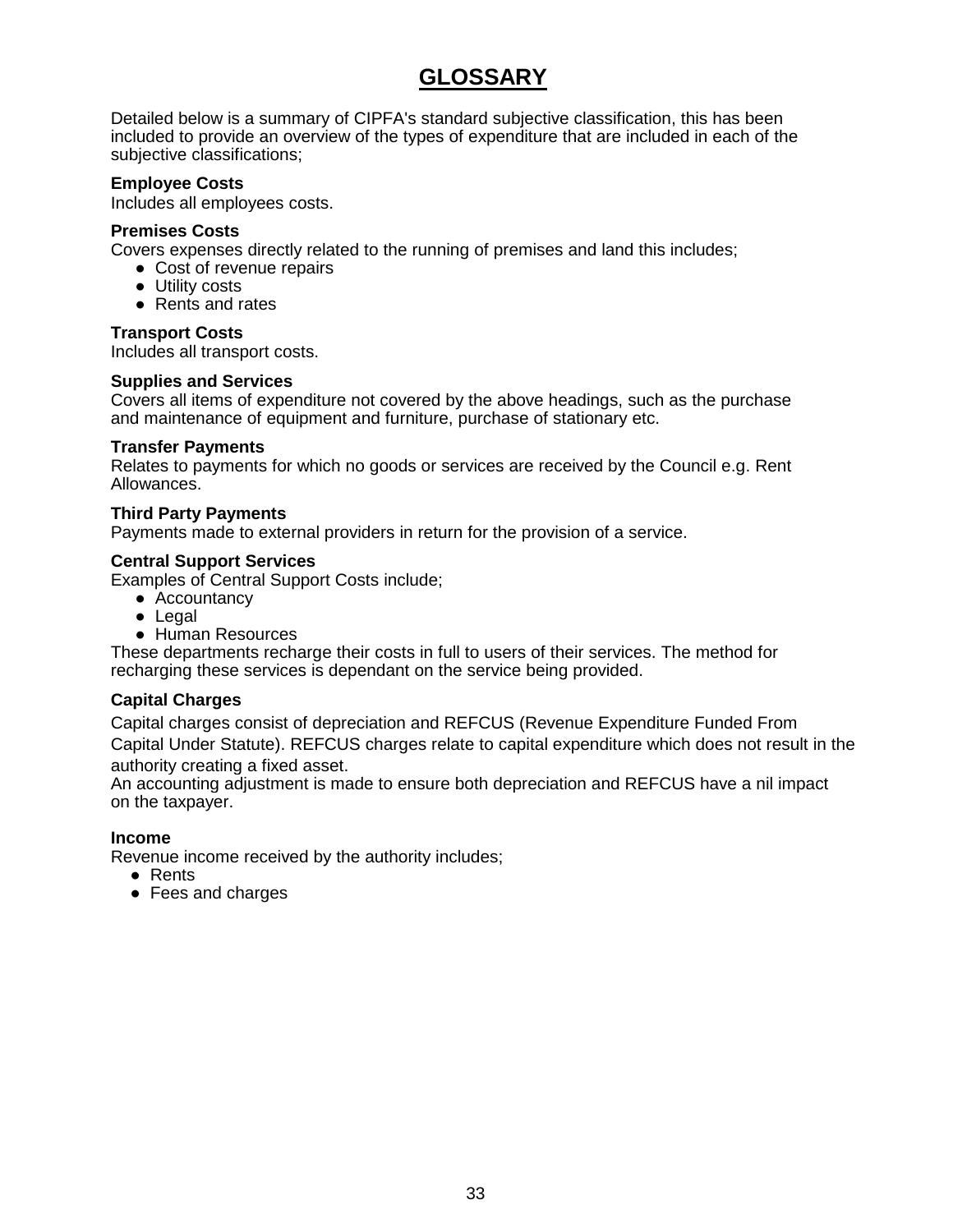

# **DRAFT BUDGET BOOKLET - 2012/13**

**Section 2**

**Capital Programme 2011 - 2017**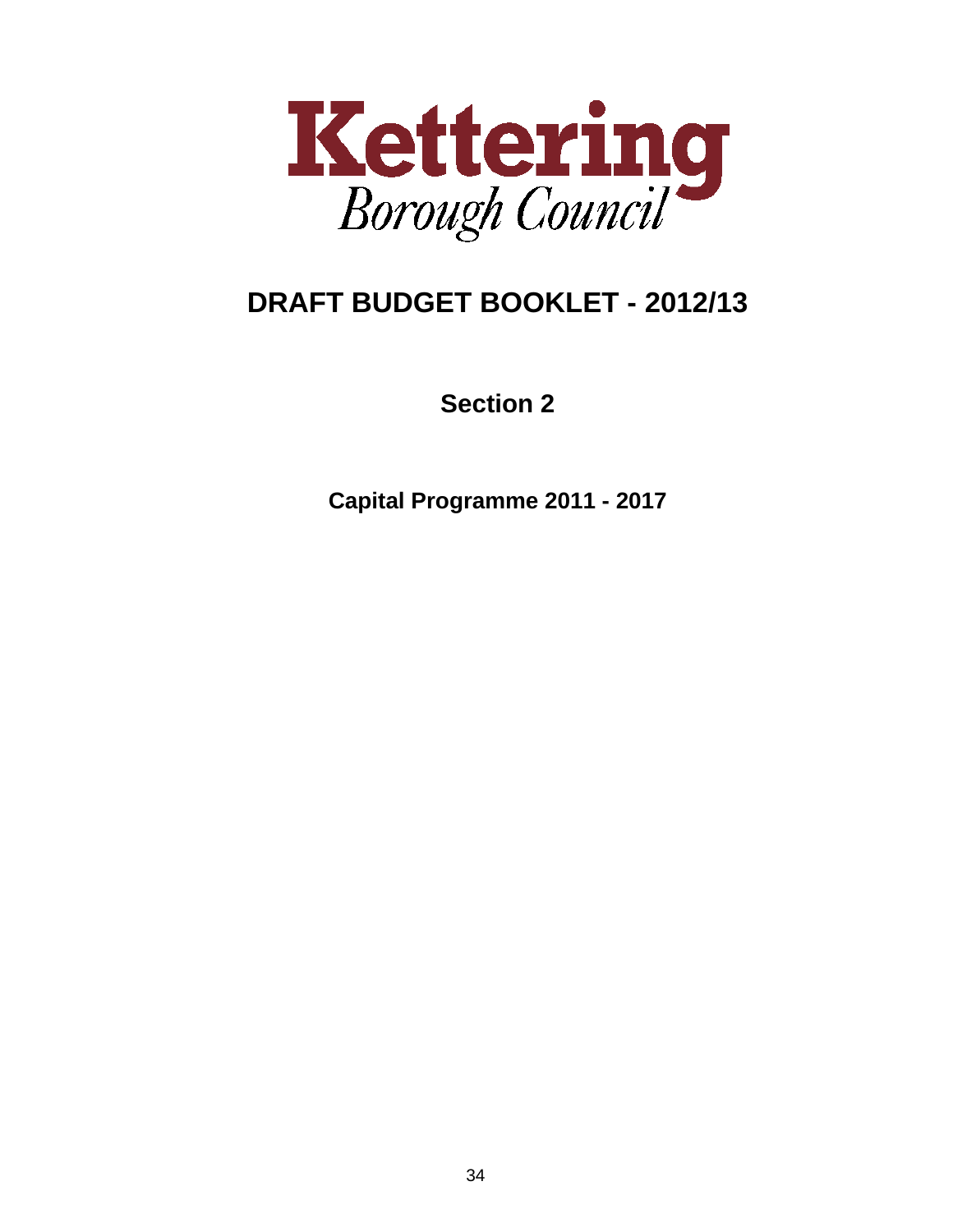## **CAPITAL PROGRAMME 2011 - 2017**

|                                    |                 | 2011/12         | 2012/13         | 2013/14         | 2014/15         | 2015/16         | 2016/17         |
|------------------------------------|-----------------|-----------------|-----------------|-----------------|-----------------|-----------------|-----------------|
|                                    | <b>Working</b>  | Latest          | Indicative      | Indicative      | Indicative      | Indicative      | Indicative      |
|                                    | <b>Estimate</b> | <b>Estimate</b> | <b>Estimate</b> | <b>Estimate</b> | <b>Estimate</b> | <b>Estimate</b> | <b>Estimate</b> |
|                                    | £000            | £000            | £000            | £000            | £000            | £000            | £000            |
| <b>1. EXPENDITURE SUMMARY:</b>     |                 |                 |                 |                 |                 |                 |                 |
| A. HOUSING SCHEMES (HRA)           | 2,754           | 2,508           | 2,537           | 2,475           | 2,480           | 2,490           | 2,495           |
| <b>B. GENERAL FUND SCHEMES:</b>    |                 |                 |                 |                 |                 |                 |                 |
| Private Sector Housing Improvement | 1,061           | 654             | 622             | 215             | 215             | 215             | 215             |
| Investment & Repair Programme      | 2,779           | 1,464           | 1,466           | 96              | 96              | 96              | 96              |
| <b>Community Project Schemes</b>   | 2,412           | 3,145           | 343             | 101             | 101             | 101             | 101             |
| IT Replacement programme           | 318             | 323             | 305             | 220             | 220             | 220             | 220             |
| <b>Invest To Save Projects</b>     | 238             | 218             | 230             | 230             | 230             | 230             | 230             |
| <b>Total</b>                       | 9,562           | 8,312           | 5,503           | 3,337           | 3,342           | 3,352           | 3,357           |
|                                    |                 |                 |                 |                 |                 |                 |                 |
| 2. FINANCING ANALYSIS:             |                 |                 |                 |                 |                 |                 |                 |
| Major Repairs Allowance (MRA)      | 2,685           | 2,508           | 2,537           | 2,475           | 2,480           | 2,490           | 2,495           |
| Capital Receipts - Right to Buy    | 200             | 200             | 200             | 200             | 200             | 200             | 200             |
| Capital Receipts - Suite 16        | 0               | 0               | 0               | 0               | 0               | 0               | $\Omega$        |
| <b>External Borrowing</b>          | 5,413           | 4,364           | 2,492           | 447             | 447             | 447             | 447             |
| <b>Revenue Contribution</b>        | 0               | 35              | 0               | 0               | 0               | 0               | 0               |
| <b>Grants and Contributions</b>    | 1,264           | 1,205           | 274             | 215             | 215             | 215             | 215             |
| Total                              | 9,562           | 8,312           | 5,503           | 3,337           | 3,342           | 3,352           | 3,357           |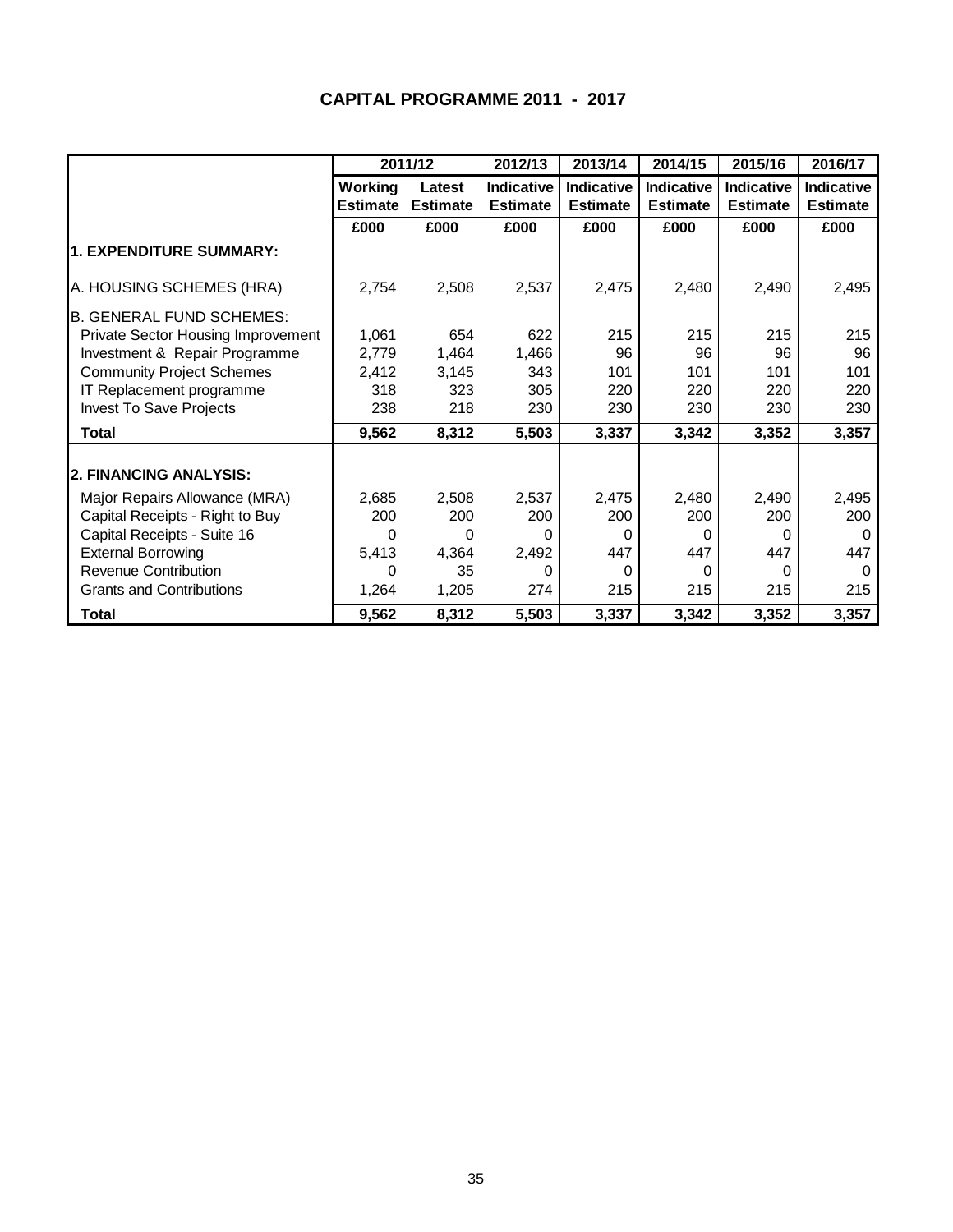#### **CAPITAL PROGRAMME 2011 - 2017**

|                                                |                | 2011/12                  | 2012/13         | 2013/14         | 2014/15           | 2015/16         | 2016/17           |
|------------------------------------------------|----------------|--------------------------|-----------------|-----------------|-------------------|-----------------|-------------------|
| <b>Scheme</b>                                  | Working        | Latest                   | Indicative      | Indicative      | <b>Indicative</b> | Indicative      | <b>Indicative</b> |
|                                                |                | <b>Estimate Estimate</b> | <b>Estimate</b> | <b>Estimate</b> | <b>Estimate</b>   | <b>Estimate</b> | <b>Estimate</b>   |
|                                                | £000           | £000                     | £000            | £000            | £000              | £000            | £000              |
| <b>HOUSING REVENUE ACCOUNT</b>                 |                |                          |                 |                 |                   |                 |                   |
| Kitchen & Bathroom Renewal                     |                |                          |                 |                 |                   |                 |                   |
| Decent Homes - Kitchen & Bathroom Renewal      | 377            | 278                      | 341             | 337             | 350               | 350             | 350               |
| <b>Sheltered Accommodation Upgrading</b>       |                |                          |                 |                 |                   |                 |                   |
| Digital Switch Over - communal areas           | 20             | 20                       | $\mathbf 0$     | 0               | $\mathbf 0$       | 0               | 0                 |
| Door Entry Scheme                              | 35             | 35                       | 39              | 39              | 55                | 55              | 55                |
| <b>Window Renewal Programme</b>                |                |                          |                 |                 |                   |                 |                   |
| Decent Homes - Window Renewals                 | 184            | 129                      | 88              | 133             | 130               | 130             | 130               |
| <b>Central Heating</b>                         |                |                          |                 |                 |                   |                 |                   |
| Decent Homes - Central Heating                 | 206            | 206                      | 230             | 261             | 280               | 280             | 280               |
| Decent Homes - Replace Oil Tanks               | 40             | 40                       | 43              | 44              | 40                | 40              | 40                |
| <b>Other Schemes</b>                           |                |                          |                 |                 |                   |                 |                   |
| Decent Homes - Re-Roofing                      | 160            | 160                      | 55              | 250             | 120               | 120             | 120               |
| Decent Homes - External Wall Repairs           | 25             | 26                       | 59              | 25              | 55                | 55              | 55                |
| Improving Access for Disabled People           | 320            | 240                      | 381             | 300             | 300               | 300             | 300               |
| Decent Homes - Electrical Upgrades             | 110            | 100                      | 138             | 120             | 100               | 100             | 100               |
| Decent Homes - Fire Precautions (Fire Doors)   | 225            | 35                       | 64              | 70              | 75                | 85              | 90                |
| Decent Homes - Fire Precautions                | $\Omega$       | 0                        | 66              | 0               | $\Omega$          | $\Omega$        | $\Omega$          |
| <b>Composite Door Replacements</b>             | 226            | 276                      | 172             | 194             | 180               | 180             | 180               |
| <b>Structural Improvements</b>                 | 150            | 170                      | 150             | 150             | 80                | 80              | 80                |
| Major Voids                                    | 75             | 150                      | 150             | 150             | 133               | 133             | 133               |
| <b>External Wall Insulation</b>                | 109            | 109                      | 166             | 109             | 109               | 109             | 109               |
| Loft and Internal Wall Insulation              | 143            | 143                      | 111             | 0               | $\mathbf 0$       | $\Omega$        | $\mathbf 0$       |
| Environmental Improvements - Highfields        | 34             | 34                       | 35              | 35              | 35                | 35              | 35                |
| Environmental Improvements - Rosewood Pl.      | 209            | 209                      | $\Omega$        | $\Omega$        | $\mathbf 0$       | $\Omega$        | $\mathbf 0$       |
| Decent Homes - Other works                     | 37             | 59                       | 111             | 55              | 55                | 55              | 55                |
| <b>Stock Condition Survey</b>                  | $\overline{7}$ | $\overline{7}$           | 0               | 0               | $\Omega$          | $\Omega$        | $\mathbf 0$       |
| Eco Homes                                      | 62             | 62                       | $\Omega$        | 0               | $\mathbf 0$       | $\Omega$        | $\mathbf 0$       |
| Sheltered Housing - External Area Enhancements | 0              | 20                       | 44              | 33              | 33                | 33              | 33                |
| Conversion of Wardens Flat                     | 0              | 0                        | 44              | 0               | 0                 | 0               | $\mathbf 0$       |
| Communal Areas - Hampden Crescent              | 0              | 0                        | 50              | 100             | 150               | $\Omega$        | 0                 |
| Homes for the future                           | 0              | 0                        | $\mathbf 0$     | 70              | 200               | 350             | 350               |
| <b>Sub Total</b>                               | 2,754          | 2,508                    | 2,537           | 2,475           | 2,480             | 2,490           | 2,495             |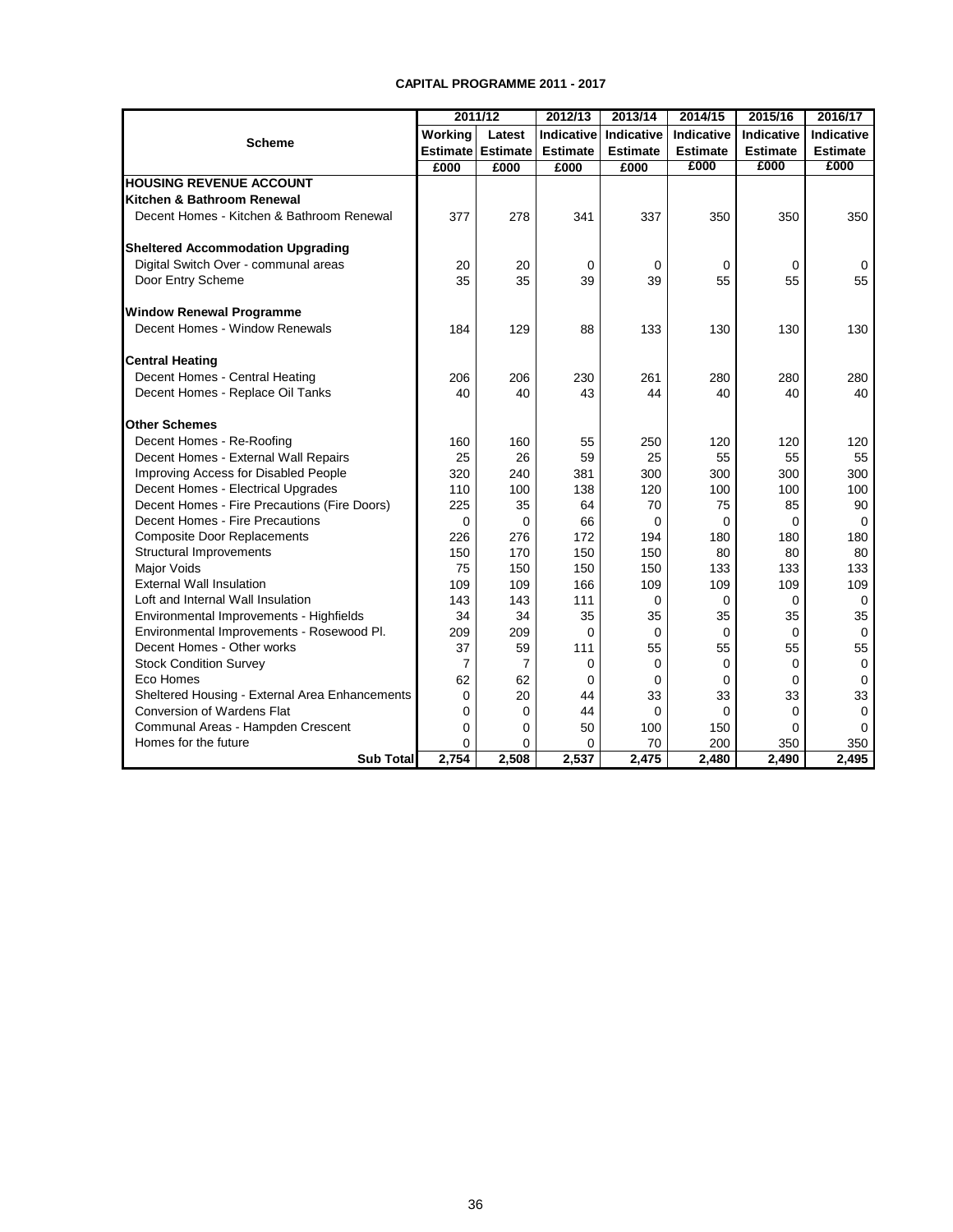|                                           |          | 2011/12                  | 2012/13         | 2013/14         | 2014/15         | 2015/16         | 2016/17         |
|-------------------------------------------|----------|--------------------------|-----------------|-----------------|-----------------|-----------------|-----------------|
|                                           | Working  | Latest                   | Indicative      | Indicative      | Indicative      | Indicative      | Indicative      |
| <b>Scheme</b>                             |          | <b>Estimate Estimate</b> | <b>Estimate</b> | <b>Estimate</b> | <b>Estimate</b> | <b>Estimate</b> | <b>Estimate</b> |
|                                           | £000     | £000                     | £000            | £000            | £000            | £000            | £000            |
| <b>GENERAL FUND</b>                       |          |                          |                 |                 |                 |                 |                 |
| <b>Private Sector Housing Improvement</b> |          |                          |                 |                 |                 |                 |                 |
| <b>Rolling Programme:</b>                 |          |                          |                 |                 |                 |                 |                 |
| Minor Works / Renovation / DFG's          | 429      | 376                      | 268             | 215             | 215             | 215             | 215             |
| Private Sector Decent Homes Project       | 301      | 50                       | 251             | $\Omega$        | 0               | 0               | 0               |
| Social Housing Grants                     | 306      | 203                      | 103             | $\Omega$        | 0               | 0               | 0               |
| Home Energy Initiative                    | 25       | 25                       | 0               | 0               | 0               | 0               | 0               |
| <b>Sub Total</b>                          | 1,061    | 654                      | 622             | 215             | 215             | 215             | 215             |
| <b>Investment &amp; Repair Programme</b>  |          |                          |                 |                 |                 |                 |                 |
| <b>Rolling Programme:</b>                 |          |                          |                 |                 |                 |                 |                 |
| Swimming Pool Plant Renewal               | 52       | 52                       | 26              | 26              | 26              | 26              | 26              |
| <b>Repair/Replacement:</b>                |          |                          |                 |                 |                 |                 |                 |
| Pastures Caravan Site - New Site          | 584      | 584                      | 0               | $\Omega$        | 0               | 0               | 0               |
| Rothwell Rd Cemetery - Extension          | 415      | 415                      | 0               | 0               | 0               | 0               | 0               |
| London Road Refurbishment                 | 20       | 20                       | 0               | $\Omega$        | 0               | 0               | 0               |
| Bowling Green Road CAB Refurbishment      | $\Omega$ | 20                       | 15              | $\Omega$        | 0               | 0               | $\Omega$        |
| <b>Enhancements:</b>                      |          |                          |                 |                 |                 |                 |                 |
| Robinson Way Depot - Various Works        | 7        | 7                        | 0               | $\Omega$        | 0               | 0               | 0               |
| Crematorium - Extension                   | 1,475    | 120                      | 1,355           | $\Omega$        | 0               | 0               | 0               |
| ITS - Ebeneezer Place Car Park            | 12       | 12                       | 0               | $\Omega$        | 0               | $\Omega$        | $\Omega$        |
| Improvements:                             |          |                          |                 |                 |                 |                 |                 |
| New Desborough Leisure Centre - Fit out   | 75       | 75                       | 0               | 0               | 0               | 0               | 0               |
| <b>Small Capital Works</b>                | 108      | 108                      | 50              | 50              | 50              | 50              | 50              |
| SCW - Car Park Repairs                    | 31       | 31                       | $\Omega$        | $\Omega$        | $\Omega$        | $\Omega$        | $\Omega$        |
| Car Parking                               | $\Omega$ | 20                       | 20              | 20              | 20              | 20              | 20              |
| <b>Sub Total</b>                          | 2,779    | 1,464                    | 1,466           | 96              | 96              | 96              | 96              |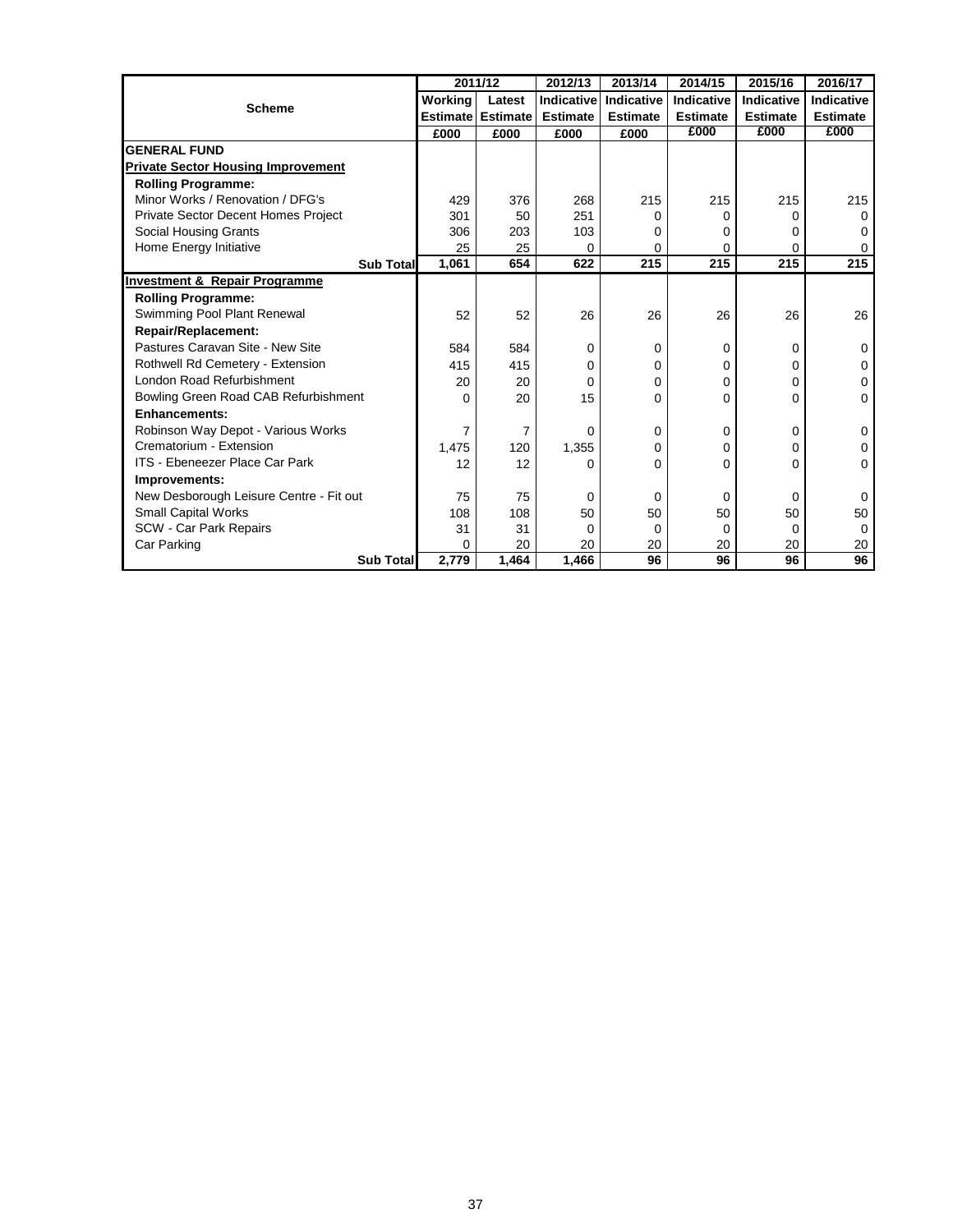|                                                   |         | 2011/12                  | 2012/13           | 2013/14         | 2014/15           | 2015/16         | 2016/17         |
|---------------------------------------------------|---------|--------------------------|-------------------|-----------------|-------------------|-----------------|-----------------|
|                                                   | Working | Latest                   | <b>Indicative</b> | Indicative      | <b>Indicative</b> | Indicative      | Indicative      |
| <b>Scheme</b>                                     |         | <b>Estimate Estimate</b> | <b>Estimate</b>   | <b>Estimate</b> | <b>Estimate</b>   | <b>Estimate</b> | <b>Estimate</b> |
|                                                   | £000    | £000                     | £000              | £000            | £000              | £000            | £000            |
| <b>Community Project Schemes</b>                  |         |                          |                   |                 |                   |                 |                 |
| <b>Rolling Programme:</b>                         |         |                          |                   |                 |                   |                 |                 |
| <b>Village Halls</b>                              | 43      | 43                       | 32                | 32              | 32                | 32              | 32              |
| Borough Wide - Recycling Project                  | 92      | 92                       | 69                | 69              | 69                | 69              | 69              |
| <b>Conservation Area Enhancement Schemes</b>      | 34      | 0                        | 34                | 0               | 0                 | 0               | 0               |
| Shopfront Improvements                            | 55      | 0                        | 55                | 0               | 0                 | 0               | 0               |
| <b>Enhancements:</b>                              |         |                          |                   |                 |                   |                 |                 |
| Verge Hardening / Green Links - Pedestrian Improv | 82      | 82                       | 0                 | 0               | 0                 | 0               | 0               |
| Car Park Machine Replacement                      | 0       | 35                       | 0                 | 0               | 0                 | 0               | $\mathbf 0$     |
| Improvements:                                     |         |                          |                   |                 |                   |                 |                 |
| Suite 16 Projects                                 | 1,964   | 2,810                    | 94                | 0               | 0                 | 0               | 0               |
| SCW - Paddocks                                    | 8       | 8                        | 0                 | 0               | $\Omega$          | 0               | 0               |
| SCW - Open Space Imps - Deeble Road               | 10      | 10                       | 0                 | 0               | $\Omega$          | 0               | 0               |
| Open Space Imps - King George V                   | 46      | 46                       | 0                 | 0               | $\Omega$          | 0               | 0               |
| Desborough Greenspace Phase 1                     | 64      | 5                        | 59                | 0               | 0                 | 0               | 0               |
| SCW - Northfield Avenue Fencing                   | 4       | 4                        | 0                 | 0               | 0                 | 0               | 0               |
| SCW - Ashley Play Area Grant                      | 5       | 5                        | 0                 | $\mathbf{0}$    | $\Omega$          | 0               | 0               |
| SCW - Rushton Parish Council Play Area Grant      | 5       | 5                        | 0                 | $\Omega$        | 0                 | 0               | 0               |
| <b>Sub Total</b>                                  | 2,412   | 3,145                    | 343               | 101             | 101               | 101             | 101             |
| IT Replacement programme                          |         |                          |                   |                 |                   |                 |                 |
| <b>Rolling Programme:</b>                         |         |                          |                   |                 |                   |                 |                 |
| Infrastructure/Flexible Working                   | 219     | 309                      | 200               | 200             | 200               | 200             | 200             |
| <b>Enhancements</b>                               |         |                          |                   |                 |                   |                 |                 |
| Government Connect - GCSX                         | 14      | 14                       | 20                | 20              | 20                | 20              | 20              |
| <b>System Replacements</b>                        | 85      | 0                        | 85                | $\mathbf{0}$    | $\Omega$          | 0               | $\Omega$        |
| <b>Sub Total</b>                                  | 318     | 323                      | 305               | 220             | 220               | 220             | 220             |
| <b>Invest To Save Projects</b>                    |         |                          |                   |                 |                   |                 |                 |
| <b>Global Budget Provision</b>                    | 238     | 218                      | 230               | 230             | 230               | 230             | 230             |
| <b>Sub Total</b>                                  | 238     | 218                      | 230               | 230             | 230               | 230             | 230             |
|                                                   |         |                          |                   |                 |                   |                 |                 |
| <b>CAPITAL PROGRAMME TOTAL</b>                    | 9,562   | 8,312                    | 5,503             | 3,337           | 3,342             | 3,352           | 3,357           |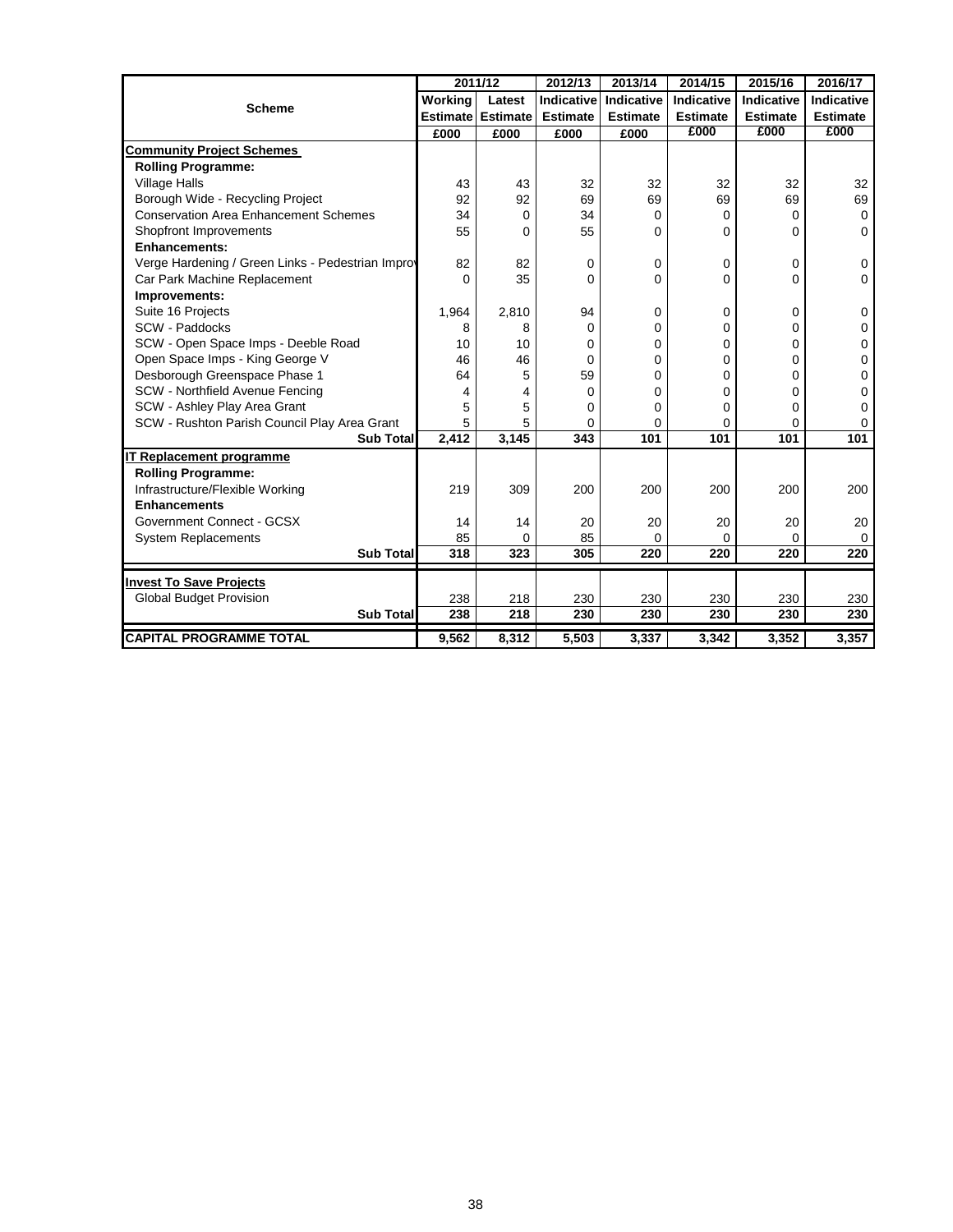

# **DRAFT BUDGET BOOKLET - 2012/13**

**Section 3**

**Housing Revenue Account Estimates 2012/13**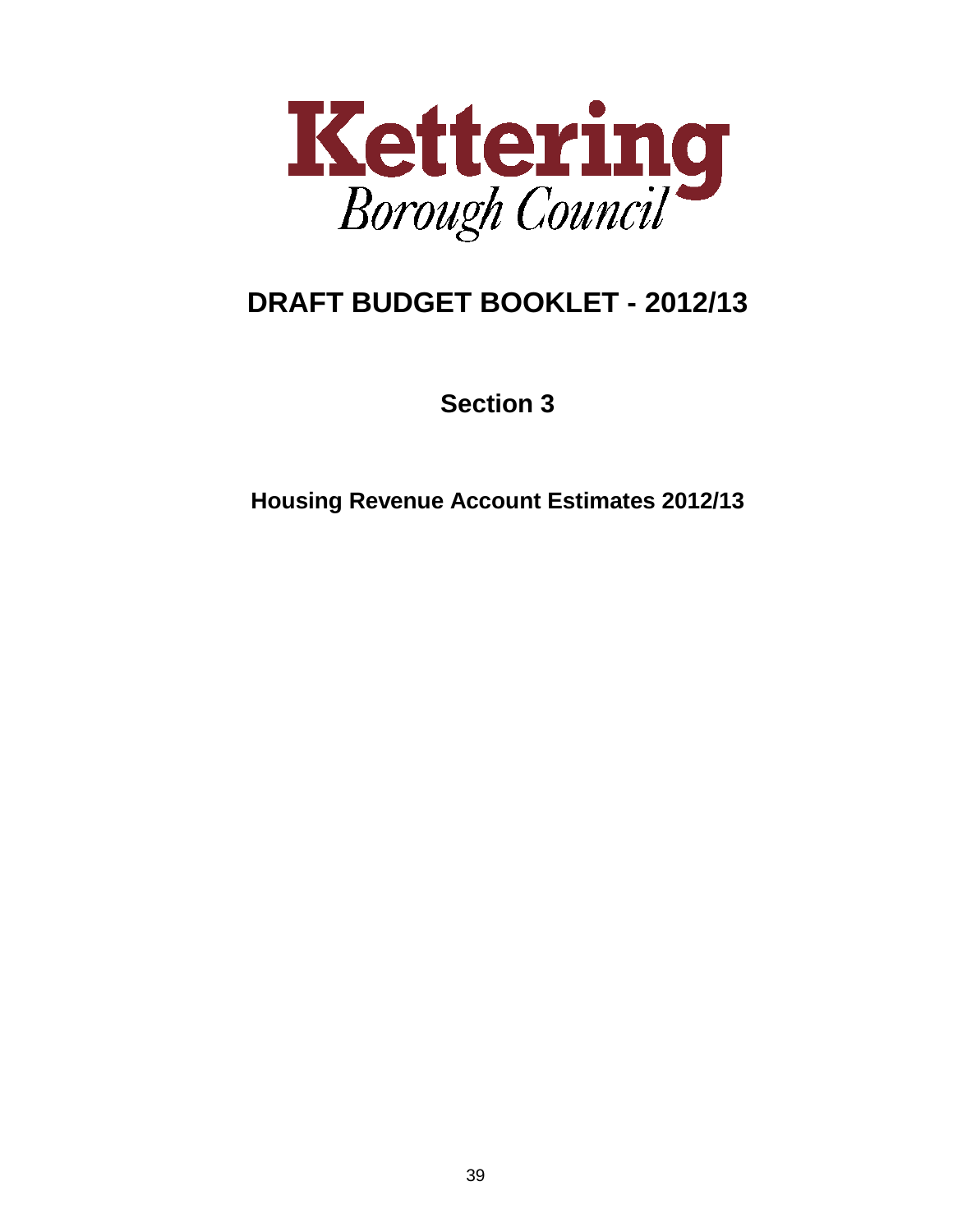### **HOUSING REVENUE ACCOUNT ESTIMATES 2012/13**

| <b>Ref</b>     |                                           | Original    | Revised     | <b>Draft</b> |  |
|----------------|-------------------------------------------|-------------|-------------|--------------|--|
|                |                                           | 2011/12     | 2011/12     | 2012/13      |  |
|                |                                           | £           | £           | £            |  |
|                | <b>INCOME</b>                             |             |             |              |  |
| 1              | Rents - Dwellings Only                    | 13,060,780  | 13,030,000  | 13,940,300   |  |
| $\mathbf{2}$   | Service Charges                           | 269,240     | 228,000     | 269,240      |  |
| 3              | <b>Supporting People Grant</b>            | 100,000     | 190,000     | 100,000      |  |
|                |                                           |             |             |              |  |
|                | <b>Total Income</b>                       | 13,430,020  | 13,448,000  | 14,309,540   |  |
|                |                                           |             |             |              |  |
|                | <b>EXPENDITURE</b>                        |             |             |              |  |
| 4              | Repairs and Maintenance                   | 3,295,650   | 3,278,920   | 3,306,750    |  |
| 5              | <b>General Management</b>                 | 2,082,820   | 2,059,410   | 2,066,470    |  |
| 6              | <b>Special Services</b>                   | 914,590     | 872,700     | 927,400      |  |
| $\overline{7}$ | Rents, Rates, Taxes & Other Charges       | 20,000      | 20,000      | 20,000       |  |
|                | Contribution to Bad Debt Provision        | 75,000      | 75,000      | 75,000       |  |
| 8              | Depreciation                              | 2,249,200   | 1,576,100   | 1,624,700    |  |
| 9              | HRA Subsidy / HRA Self Financing          | 4,494,730   | 4,494,730   | 5,393,530    |  |
|                | <b>Total Expenditure</b>                  | 13,131,990  | 12,376,860  | 13,413,850   |  |
|                |                                           |             |             |              |  |
|                | <b>Net Cost of Services</b>               | (298, 030)  | (1,071,140) | (895, 690)   |  |
|                |                                           |             |             |              |  |
| 10             | Interest Payable                          | 29,540      | 29,540      | 29,540       |  |
| 11             | <b>Amortised Premiums &amp; Discounts</b> | 64,400      | 64,400      | 43,100       |  |
|                | <b>HRA Investment Income</b>              | (6,700)     | (6,700)     | (12, 250)    |  |
| 8              | Transfer To/From Major Repairs Reserve    | 210,790     | 883,900     | 835,300      |  |
|                |                                           |             |             |              |  |
|                | <b>Net Operating Expenditure</b>          | $\mathbf 0$ | (100,000)   | 0            |  |
|                |                                           |             |             |              |  |
|                | <b>Balance Carried Forward</b>            | (563, 376)  | (663, 376)  | (663, 376)   |  |

#### **Variance Explanations**

- **1** The Council continues to use the rent restructuring formula, without any capping mechanism, as indicated by The Government. In 2012/13, KBC tenants face average increases of £5.29 per week, 7.93%, the average rent per week being £71.97 on a 52 week basis.
- **2** Increased service charge income is expected during 2012/13.
- **3** The Supporting People Grant is expected to remain at the reduced level in 2012/13 as NCC seeks to reduce its costs.
- **4** This represents the cost of maintaining the council's housing stock to the expected Housing Standard and includes general maintenance, gas servicing and repair costs.
- **5** General Management represents the cost of managing the Housing services provided by the Council and includes the cost of running the department efficiently and effectively.
- **6** This represents the cost of running the Councils Sheltered Housing Scheme for vulnerable residents and includes expenditure on maintaining the Scheme properties.
- **7** Council Tax due on void properties is estimated to continue to fall as the turnaround times associated with voids continues to improve.
- **8** Changes in depreciation simply reflects movements in valuation levels associated with property within the HRA. This affects the transfers from the Major Repairs Reserve.
- **9** From 1st April 2012, the current subsidy system is being replaced by The Government's self-financing regime. Therefore, while subsidy payments to the government will cease, the Council will have acquired its share of the national housing debt, a total of £73.3m. The interest on the loan together with the annual repayments, will effectively replace the subsidy payments.
- **10** This relates to technical recharges between the General Fund and the HRA. DCLG guidance regarding the level of interest rates to apply reduce significantly for 2011/12 and is expected to continue in 2012/13.
- **11** This relates to historical debt that was repaid early. The annual payments, which decrease year on year, are determined by a schedule of repayments.